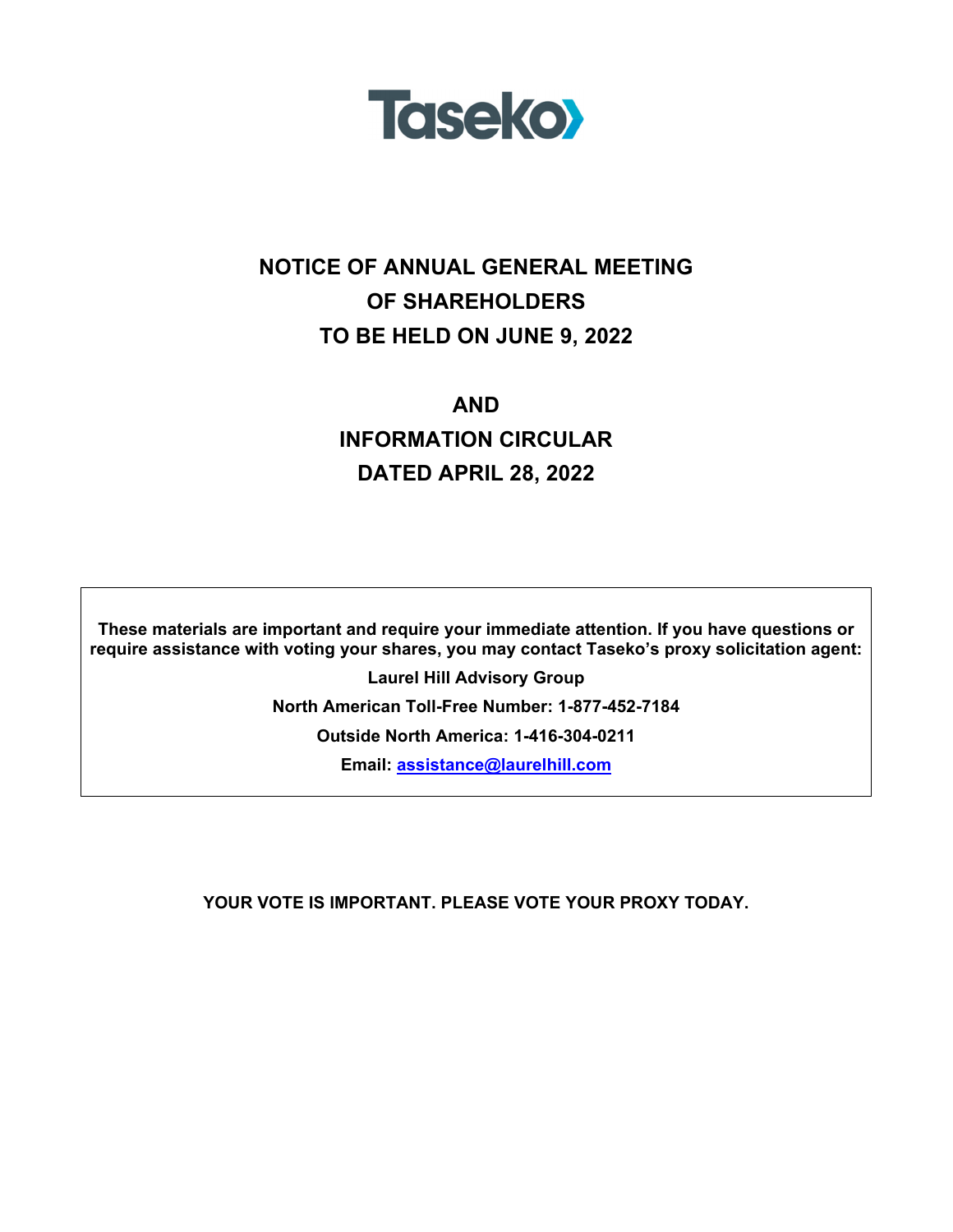

1040 West Georgia Street, Suite 1200 Vancouver, British Columbia, V6E 4H1

# **NOTICE OF ANNUAL GENERAL MEETING OF SHAREHOLDERS**

**Take notice** that the annual general meeting (the "**Meeting**") of shareholders (the "**Shareholders**" of **Taseko Mines Limited** (the "**Company**" or "**Taseko**") will be held at the Hyatt Regency, 655 Burrard Street, Vancouver, British Columbia on June 9, 2022 at 2:00 p.m., local time, for the following purposes:

- 1. to receive the consolidated financial statements of the Company for the financial year ended December 31, 2021 and the report of the auditor thereon (the "**Annual Financial Statements**") and the related management discussion and analysis ("**MD&A**");
- 2. to set the number of directors of the Company for the ensuing year see *Election of Directors* in the accompanying Information Circular (the "**Information Circular**");
- 3. to elect directors of the Company for the ensuing year see *Election of Directors* in the Information Circular;
- 4. to appoint the auditor of the Company for the ensuing year see *Appointment of Auditor* in the Information Circular;
- 5. to consider, and if thought advisable, to pass an ordinary resolution to ratify and approve the Company's Amended and Restated Shareholder Rights Plan Agreement, for continuation for a three year period, as more particularly set out in the Information Circular – see *Particulars of Matters to be Acted Upon – Shareholder Rights Plan Continuation and Renewal* in the Information Circular; and
- 6. to consider an advisory (non-binding) resolution on the Company's approach to executive compensation, as more particularly set out in the section of the Information Circular entitled "Advisory Resolution on the Company's Approach to Executive Compensation (Say-on-Pay)," as more particularly set out in the Information Circular – see *Particulars of Matters to be Acted Upon – Advisory Resolution on the Company's Approach to Executive Compensation (Say-on-Pay*) in the Information Circular.

An Information Circular accompanies this Notice of Meeting (the "**Notice**"). The Information Circular contains further particulars of the matters to be considered at the Meeting. No other matters are contemplated for consideration at the Meeting. The Meeting may also consider any permitted amendment to or variations of any matter identified in this Notice, and transact such other business as may properly come before the Meeting or any adjournment thereof. Copies of the Annual Financial Statements and MDA, will be made available at the Meeting and are available on SEDAR at www.sedar.com.

#### **NOTE OF CAUTION Concerning COVID-19 Pandemic**

At the date of this Notice the Company intends to hold the Meeting at the location stated in the Notice. However, due to potential unforeseen changes in the ongoing coronavirus COVID-19 outbreak ("COVID-19"), we recommend all shareholders submit votes by sending in a properly completed and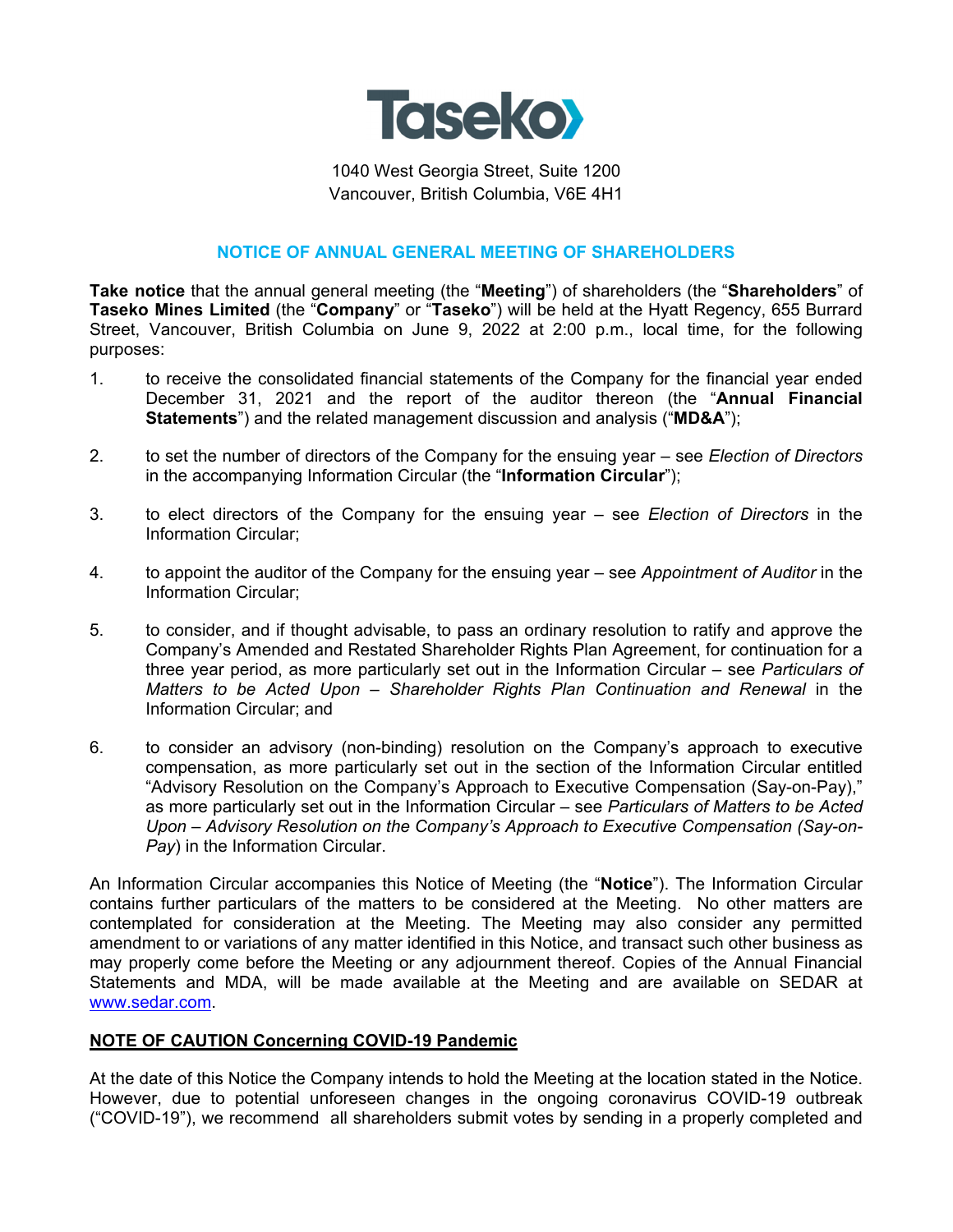signed form of proxy (or voting instruction form) prior to the Meeting following the instructions set out in the Information Circular. The Company reserves the right to take pre-cautionary measures deemed to be appropriate, necessary or advisable in relation to the Meeting in response to changes in restrictions related to COVID-19 including by changing the Meeting date, changing the Meeting venue or the changing the way in which the Meeting is conducted (for example by webcast or other remote communication). Should any changes to the Meeting occur, the Company will announce any and all changes by way of news release filed under the Company's profile on SEDAR at www.sedar.com as well as on our Company website at www.tasekomines.com. Please check our website prior to the Meeting for the most current information. In the event of changes to the Meeting format due to COVID-19, the Company will not prepare or mail amended Proxy Materials.

# **Notice-and-Access**

The Company has elected to use the notice-and-access model ("**Notice-and-Access Provisions**") set out in National Instrument 51-102 – *Continuous Disclosure Obligations* and in National Instrument 54-101 – *Communication with Beneficial Owners of Securities of a Reporting Issuer* for the delivery of meeting materials related to this Meeting. The Notice-and-Access Provisions allow the Company to reduce the volume of materials to be physically mailed to Shareholders by posting the Information Circular and any additional annual meeting materials (the "**Proxy Materials**") online. Under Noticeand-Access, instead of receiving paper copies of the Information Circular, registered Shareholders will receive the Notice and Access Notification to Shareholders (the "**N&A Notification**") and a form of proxy (the "**Proxy**"). In the case of beneficial (non-registered) Shareholders, they will receive the N&A Notification and a voting instruction form (**"VIF"**). The form of Proxy/VIF enables Shareholders to vote. **Before voting, Shareholders are reminded to review the Information Circular online by logging onto the website access page provided and following the instructions set out below.** Shareholders may also choose to receive a printed copy of the Information Circular by following the procedures set out below.

Copies of the Proxy Materials and the Annual Financial Statements and MDA are posted on the Company's website at www.tasekomines.com/investors.

#### **How to Obtain Paper Copies of the Information Circular**

Any Shareholder may request a paper copy of the Information Circular be mailed to them at no cost by contacting the Company at 1040 West Georgia Street, Suite 1200, Vancouver, British Columbia, Canada, V6E 4H1; by telephone: 778-373-4533; by telephone toll-free: 1-877-441-4533 or by fax: 778-373-4534. A Shareholder may also use the toll-free number noted above to obtain additional information about Notice-and-Access Provisions.

To allow adequate time for a Shareholder to receive and review a paper copy of the Information Circular and then to submit their vote by **2 p.m. (Pacific Time) on Tuesday, June 7, 2022** (the "**Proxy Deadline**") a Shareholder requesting a paper copy of the Information Circular as described above, should ensure such request is received by the Company no later than **May 26, 2022**. Under Notice-and-Access Provisions, Proxy Materials must be available for viewing for up to 1 year from the date of posting and a paper copy of the Information Circular can be requested at any time during this period. To obtain a paper copy of the Information Circular after the Meeting date, please contact the Company.

The Company will **not** use a procedure known as '**stratification**' in relation to its use of Notice-and-Access Provisions. Stratification occurs when a reporting issuer while using Notice-and-Access Provisions also provides a paper copy of the management proxy circular to some of its shareholders with the notice package. In relation to the Meeting, all Shareholders will receive the required documentation under Notice-and-Access Provisions, which will **not** include a paper copy of the Information Circular.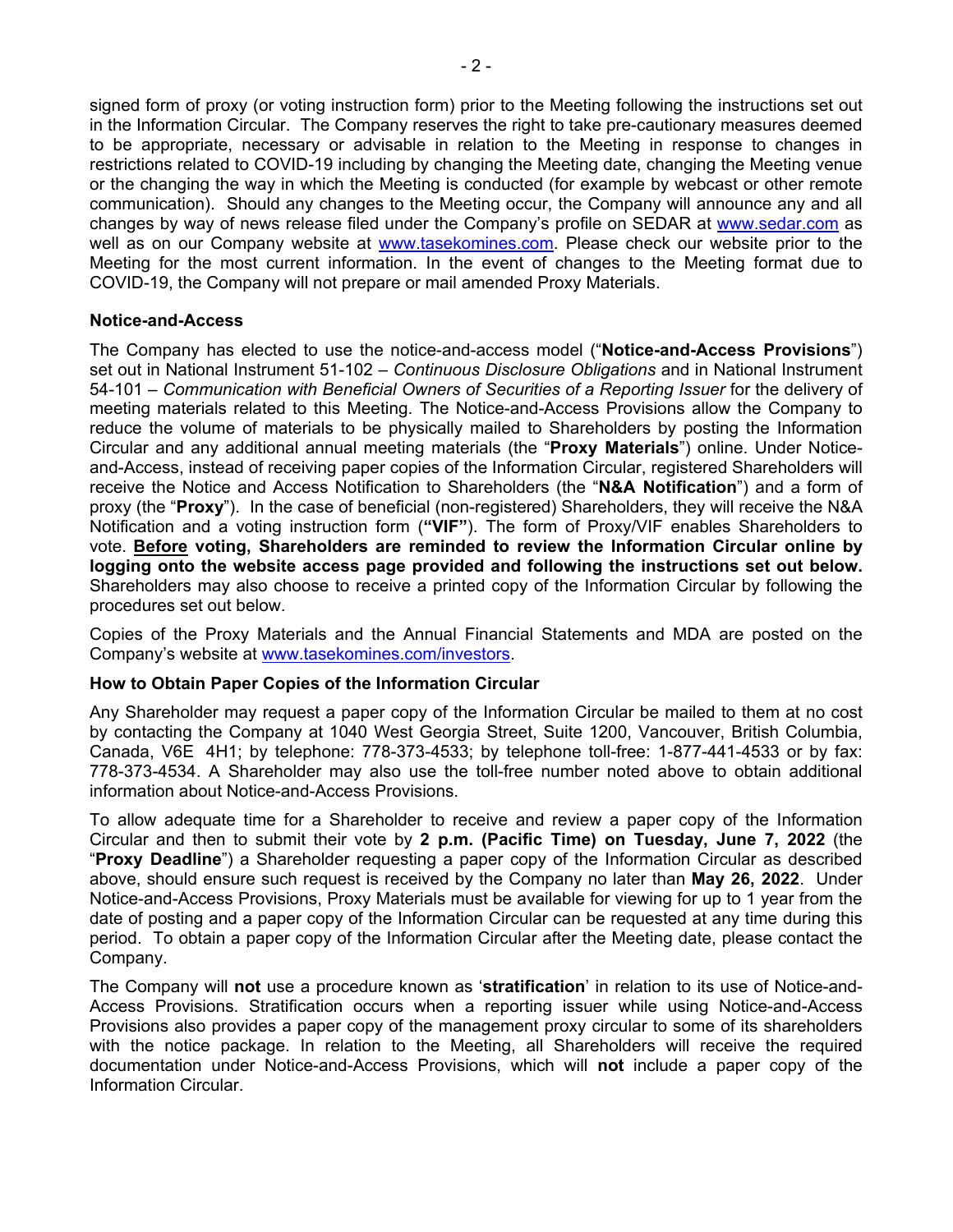**While registered shareholders are entitled to attend the Meeting in person we strongly recommend that all Shareholders vote by proxy and do not attend the Meeting. Accordingly we ask that registered shareholders complete, date and sign the enclosed form of Proxy, and deliver it in accordance with the instructions set out in the form of Proxy and in the Information Circular.** To be effective, the Proxy must be duly completed and signed and then deposited with the Company's registrar and transfer agent, Computershare Investor Services Inc., 100 University Avenue,  $8<sup>th</sup>$  Floor, Toronto, Ontario, M5J 2Y1, or voted via telephone, fax or via the internet (online) as specified in the Proxy, no later than 2:00 p.m., Pacific Time, on June 7, 2022.

**If you hold your Common Shares in a brokerage account, you are a non-registered shareholder ("Beneficial Shareholder").** Beneficial Shareholders who hold their Common Shares through a bank, broker or other financial intermediary should carefully follow the instructions found on the form of Proxy or VIF provided to them by their intermediary, in order to cast their vote, or in order to notify the Company if they plan to attend the Meeting.

The accompanying Information Circular contains details of matters to be considered at the Meeting. **Please review the Information Circular before voting.** 

**DATED** at Vancouver, British Columbia, April 28, 2022.

**BY ORDER OF THE BOARD** 

*"Stuart McDonald"* 

**Stuart McDonald President and Chief Executive Officer** 

**If you have any questions or need assistance with voting your proxy, please contact Laurel Hill Advisory Group, the proxy solicitation agent, by telephone at: 1-877-452-7184 (North American Toll Free) or 1-416-304-0211 (Outside North America); or by email at: assistance@laurelhill.com**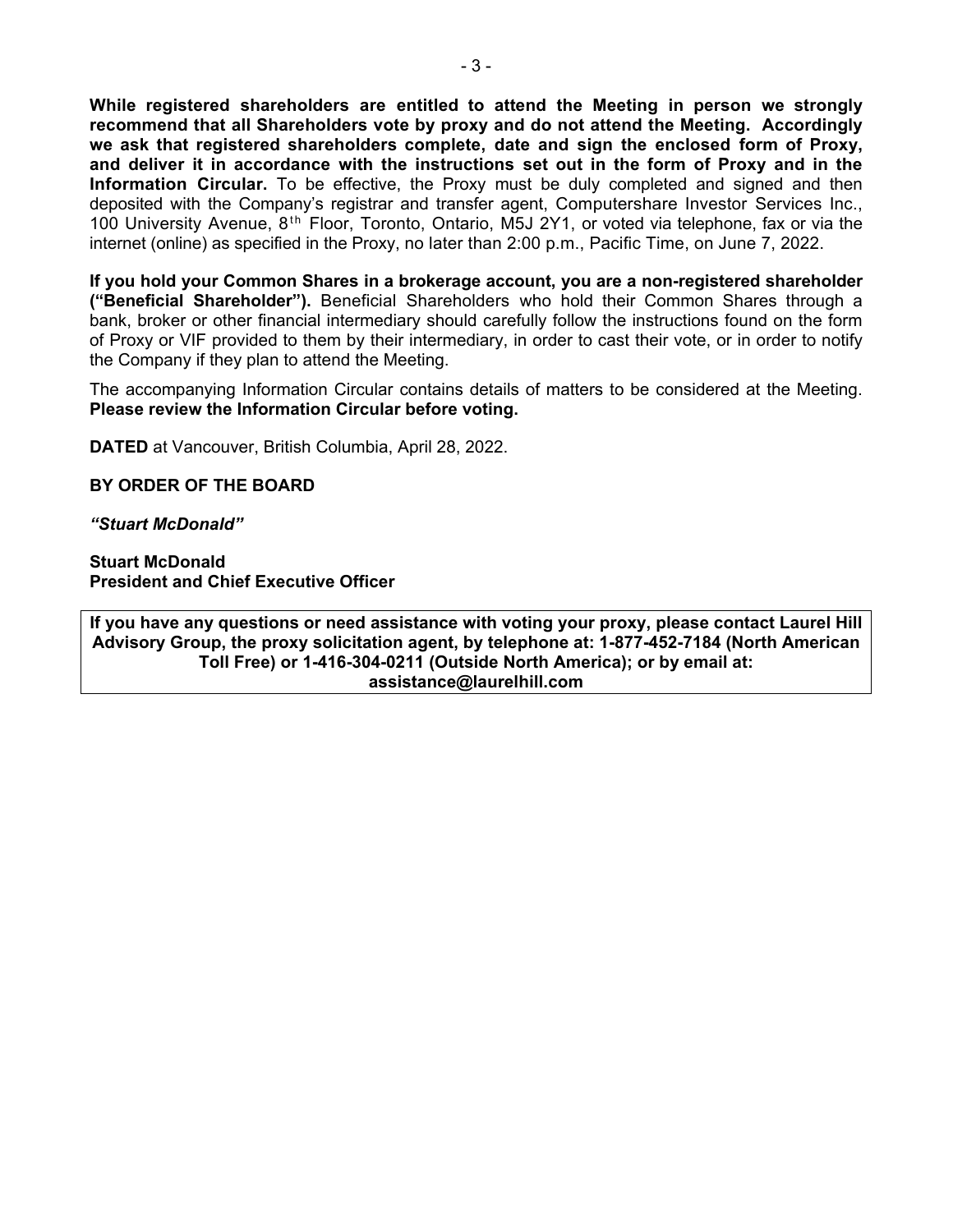

1040 West Georgia Street, Suite 1200 Vancouver, British Columbia, V6E 4H1

# **INFORMATION CIRCULAR Table of contents**

| INTEREST OF CERTAIN PERSONS OR COMPANIES IN MATTERS TO BE ACTED UPON  6             |  |
|-------------------------------------------------------------------------------------|--|
|                                                                                     |  |
|                                                                                     |  |
|                                                                                     |  |
|                                                                                     |  |
|                                                                                     |  |
|                                                                                     |  |
|                                                                                     |  |
|                                                                                     |  |
|                                                                                     |  |
|                                                                                     |  |
|                                                                                     |  |
|                                                                                     |  |
|                                                                                     |  |
|                                                                                     |  |
|                                                                                     |  |
|                                                                                     |  |
|                                                                                     |  |
|                                                                                     |  |
| GOVERNANCE POLICIES FOR BOARD OF DIRECTORS AND DIRECTORS' ATTENDANCE AT MEETINGS 19 |  |
|                                                                                     |  |
|                                                                                     |  |
|                                                                                     |  |
|                                                                                     |  |
|                                                                                     |  |
|                                                                                     |  |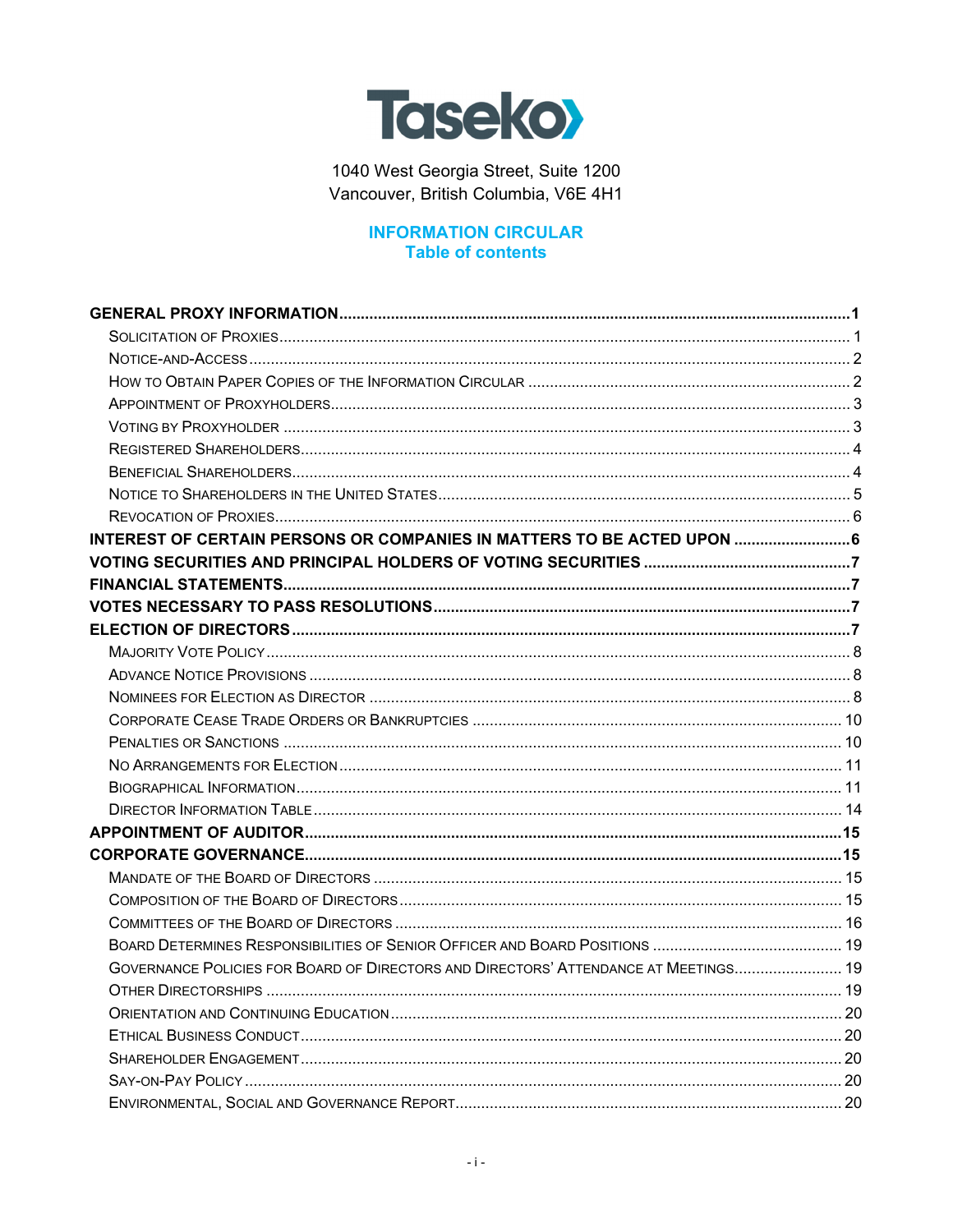|    | SECURITIES AUTHORIZED FOR ISSUANCE UNDER EQUITY COMPENSATION PLANS 41               |  |
|----|-------------------------------------------------------------------------------------|--|
|    |                                                                                     |  |
|    |                                                                                     |  |
|    |                                                                                     |  |
|    |                                                                                     |  |
|    |                                                                                     |  |
| А. |                                                                                     |  |
| B. | ADVISORY RESOLUTION ON COMPANY'S APPROACH TO EXECUTIVE COMPENSATION (SAY-ON-PAY) 58 |  |
|    |                                                                                     |  |
|    |                                                                                     |  |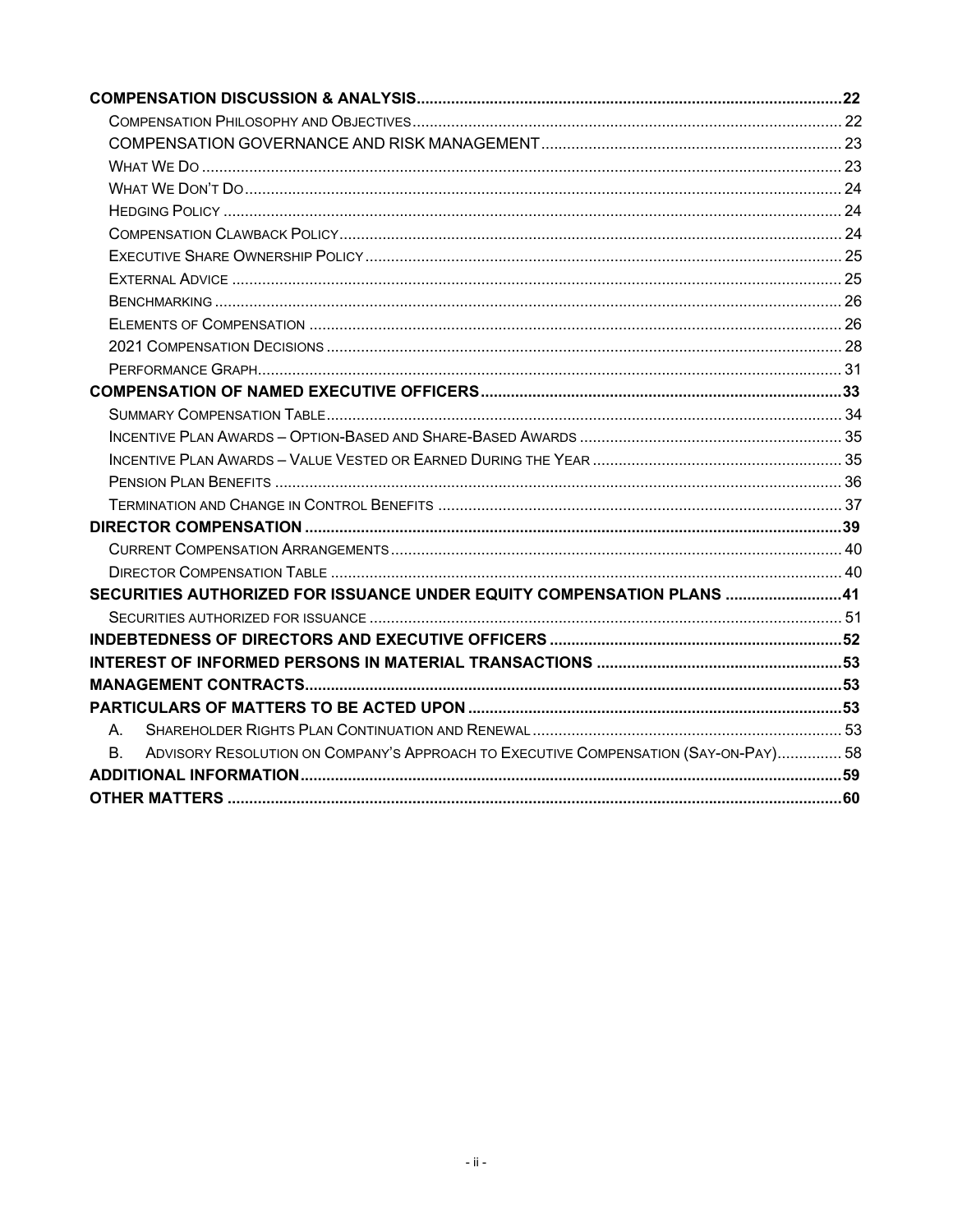

1040 West Georgia Street, Suite 1200 Vancouver, British Columbia, V6E 4H1

#### **INFORMATION CIRCULAR**

as at April 28, 2022 *except as otherwise indicated*

**This Information Circular is furnished in connection with the solicitation of proxies by the management of Taseko Mines Limited (the "Company") for use at the annual general meeting (the "Meeting") of its shareholders to be held on June 9, 2022 at the time and place and for the purposes set forth in the accompanying notice of the Meeting.** In this Information Circular, references to "the Company", "Taseko", "we" and "our" refer to Taseko Mines Limited. The "board of directors" or the "Board" means the board of directors of the Company. "Common Shares" means common shares without par value in the capital of the Company. "Taseko Shareholders" and "Shareholders" refer to shareholders of the Company. "Registered Shareholders" means Shareholders of the Company who hold Common Shares in their own name. "Beneficial Shareholders" means shareholders who do not hold Common Shares in their own name and "Intermediaries" refers to brokers, investment firms, clearing houses and similar entities that own securities on behalf of Beneficial Shareholders.

The Board has approved the contents and distribution of this Information Circular. All dollar amounts referred to herein are in Canadian currency unless otherwise indicated.

#### **NOTE OF CAUTION Concerning COVID-19 Pandemic**

At the date of this Notice the Company intends to hold the Meeting at the location stated in the Notice. However, due to potential unforeseen changes in the ongoing coronavirus COVID-19 outbreak ("**COVID-19**"), we recommend all shareholders submit votes by sending in a properly completed and signed form of proxy (or voting instruction form) prior to the Meeting following the instructions set out in the Information Circular. The Company reserves the right to take pre-cautionary measures deemed to be appropriate, necessary or advisable in relation to the Meeting in response to changes in restrictions related to COVID-19 including by changing the Meeting date, changing the Meeting venue or the changing the way in which the Meeting is conducted (for example by webcast or other remote communication). Should any changes to the Meeting occur, the Company will announce any and all changes by way of news release filed under the Company's profile on SEDAR at www.sedar.com as well as on our Company website at www.tasekomines.com. Please check our website prior to the Meeting for the most current information. In the event of changes to the Meeting format due to COVID-19, the Company will not prepare or mail amended Proxy Materials.

# **GENERAL PROXY INFORMATION**

#### **Solicitation of Proxies**

The solicitation of proxies will be primarily by mail, but proxies may be solicited personally or by telephone by directors, officers and regular employees of the Company. The Company has also retained Laurel Hill Advisory Group ("**Laurel Hill**") to assist it in connection with the Company's communications with shareholders. In connection with these services, Laurel Hill will receive a fee of \$35,000 plus out-of-pocket expenses. The Company will bear all costs of this solicitation. We have arranged for intermediaries to forward the notice package (defined below) to beneficial owners of the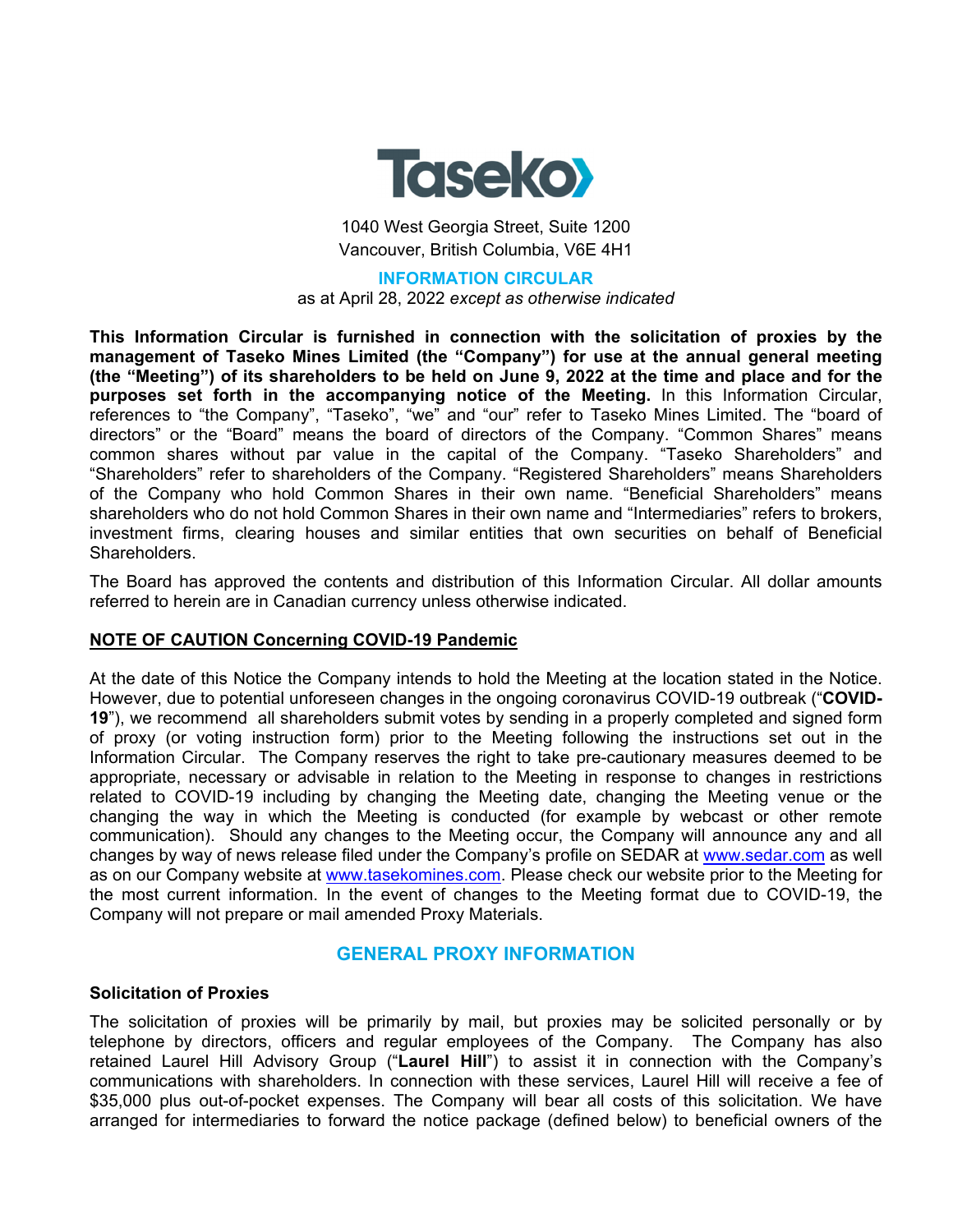Common Shares held of record by those intermediaries and we may reimburse the intermediaries for their reasonable fees and disbursements in that regard.

### **Notice-and-Access**

The Company has chosen to deliver the Notice of Annual General Meeting of Shareholders and the Information Circular document (together, the "**Information Circular**") and form of Proxy (together, the "**Proxy Materials**") using Notice-and-Access provisions, which govern the delivery of proxy-related materials to Shareholders utilizing the internet. Notice-and-Access provisions are found in section 9.1.1 of National Instrument 51-102 – *Continuous Disclosure Obligations* ("**NI 51-102"),** for delivery to registered Shareholders, and in section 2.7.1 of National Instrument 54-101 – *Communication with Beneficial Owners of Securities of a Reporting Issuer* ("**NI 54-101**"), for delivery to Beneficial Shareholders (together, the "**Notice-and-Access Provisions**").

Notice-and-Access Provisions allow the Company to choose to deliver Proxy Materials to Shareholders by posting them on a non-SEDAR website (usually the reporting issuer's website or the website of their transfer agent), provided that the conditions of NI 51-102 and NI 54-101 are met, rather than by printing and mailing the Information Circular document. Notice-and-Access Provisions can be used to deliver materials for both general and special meetings of shareholders. The Company may still choose to continue to deliver the Information Circular by mail, and shareholders are entitled to request a paper copy of the Information Circular document be mailed to them at the Company's expense.

Use of Notice-and-Access Provisions reduces paper waste and the Company's printing and mailing costs. Under Notice-and-Access Provisions the Company must send a notice confirming internet availability (the "**N&A Notification**") and a form of proxy or voting instruction form (together with the N&A Notification, the "**notice package**") to each Registered and Beneficial Shareholder, indicating that the Proxy Materials have been posted on the Company's website and explaining how a Shareholder can access them or obtain a paper copy of the Information Circular from the Company. The Information Circular has been posted in full, together with the N&A Notification and form of Proxy, on the Company's website at www.tasekomines.com/investors and under the Company's SEDAR profile at www.sedar.com.

# **The Information Circular contains details of matters to be considered at the Meeting. Please review the Information Circular before voting.**

#### **How to Obtain Paper Copies of the Information Circular**

Any Shareholder may request a paper copy of the Information Circular be mailed to them at no cost by contacting the Company at 1040 West Georgia Street, Suite 1200, Vancouver, British Columbia V6E 4H1; by telephone: 778-373-4533; by telephone toll-free: 1-877-441-4533 or by fax: 778-373-4534. A Shareholder may also use the toll-free number noted above to obtain additional information about Notice-and-Access Provisions.

To allow adequate time for a Shareholder to receive and review a paper copy of the Information Circular and then to submit their vote by **2 p.m. (Pacific Time) on Tuesday, June 7, 2022** (the "**Proxy Deadline**"), a Shareholder requesting a paper copy of the Information Circular as described above, should ensure such request is received by the Company no later than **May 26, 2022**. Under Notice-and-Access Provisions the Proxy Materials must be available for viewing for up to one year from the date of posting. A paper copy of the Information Circular may be requested at any time during this period. To obtain a paper copy of the Information Circular after the Meeting date, please contact the Company.

Pursuant to Notice-and-Access Provisions, the Company has set the record date for the Meeting to be at least 40 days prior to the shareholder meeting in order to ensure there is sufficient time for the Proxy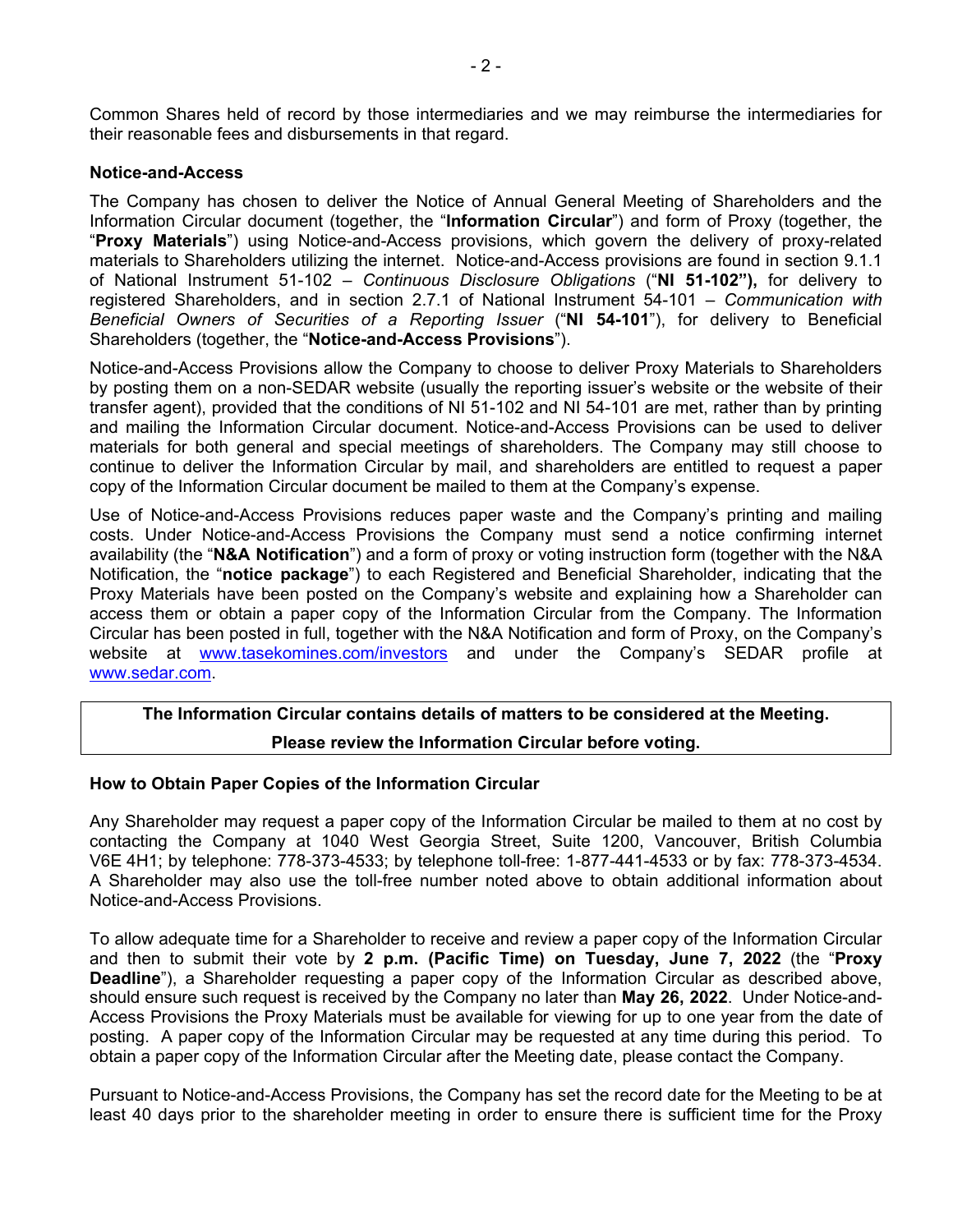Materials to be posted on the applicable website and for the notice package to be delivered to Shareholders. The N&A Notification included with the Company's notice package: (i) provides basic information about the Meeting and the matters to be voted on, (ii) explains how a Shareholder can obtain a paper copy of the Information Circular, Annual Financial Statements and MDA, and (iii) explains the Notice-and-Access Provisions process. The notice package also includes the applicable voting document for the Meeting: a form of Proxy in the case of Registered Shareholders; or a Voting Instruction Form ("**VIF**") in the case of Beneficial Shareholders.

The Company will not rely upon the use of 'stratification'. Stratification occurs when a reporting issuer using Notice-and-Access Provisions provides a paper copy of its information circular with the notice to be provided to its shareholders as described above. In relation to the Meeting, all Shareholders will have received the required documentation under Notice-and-Access Provisions and all documents required to vote in respect of all matters to be voted on at the Meeting. Shareholders will **not** receive a paper copy of the Information Circular from the Company, or from any intermediary, unless such Shareholder specifically requests one.

All Shareholders may call 1-877-441-4533 (toll-free) to obtain additional information relating to Noticeand-Access Provisions or to obtain a paper copy of the Information Circular, up to and including the date of the Meeting, including any adjournment of the Meeting.

# **Appointment of Proxyholders**

Due to COVID-19 and the related restrictions on travel and public gatherings, the Company recommends that Shareholders use the procedures available to appoint a proxyholder to ensure their votes are cast and limit attendance at the Meeting. The individuals named in the form of proxy (the "**Proxy**") mailed to all Shareholders are directors and/or officers of the Company. If you are a Shareholder entitled to vote at the Meeting, you have the right to appoint a person or company other than the persons designated in the Proxy, who need not be a Shareholder, to attend and act for you and on your behalf at the Meeting. You may do so either by inserting the name of that other person in the blank space provided in the Proxy or by completing and delivering another suitable form of proxy. If your Common Shares are held in physical (i.e. paper) form and actually registered in your name, then you are a Registered Shareholder. However, if like most shareholders you keep your Common Shares in a brokerage account, then you are a Beneficial Shareholder and the manner for voting is different for Registered and Beneficial Shareholders, so you need to carefully read the instructions below.

#### **Voting by Proxyholder**

The persons named in the Proxy will vote or withhold from voting the Common Shares represented thereby in accordance with your instructions on any ballot that may be called for. If you specify a choice with respect to any matter to be acted upon, your Common Shares will be voted accordingly. The Proxy confers discretionary authority on the persons named therein with respect to:

- (a) each matter or group of matters identified therein for which a choice is not specified,
- (b) any amendment to or variation of any matter identified therein, and
- (c) any other matter that properly comes before the Meeting.

In respect of a matter for which a choice is not specified in the Proxy, the persons named in the Proxy will vote the Common Shares represented by the Proxy as recommended by management of the Company. However, under NYSE American Exchange ("**NYSE American**") rules, a broker who has not received specific voting instructions from the Beneficial Owner may not vote the shares in its discretion on behalf of such Beneficial Owner on "non-routine" proposals, although such shares will be included in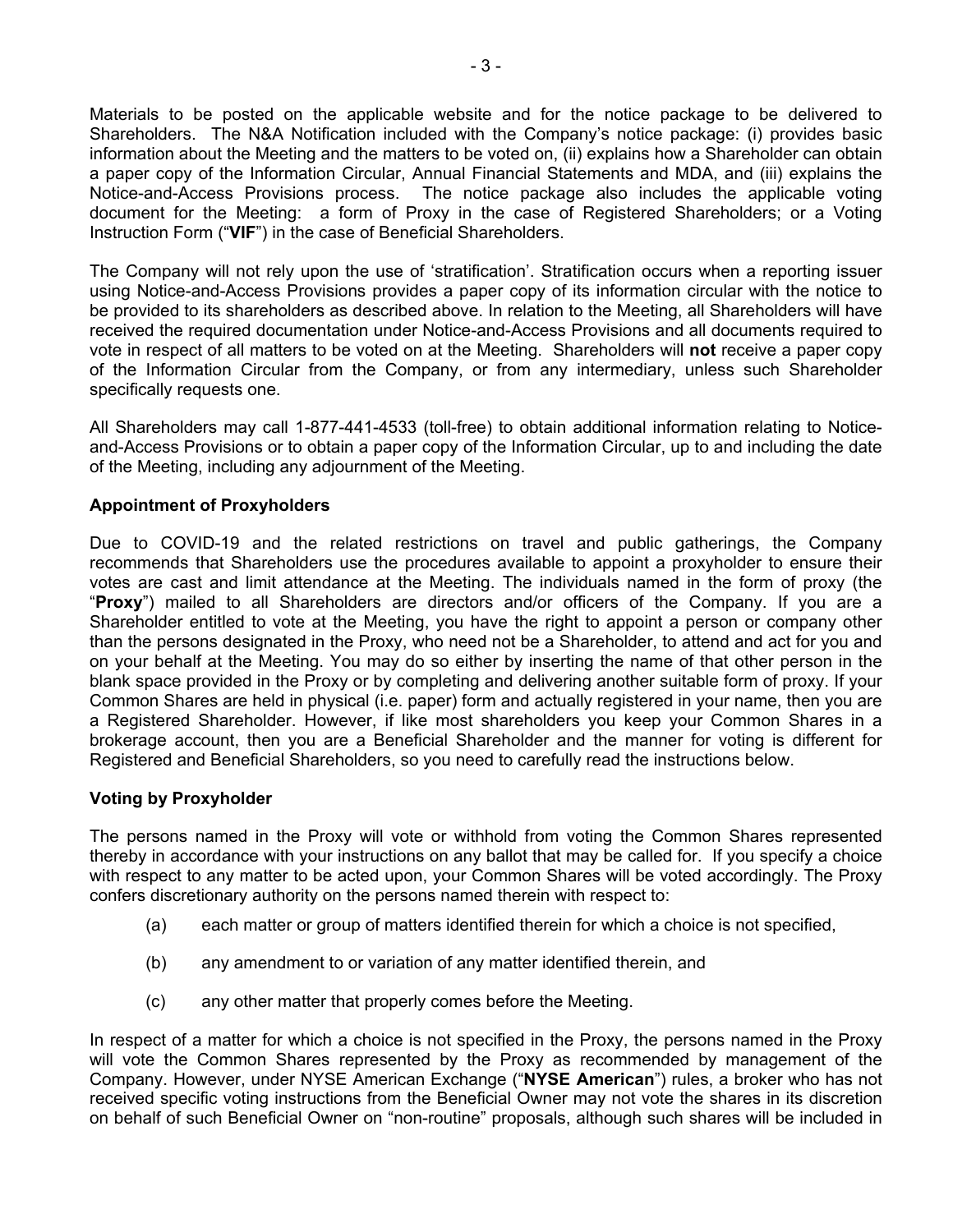determining the presence of a quorum at the Meeting. Thus, such broker "non-votes" will not be considered votes "cast" for purposes of voting on the election of Directors or the approval of the Amended and Restated Shareholder Rights Plan. The resolution to approve the appointment of the Company's auditors, qualifies as a "routine" proposal that brokers may vote upon without having received specific voting instruction from the Beneficial Owner; any broker "non-votes" with respect to this matter will not be considered votes "cast" and therefore will have no effect on the vote with respect to the appointment of the auditors.

### **Registered Shareholders**

Registered Shareholders may wish to vote by proxy whether or not they are able to attend the Meeting in person. Registered Shareholders who choose to submit a proxy may do so using one of the following methods:

- (a) complete, date and sign the enclosed form of proxy and return it to the Company's transfer agent, Computershare Investor Services Inc. ("**Computershare**"), by fax within North America at 1-866-249-7775, outside North America at (416) 263-9524, or by mail to the 8th Floor, 100 University Avenue, Toronto, Ontario, M5J 2Y1; or
- (b) use a touch-tone phone to transmit voting choices to a toll free number. Registered Shareholders must follow the instructions of the voice response system and refer to the enclosed proxy form for the toll-free number and the Shareholder's 15 digit control number; or
- (c) use the internet through Computershare's website at www.investorvote.com. Registered Shareholders must follow the instructions on Computershare's website and refer to the enclosed proxy form for the Shareholder's 15 digit control number.

In any case, the Registered Shareholder must ensure the Proxy is received by Computershare at least 48 hours (excluding Saturdays, Sundays and statutory holidays) before the Meeting or the adjournment thereof. At the Meeting the Chairperson may extend or waive the time limit for submission of proxies, at their discretion.

# **Beneficial Shareholders**

The following information is of significant importance to shareholders who do not hold Common Shares in their own name. Many shareholders are "beneficial" shareholders because the Common Shares of the Company they own are not registered in their names but are instead registered in the name of the brokerage firm, bank or trust company through which they purchased their Common Shares. More particularly, a person is not a Registered Shareholder in respect of Common Shares which are held on behalf of that person but which are registered either: (a) in the name of an Intermediary that the Beneficial Shareholder deals with in respect of the Common Shares (Intermediaries include, among others, banks, trust companies, securities dealers or brokers and trustees or administrators of selfadministered RRSPs, RRIFs, RESPs and similar plans); or (b) in the name of a clearing agency (such as The Canadian Depository for Securities Limited) of which the Intermediary is a participant. Beneficial Shareholders should note that the only proxies that can be recognized and acted upon at the Meeting are those deposited by Registered Shareholders (those whose names appear on the records of the Company as the registered holders of Common Shares) or as set out in the following disclosure.

If Common Shares are listed in an account statement provided to a Shareholder by a broker, then in almost all cases those Common Shares will not be registered in the Shareholder's name on the records of the Company. Such Common Shares will more likely be registered in the name of the Shareholder's broker or an Intermediary. The vast majority of such Common Shares are registered, in Canada, under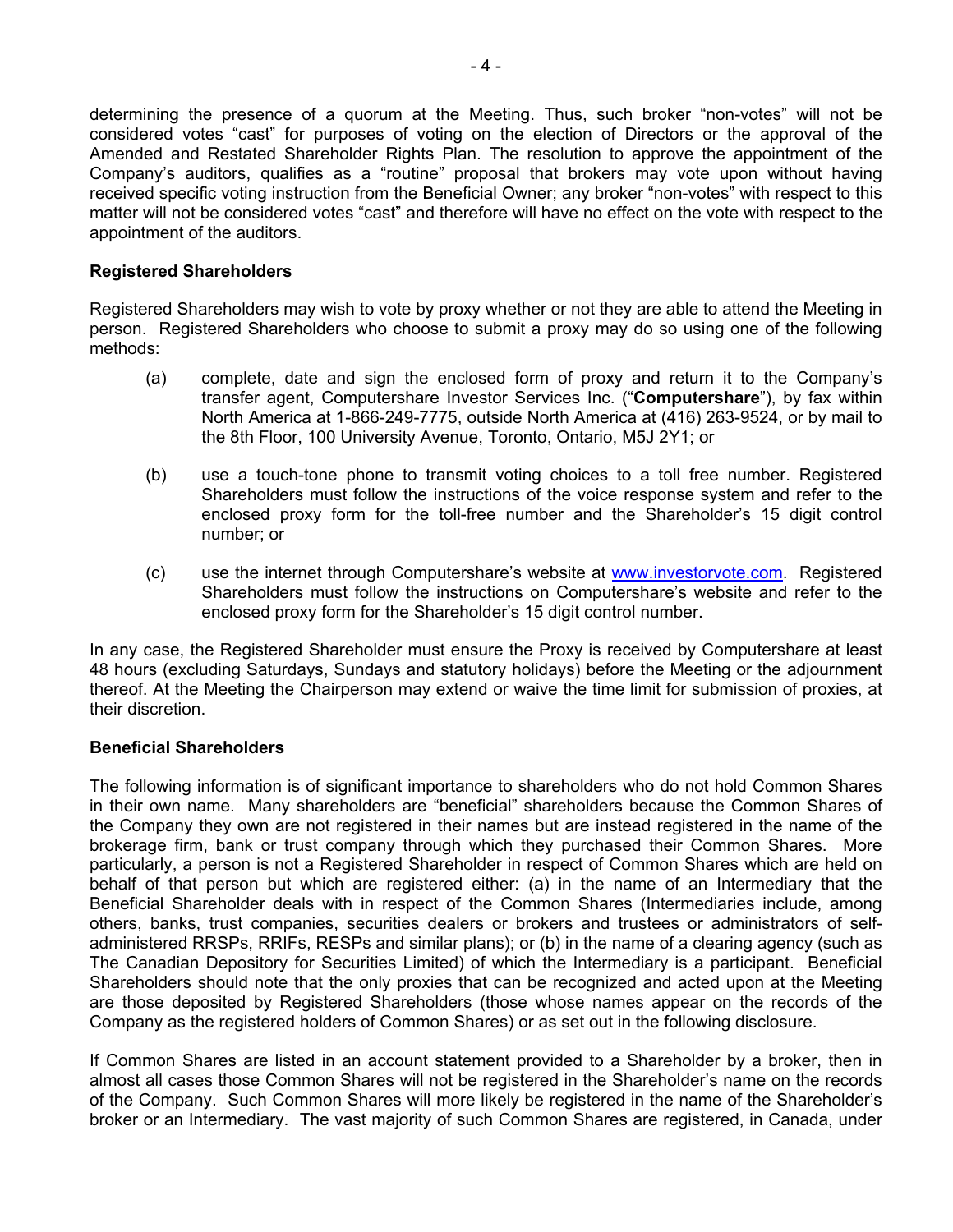the name of CDS & Co. (the registration name for The Canadian Depository for Securities Limited, which acts as nominee for many Canadian brokerage firms), and, in the United States, under the name of Cede & Co. as nominee for The Depository Trust Company (which acts as depository for many U.S. brokerage firms and custodian banks). In accordance with the requirements of NI 54-101, the Company distributes copies of the notice packages to the appropriate depository and intermediaries for onward distribution to Beneficial Shareholders. The Company does not send Proxy Materials or notice packages directly to Beneficial Shareholders. Intermediaries are required to forward the Proxy Materials or notice packages to all Beneficial Shareholders for whom they hold Common Shares unless such Beneficial Shareholders have waived the right to receive them. The Company has elected to pay for the delivery of Proxy Materials or notice packages to Objecting Beneficial Shareholders. Intermediaries often use service companies to forward the Proxy Materials to Beneficial Shareholders.

Intermediaries are required to seek voting instructions from Beneficial Shareholders in advance of meetings of shareholders. Every intermediary has its own mailing procedures and provides its own return instructions to clients.

Beneficial Shareholders should follow the instructions of their intermediary carefully to ensure that their Common Shares are voted at the Meeting.

The form of VIF supplied to you by your broker will be similar to the Proxy provided to Registered Shareholders by the Company. However, its purpose is limited to instructing the intermediary on how to vote on behalf of the Beneficial Shareholder. Most brokers now delegate responsibility for obtaining instructions from clients to Broadridge Financial Solutions, Inc. ("**Broadridge**") in Canada and in the United States.

Broadridge typically mails a scannable VIF instead of a form of proxy. Beneficial Shareholders are asked to complete the VIF and return it to Broadridge by mail or facsimile. Alternatively, Beneficial Shareholders may call a toll-free number or go online to www.proxyvote.com to vote. Taseko may utilize the Broadridge QuickVote<sup>TM</sup> service to assist Shareholders with voting their shares. Certain Beneficial Shareholders who have not objected to Taseko knowing who they are (non-objecting beneficial owners) may be contacted by Laurel Hill Advisory Group to conveniently obtain a vote directly over the phone.

The VIF will name the same persons as the Company's Proxy to represent you at the Meeting. You have the right to appoint a person (who need not be a Shareholder of the Company), different from those persons designated in the VIF, to represent you at the Meeting. To exercise this right, insert the name of the desired representative in the blank space provided in the VIF. The completed VIF must then be returned to Broadridge in accordance with the instructions set out in the VIF and this Information Circular. Once it has received all VIFs sent in, Broadridge then tabulates the results of all instructions received and provides appropriate instructions respecting the voting of Common Shares to be represented at the Meeting. If you receive a VIF from Broadridge, it must be completed and returned to Broadridge, in accordance with Broadridge's instructions, well in advance of the Meeting in order to: (a) have your Common Shares voted as per your instructions, or (b) to have any alternate representative chosen by you duly appointed to attend and vote your Common Shares at the Meeting.

#### **Notice to Shareholders in the United States**

The solicitation of proxies is not subject to the requirements of Section 14(a) of the U.S. Exchange Act by virtue of an exemption applicable to proxy solicitations by foreign private issuers as defined in Rule 3b-4 of the U.S. Exchange Act. Accordingly, this Information Circular has been prepared in accordance with applicable Canadian disclosure requirements. Residents of the United States should be aware that such requirements differ from those of the United States applicable to proxy statements under the U.S. Exchange Act.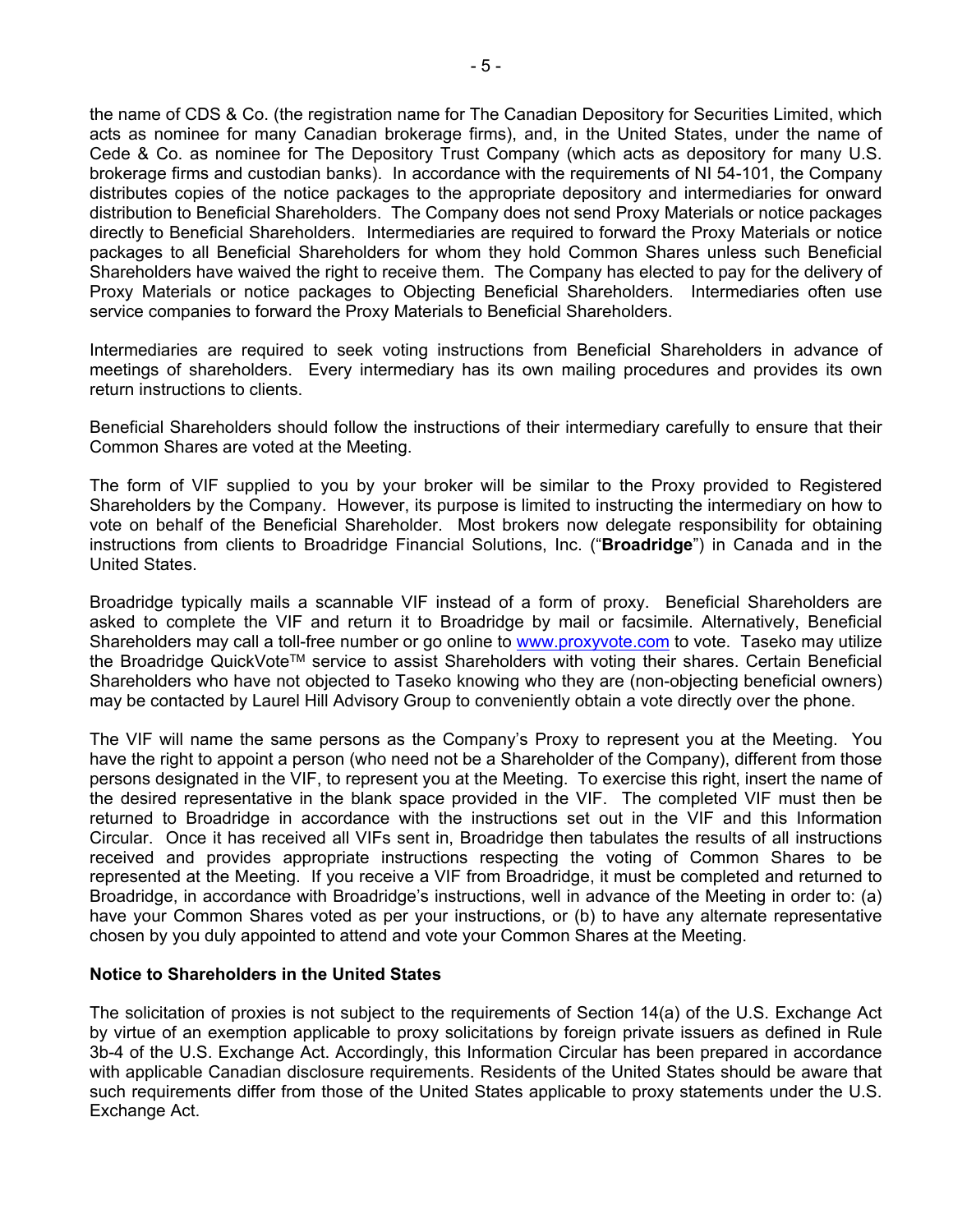Any information concerning any properties and operations of the Company has been prepared in accordance with Canadian standards under applicable Canadian securities laws, and may not be comparable to similar information for United States companies.

Financial statements included or incorporated by reference herein have been prepared in accordance with International Financial Reporting Standards, as issued by the International Accounting Standards Board, and are subject to auditing and auditor independence standards in Canada. Such consequences for the Company Shareholders who are resident in, or citizens of, the United States may not be described fully in this Information Circular.

The enforcement by Shareholders of civil liabilities under United States federal securities laws may be affected adversely by the fact that the Company is incorporated under the *Business Corporations Act* (British Columbia) (the "**BCA**"), as amended; that some or all of its directors and its executive officers are residents of a foreign country, and that the major assets of the Company are located outside the United States. Shareholders may not be able to sue a foreign company or its officers or directors in a foreign court for violations of United States federal securities laws. It may be difficult to compel a foreign company and its officers and directors to subject themselves to a judgment by a United States court.

# **Revocation of Proxies**

In addition to revocation in any other manner permitted by law, a Registered Shareholder who has given a proxy may revoke it by:

- (a) executing a proxy bearing a later date or by executing a valid notice of revocation, either of the foregoing to be executed by the Registered Shareholder or the Registered Shareholder's authorized attorney in writing or, if the shareholder is a corporation, under its corporate seal by an officer or attorney duly authorized, and by delivering the proxy bearing a later date to Computershare by fax within North America at 1-866-249-7775, outside North America at 1-416-263-9524, or by mail or by hand delivery at 8th Floor, 100 University Avenue, Toronto, Ontario, M5J 2Y1, at any time up to and including the last business day that precedes the day of the Meeting or, if the Meeting is adjourned, the last business day that precedes any reconvening thereof, or to the chairman of the Meeting on the day of the Meeting or any reconvening thereof, or in any other manner provided by law, or
- (b) personally attending the Meeting and voting the Registered Shareholder's Common Shares, although due to COVID-19 this option is discouraged.

A revocation of a proxy will not affect a matter on which a vote is taken before the revocation.

Beneficial Shareholders who wish to change their vote must in sufficient time in advance of the Meeting, arrange for their respective Intermediaries to change their vote and, if necessary, revoke their proxy in accordance with revocation procedures set out above.

# **INTEREST OF CERTAIN PERSONS OR COMPANIES IN MATTERS TO BE ACTED UPON**

Except as disclosed in this Information Circular, no director or executive officer of the Company, or any person who has held such a position since the beginning of the last completed financial year of the Company, nor any nominee for election as a director of the Company, nor any associate or affiliate of the foregoing persons, has any substantial or material interest, direct or indirect, by way of beneficial ownership of securities or otherwise, in any binding matter to be acted on at the Meeting other than the election of directors and as may be set out herein.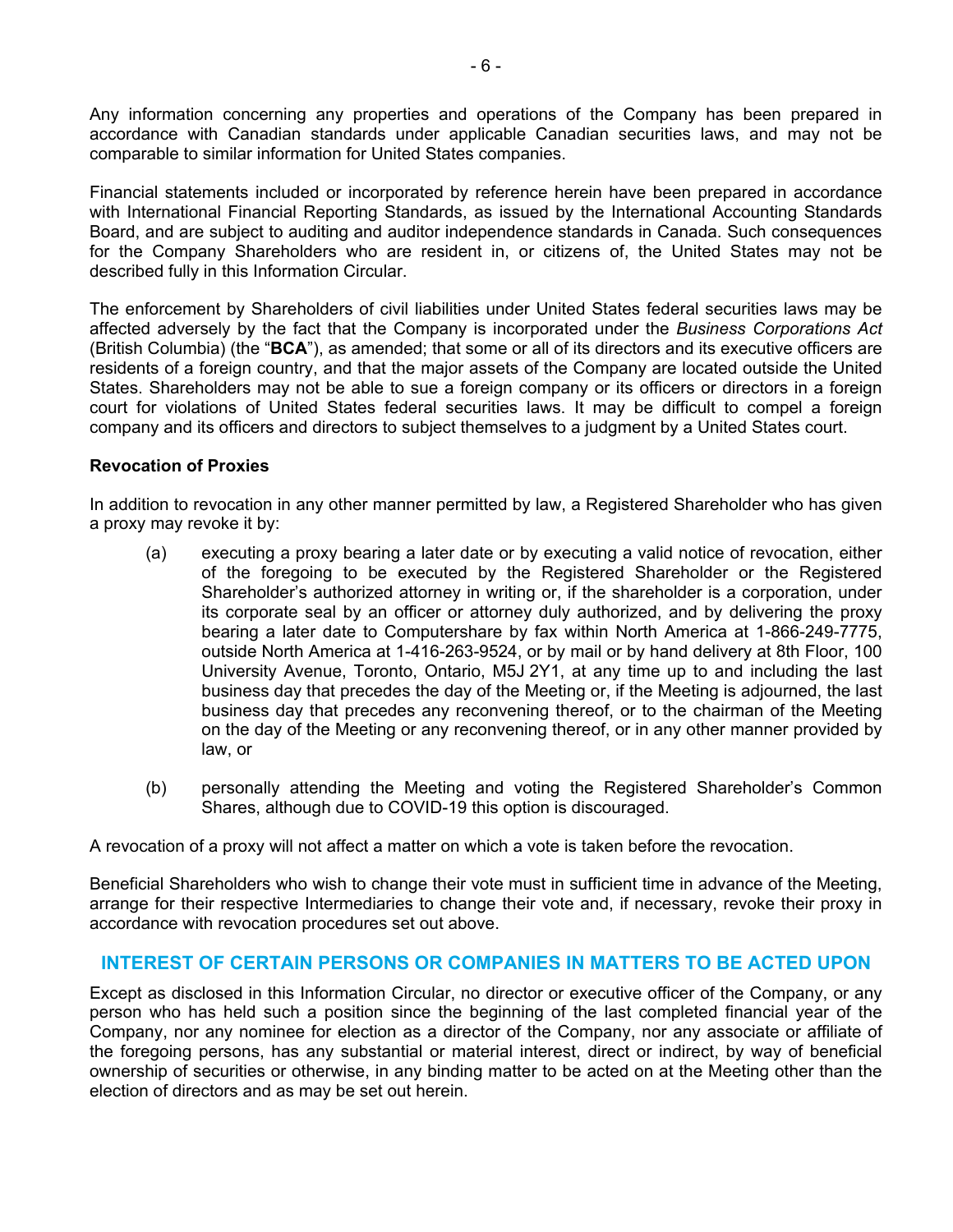# **VOTING SECURITIES AND PRINCIPAL HOLDERS OF VOTING SECURITIES**

The Common Shares of the Company are listed for trading on the Toronto Stock Exchange (the "**TSX**"), on the NYSE American (the "**NYSE American**") and on the London Stock Exchange (the "**LSE**"). The Board has fixed April 12, 2022 as the record date (the "**Record Date**") for determination of persons entitled to receive notice of the Meeting. Only Shareholders of record at the close of business on the Record Date who either attend the Meeting personally or complete, sign and deliver a Proxy in the manner and subject to the provisions described above will be entitled to vote or to have their Common Shares voted at the Meeting.

As of the Record Date, there were 286,301,919 Common Shares issued and outstanding, each carrying the right to one vote. No group of Shareholders has the right to elect a specified number of directors, nor is there cumulative or similar voting rights attached to the Common Shares.

The directors and executive officers of the Company do not know of any person or corporation beneficially owning, directly or indirectly, or exercising control or direction over, Common Shares carrying more than 10% of the voting rights attached to all outstanding Common of the Company as of the Record Date.

# **FINANCIAL STATEMENTS**

The audited consolidated financial statements of the Company for the fiscal year ended December 31, 2021, the report of the auditor thereon and the annual management discussion and analysis will be placed before the Meeting. These documents have all been filed with the securities commissions or similar regulatory authorities in British Columbia, Alberta, Saskatchewan, Manitoba, Ontario, Quebec, New Brunswick, Nova Scotia, Prince Edward Island and Newfoundland and Labrador. Copies of the documents may be obtained by a Shareholder upon request without charge from Investor Relations, Taseko Mines Limited, Suite 1200 – 1040 West Georgia Street, Vancouver, British Columbia, V6E 4H1, telephone: 778-373-4533 or 1-877-441-4533. These documents have been filed and are available for review under the Company's SEDAR profile at www.sedar.com.

# **VOTES NECESSARY TO PASS RESOLUTIONS**

A simple majority of affirmative votes cast at the Meeting is required to pass the resolutions described herein. With respect to the election of directors, the Board has determined, upon Shareholder approval, there will be eight director positions to be filled at the Meeting. If, as a result of nominations received in compliance with the Advance Notice Provisions (see "*Advance Notice Provisions" below),* there are more nominees for election as director than there are vacancies to fill, the eight nominees receiving the greatest number of votes will be elected. If the number of nominees for election is equal to the number of vacancies to be filled, all such nominees will be declared elected by acclamation. Subject to the majority vote policy described below, the eight nominees receiving the highest number of votes are elected, even if a director gets fewer "for" votes than "withhold" votes. Similarly, unless there is a nomination from the floor for an alternative auditor, the auditor proposed by Taseko management will be appointed.

#### **ELECTION OF DIRECTORS**

The size of the Board was last set at the Company's June 17, 2021 annual general meeting. Subsequently, pursuant to the BCA, the Board appointed a new director and, there are currently seven members of the Board. The Board has considered its size in light of the Company's goals and has determined that eight directors should be elected by the Shareholders. At the Meeting the Shareholders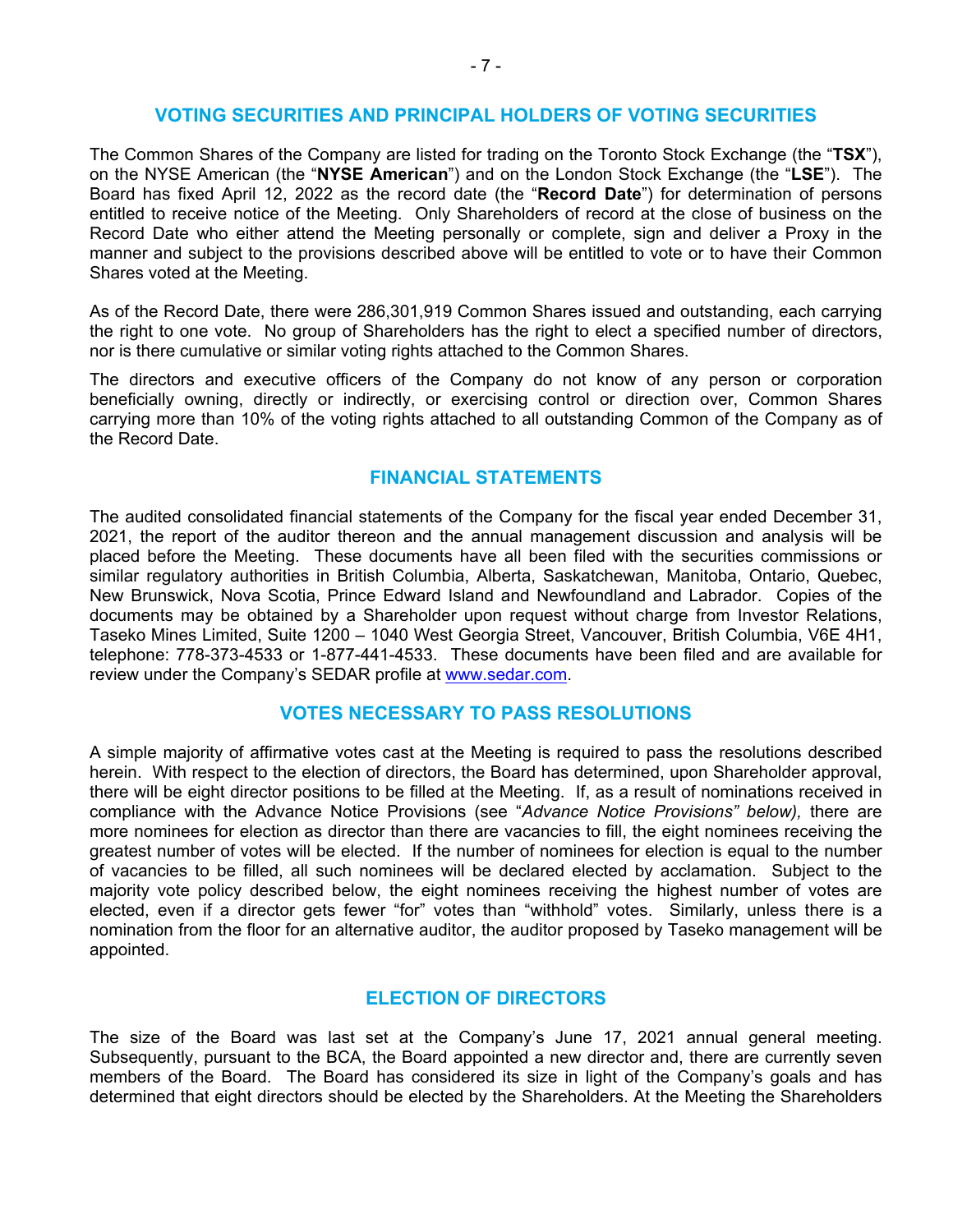will be asked to approve an ordinary resolution to set the number of persons to be elected to the Board at eight.

Of the director nominees listed below, seven are directors of Taseko, and the eighth nominee is proposed for election as a new director of the Company. All of the director nominees have agreed to stand for election. The term of office of each of the current directors will end at the conclusion of the Meeting. Unless a director's office is vacated earlier in accordance with provisions of the BCA, each director elected at the Meeting will hold office until the conclusion of the next annual general meeting of the Company or, if no director is then elected, until a successor is elected or appointed.

# **Majority Vote Policy**

The Board has adopted a policy that if the votes "for" the election of a director nominee at a meeting of shareholders are fewer than the number voted "withhold", the nominee will submit his or her resignation promptly after the meeting for the consideration of the Nominating and Governance Committee. The Committee will make a recommendation to the Board after reviewing the matter, and the Board will then decide within 90 days after the date of the meeting of shareholders whether to accept or reject the resignation. The Board will accept the resignation absent exceptional circumstances. The Board's decision to accept or reject the resignation will be disclosed by way of a press release, a copy of which will be sent to the TSX. If the Board does not accept the resignation, the press release will fully state the reasons for the decision. The nominee will not participate in any Committee or Board deliberations whether to accept or reject the resignation. This policy does not apply in circumstances involving contested director elections.

# **Advance Notice Provisions**

On June 6, 2013 amendments to the Company's Articles were adopted to include advance notice provisions (the "**Advance Notice Provisions**"). The Advance Notice Provisions provide shareholders, directors and management of the Company with a clear framework for nominating directors. Among other things, the Advance Notice Provisions fix a deadline by which holders of Common Shares must submit director nominations to the Company prior to any annual or special meeting of shareholders and sets forth the minimum information that a Shareholder must include in the notice to the Company for the notice to be in proper written form.

The Company has not received notice of a nomination in compliance with the Company's Articles, and, as such, any nominations other than nominations by or at the direction of the Board or an authorized officer of the Company will be disregarded at the Meeting.

#### **Nominees for Election as Director**

The following table sets out the names of the eight management nominees for election to the Board, the period of time during which each has been a director of the Company and the number of Common Shares of the Company beneficially owned by each, directly or indirectly, or over which each exercises control or direction. Please see *Biographical Information* below for all major offices and positions with the Company and any of its significant affiliates each director nominee now holds.

| Nominee Position with the Company and<br><b>Province or State and Country of Residence</b> | Period as a Director of<br>the Company | <b>Common Shares Beneficially</b><br>Owned or Controlled <sup>(1)</sup> |
|--------------------------------------------------------------------------------------------|----------------------------------------|-------------------------------------------------------------------------|
| Anu Dhir(10)(11)(12)                                                                       | Since September 2017                   | $16,500^{(2)}$                                                          |
| Director                                                                                   |                                        |                                                                         |
| Ontario, Canada                                                                            |                                        |                                                                         |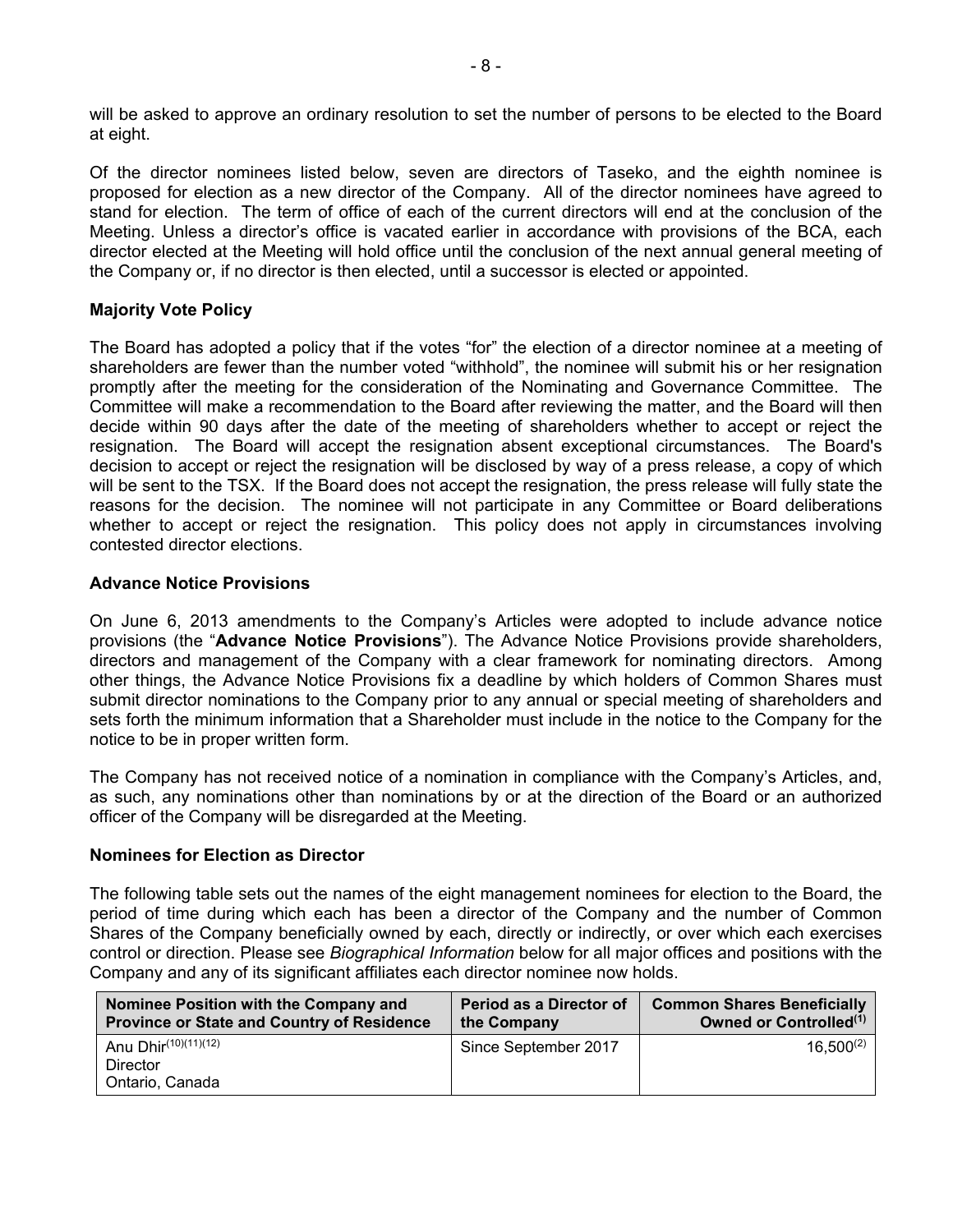| Nominee Position with the Company and<br><b>Province or State and Country of Residence</b>           | Period as a Director of<br>the Company | <b>Common Shares Beneficially</b><br>Owned or Controlled <sup>(1)</sup> |
|------------------------------------------------------------------------------------------------------|----------------------------------------|-------------------------------------------------------------------------|
| Robert A. Dickinson <sup>(12)(13)</sup><br>Director<br>British Columbia, Canada                      | Since January 1991                     | $2,912,960^{(3)}$                                                       |
| Russell E. Hallbauer <sup>(13)</sup><br>Director<br>British Columbia, Canada                         | Since July 2005                        | $3,758,666^{(4)}$                                                       |
| Rita Maguire<br>Director Nominee<br>Arizona, USA                                                     | <b>Director Nominee</b>                | $44,213^{(5)}$                                                          |
| Stuart McDonald<br>President, CEO and a Director<br>British Columbia, Canada                         | Since September 2021                   | 688,375(6)                                                              |
| Peter C. Mitchell(10)(11)(12)<br>Director<br>Florida, USA                                            | Since July, 2020                       | 45,000(7)                                                               |
| Kenneth Pickering <sup>(11)(13)</sup><br>Director<br>British Columbia, Canada                        | Since December 2018                    | $35,000^{(8)}$                                                          |
| Ronald W. Thiessen <sup>(10)</sup><br>Chairman of the Board and Director<br>British Columbia, Canada | Since October 1993                     | 1,400,795(9)                                                            |

**Notes:** 

- <sup>(1)</sup> The information as to Common Shares beneficially owned or controlled is not within the knowledge of management of the Company. The share ownership information was supplied to the Company by insider reports available at www.sedi.ca as of April 12, 2022.
- $(2)$  Ms. Dhir also holds options to purchase 238,000 Common Shares and 282,450 deferred share units, details of which are disclosed in the Incentive Plan Awards table under Directors Compensation, see also "*Statement of Executive Compensation*"
- $^{(3)}$  Of these Common Shares, 2,640,960 Common Shares are held indirectly by Mr. Dickinson in a RIF. Mr. Dickinson also holds options to purchase an aggregate of 138,000 Common Shares and he holds 566,450 deferred share units, details of which are disclosed in the Incentive Plan Awards table under Director Compensation, see also "*Statement of Executive Compensation.*"
- (4) Of these Common Shares 1,171,918 are held indirectly by Mr. Hallbauer, as an aggregate of 354,194 Common Shares are held by affiliates of Mr. Hallbauer and an aggregate of 817,724 Common Shares are held by companies over which Mr. Hallbauer exercises control. Mr. Hallbauer also holds, in aggregate, options to purchase 1,437,000 Common Shares and he holds 450,000 performance share units, and 26,450 deferred share units, details of which are disclosed in the Incentive Plan Awards table under NEO Compensation, see also "*Statement of Executive Compensation*."
- $(5)$  Ms. Maguire also holds options to purchase 156,000 Common Shares.
- (6) Mr. McDonald also holds options to purchase 1,394,250 Common Shares and 717,500 performance share units, see also "*Statement of Executive Compensation.*"
- (7) Mr. Mitchell also holds options to purchase 89,333 Common Shares and 62,450 deferred share units, see also "*Statement of Executive Compensation.*"
- <sup>(8)</sup> Mr. Pickering also holds options to purchase 92,000 Common Shares and 238,450 deferred share units, details of which are disclosed in the Incentive Plan Awards table under Director Compensation, see also "*Statement of Executive Compensation*."
- (9) Of these Common Shares, 163,600 Common Shares are held indirectly by Mr. Thiessen in an RRSP and 229,500 Common Shares are held by Mr. Thiessen, in trust, for an affiliate. Mr. Thiessen also holds options to purchase 208,000 Common Shares and he holds 781,660 deferred share units, details of which are disclosed in the Incentive Plan Awards table under Director Compensation, see also "*Statement of Executive Compensation*."
- (10) Member of Audit and Risk Committee.
- (11) Member of Compensation Committee.
- (12) Member of Nominating and Governance Committee.
- (13) Member of Environmental Health and Safety Committee.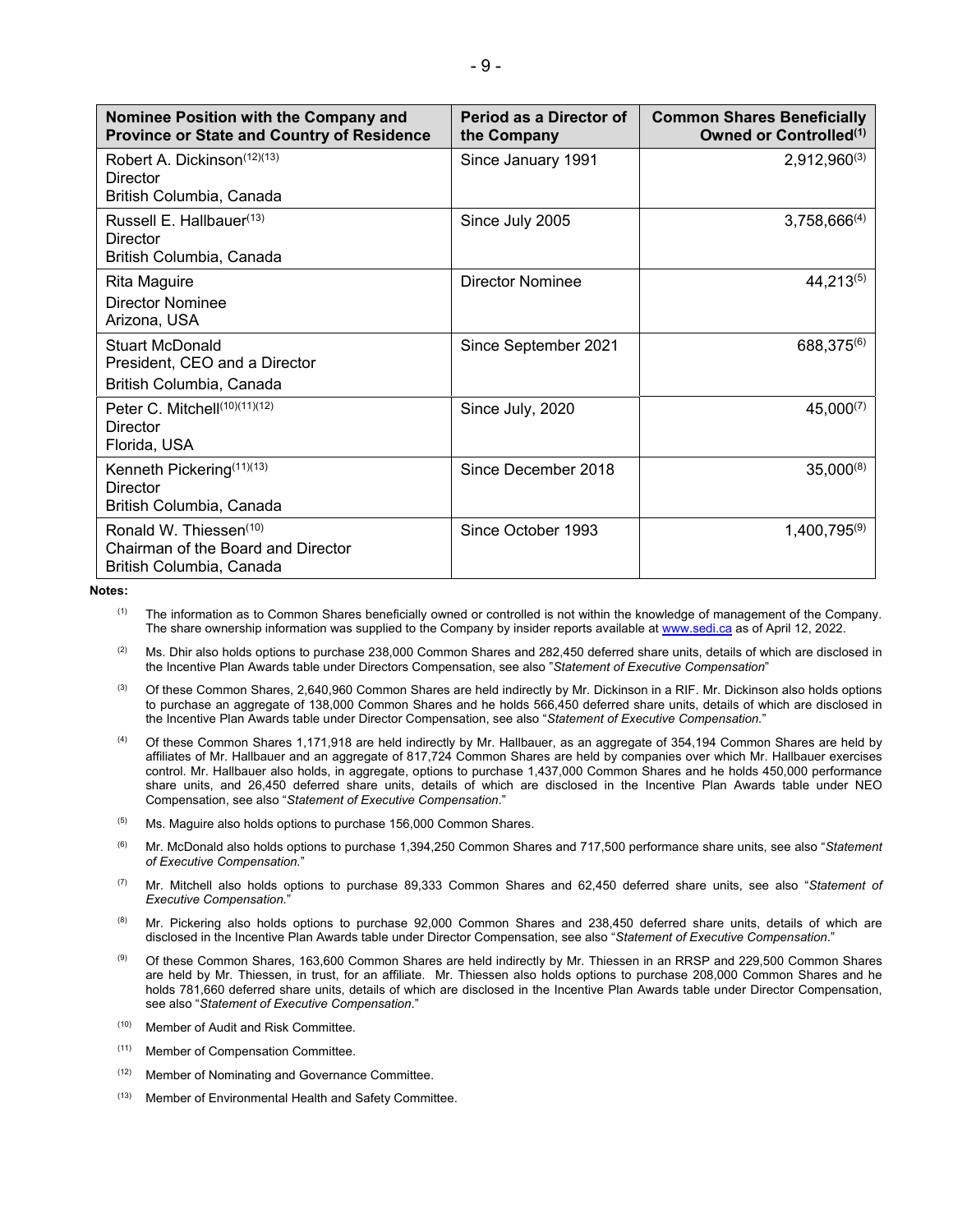If all of the nominees for election to the Board are elected, the Board of Directors will consist of five independent directors – Anu Dhir, Robert Dickinson, Peter Mitchell, Kenneth Pickering and Ronald Thiessen – and three non-independent directors – Russell Hallbauer, Rita Maguire and Stuart McDonald.

### **Corporate Cease Trade Orders or Bankruptcies**

Except as disclosed below, no proposed director:

- (a) is, as at the date of this Information Circular, or has been, within 10 years before the date of this Information Circular, a director, chief executive office or chief financial officer of any company (including the Company), that,
	- (i) was subject to a cease trade order, or an order similar to a cease trade order, or an order that denied the relevant company access to any exemption under securities legislation (an "**order**") that was in effect for a period of more than 30 consecutive days; that was issued while the proposed director was acting in the capacity as director, chief executive officer or chief financial officer of any such company; or
	- (ii) was subject to an order that was issued after the proposed director ceased to be a director, chief executive officer or chief financial officer and which resulted from an event that occurred while that person was acting in the capacity as director, chief executive officer or chief financial officer; or
- (b) is, as at the date of this Information Circular, or has been within 10 years before the date of this Information Circular, a director or executive officer of any company (including the Company), that, while that person was acting in that capacity, or within a year of that person ceasing to act in that capacity, became bankrupt, made a proposal under any legislation relating to bankruptcy or insolvency or was subject to or instituted any proceedings, arrangement or compromise with creditors or had a receiver, receiver manager or trustee appointed to hold its assets; or
- (c) has, within the 10 years before the date of this Information Circular, become bankrupt, made a proposal under any legislation relating to bankruptcy or insolvency, or become subject to or instituted any proceedings, arrangement or compromise with creditors, or had a receiver, receiver manager or trustee appointed to hold the assets of the proposed director.

As publicly disclosed at www.sedar.com, in September, 2012, Great Basin Gold Ltd. ("**GBG**") became bankrupt due to heavy indebtedness, mine production issues and falling gold prices. Mr. Ronald W. Thiessen and Ms. Anu Dhir were members of the board of directors of GBG in September 2012.

#### **Penalties or Sanctions**

None of the proposed directors have been subject to any penalties or sanctions imposed by a court relating to securities legislation or by a securities regulatory authority, has entered into a settlement agreement with a securities regulatory authority or has been subject to any other penalties or sanctions imposed by a court or regulatory body that would be likely to be considered important to a reasonable securityholder making a decision about whether to vote for the proposed director.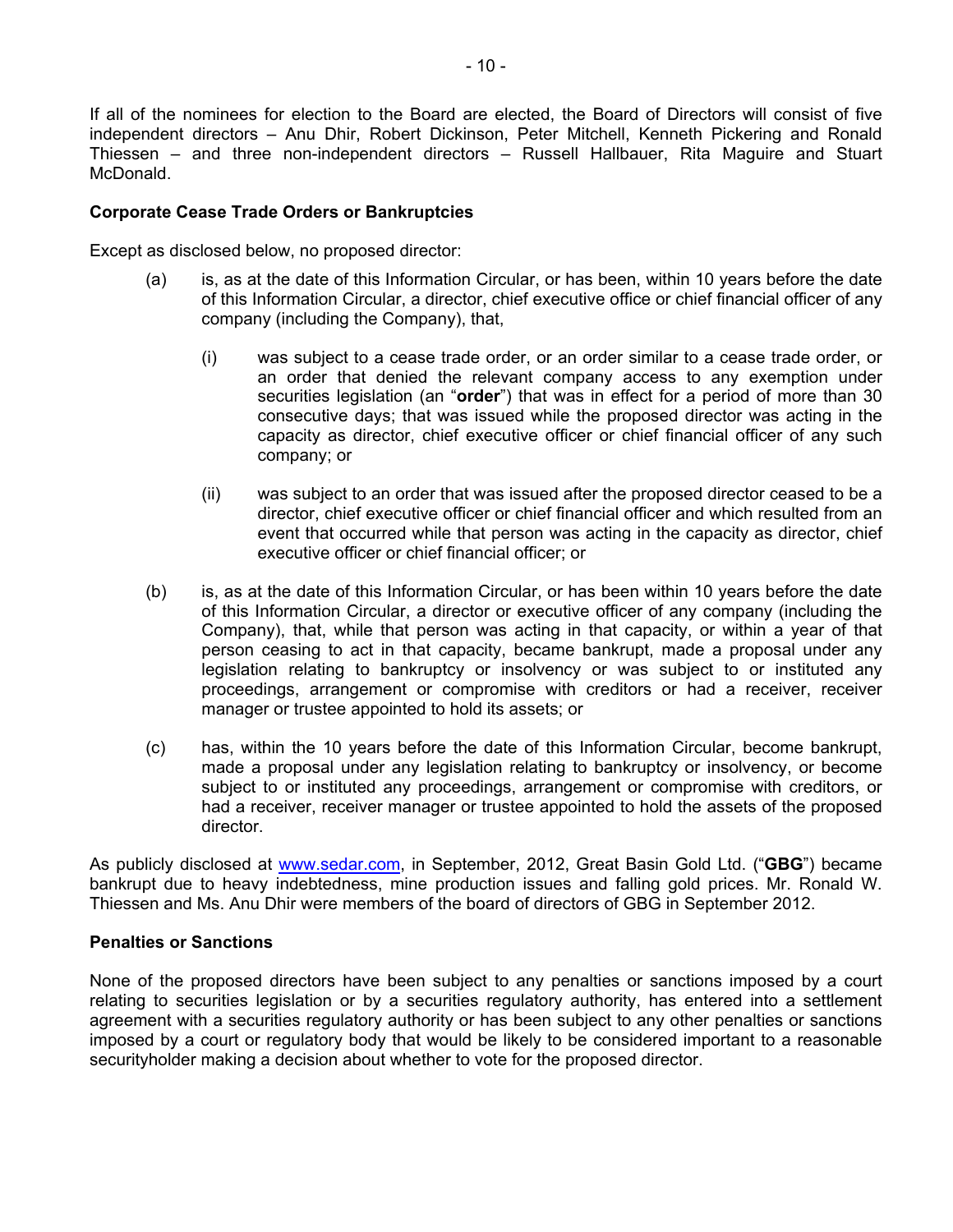# **No Arrangements for Election**

None of the director nominees proposed by management, are nominated under an arrangement or understanding between the director nominee and another person or company, except the members of the Board and management of the Company.

### **Biographical Information**

The following information as to principal occupation, business or employment is not within the knowledge of the management of the Company and has been furnished by the respective nominees. Each nominee has held the same or a similar principal occupation with the organization indicated or a predecessor thereof for the last five years unless otherwise indicated.

#### *Anu Dhir – Director*

Ms. Anu Dhir is a co-founder and executive of ZinQ Mining, a private base metals and precious metals royalty company that focuses on the Latin America region. Ms. Dhir is also the Managing Director of Miniqs Limited, a private group primarily interested in developing resource projects. Prior to Miniqs and ZinQ Mining, Ms. Dhir was Vice President, Corporate Development and Company Secretary at Katanga Mining Limited. Ms. Dhir is currently a non-executive director of Lomiko Metals Inc. Ms. Dhir is a graduate of the General Management Program (GMP) at Harvard Business School, she has a law degree (Juris Doctor) from Quinnipiac University and a Bachelor of Arts from the University of Toronto.

Ms. Dhir is, or within the past five years, was a director of the following public companies:

| Company               | <b>Positions Held</b> | From           | Τo           |
|-----------------------|-----------------------|----------------|--------------|
| Golden Star Resources | Director              | Februarv 2014  | January 2022 |
| Lomiko Metals Inc.    | Director              | December 2021  | Present      |
| Taseko Mines Limited  | Director              | September 2017 | Present      |

*Robert A. Dickinson, B.Sc., M.Sc. – Director* 

Mr. Dickinson is an economic geologist who has been actively involved in mineral exploration and mine development for over 45 years and was inducted into the Canadian Mining Hall of Fame in 2012. He is Chairman of Hunter Dickinson Inc. ("HDI") and Hunter Dickinson Services Inc. ("HDSI") as well as a director and member of the management team of a number of public companies associated with HDSI. He is also President and Director of United Mineral Services Ltd., a private resources company.

Mr. Dickinson is, or was within the past five years, an officer and/or director of the following public companies:

| Company                        | <b>Positions Held</b>  | <b>From</b>    | To            |
|--------------------------------|------------------------|----------------|---------------|
| Amarc Resources Ltd.           | <b>Director</b>        | April 1993     | Present       |
|                                | Chairman               | September 2004 | Present       |
| Blackwolf Copper and Gold Ltd. | <b>Director</b>        | November 2009  | August 2020   |
| Northcliff Resources Ltd.      | <b>Director</b>        | June 2011      | Present       |
| Northern Dynasty Minerals Ltd. | <b>Director</b>        | June 1994      | Present       |
|                                | Non-Executive Chairman | April 2004     | Present       |
| Quartz Mountain Resources Ltd. | Director               | December 2003  | February 2019 |
|                                | Chairman               | November 2017  | February 2018 |
|                                | President and CEO      | December 2017  | February 2019 |
| <b>Taseko Mines Limited</b>    | <b>Director</b>        | January 1991   | Present       |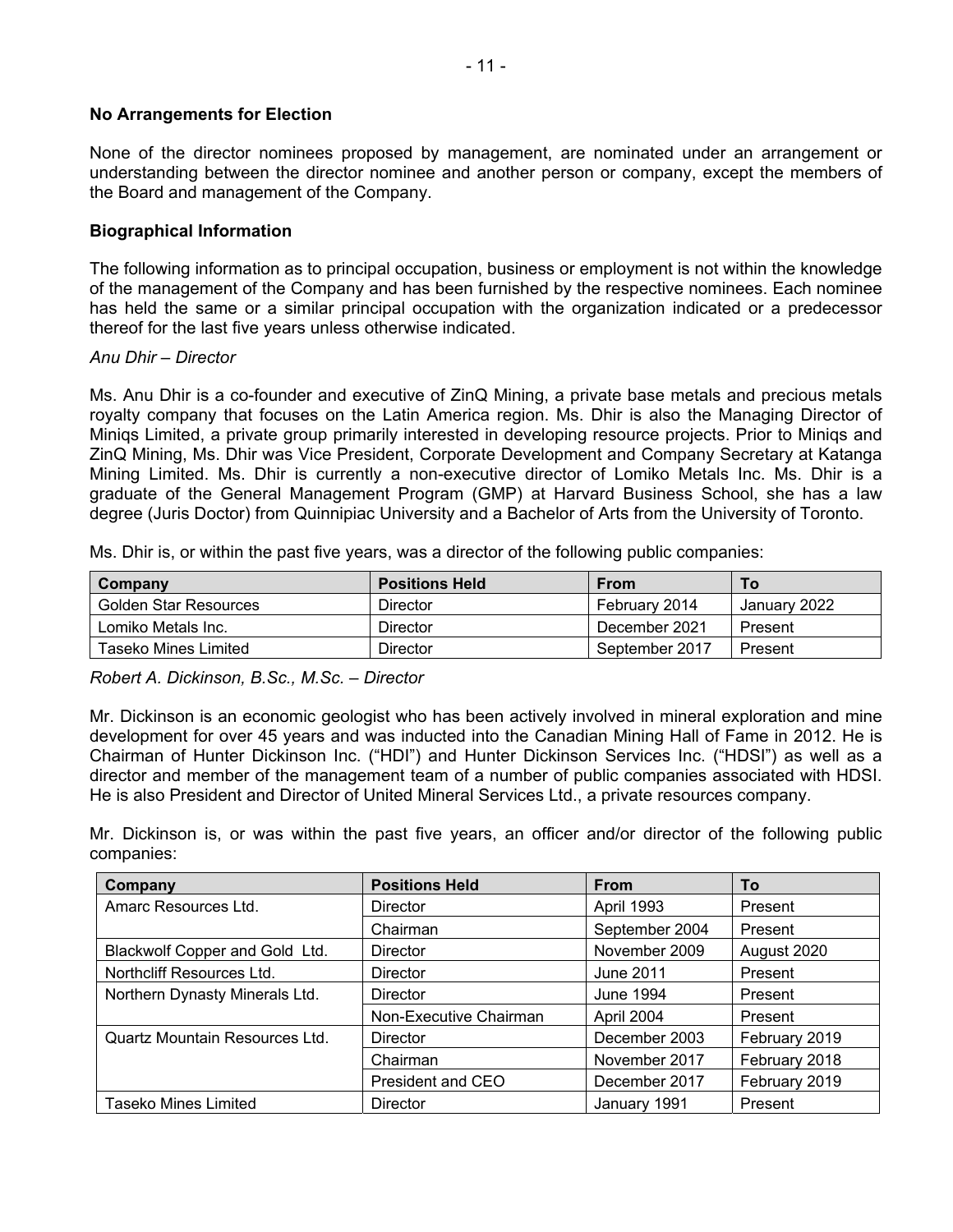# *Russell E. Hallbauer, P. Eng. – Director*

Mr. Hallbauer graduated from the Colorado School of Mines with a B.Sc. in Mining Engineering in 1979. He is a Registered Professional Engineer with the Association of Professional Engineers of British Columbia. He has been a member of the Canadian Institute of Mining and Metallurgy since 1975 and is a director and former chairman of the Mining Association of B.C. In 1983, he joined Teck Corporation's Bullmoose mine, advancing through Engineering and Supervisory positions to become Mine Superintendent in 1987, and in 1992, became General Manager of Quintette. In 1995, he assumed new responsibilities in Vancouver when he was appointed General Manager, Coal Operations, overseeing Teck's three operating coal mines in the Province. In 2002, he was appointed General Manager, Base Metal Joint Ventures, responsible for Teck Cominco's interests in Highland Valley Copper, Antamina in Peru, and Louvicourt in Quebec. Mr. Hallbauer is a director of HDSI (and HDI), a company providing management and administrative services to several publicly-traded companies, and focuses on directing corporate development and financing activities.

Mr. Hallbauer is, or was within the past five years, an officer and/or director of the following public companies:

| Company                        | <b>Positions Held</b> | <b>From</b>      | To:           |
|--------------------------------|-----------------------|------------------|---------------|
| Northern Dynasty Minerals Ltd. | Director              | April 2008       | February 2016 |
| Taseko Mines Limited           | Director              | <b>July 2005</b> | Present       |
|                                | CEO                   | July 2005        | June 2021     |
|                                | President             | <b>July 2005</b> | June 2019     |

#### *Rita P. Maguire – Director Nominee*

Rita Maguire is a practicing attorney in Phoenix, Arizona focusing her legal practice in the areas of water, environmental, mining and administrative law. Ms. Maguire represents both public and private clients in legal matters involving regulatory compliance and permitting, water management and conservation, environmental litigation, and land use planning. She has served as General Counsel for the Company's wholly owned subsidiary Florence Copper Inc. since 2014.

Ms. Maguire served as the founding President and CEO of the Arizona Center for Public Policy from 2002 until 2007, a nonpartisan public policy research center providing comprehensive and objective analysis of major policy issues in Arizona. Ms. Maguire served as Director of the Arizona Department of Water Resources from 1993 through 2001. During her tenure as Director, Ms. Maguire represented the state's interests in the Colorado River Basin, was a key figure in the development of the Arizona Water Bank Authority, and played a central role in Indian water rights negotiations in Arizona. As Deputy Chief of Staff for Governor Fife Symington from 1991 to 1993, Ms. Maguire oversaw the operation of ten Executive Branch agencies. She began her career with Conoco Inc., now Conoco-Phillips, in the International Crude Oil Trading Department at its headquarters in Houston, Texas.

Ms. Maguire holds three degrees from Arizona State University: a Juris Doctorate received in 1988, a Masters in Business Administration received in 1979, and a Bachelor of Science received in 1977. She was awarded an AV-Preeminent Rating by Martindale-Hubbell, and was awarded the Michael J. Brophy Distinguished Service Award by the Environmental Law and Natural Resources Section of the Arizona State Bar. In 2001, Ms. Maguire was awarded the Outstanding Alumnus of the Sandra Day O'Connor College of Law. Ms. Maguire is not, nor within the past five years has she been, an officer and/or director of any public companies.

#### *Stuart McDonald, CPA, CA – President and CEO and Director*

Mr. McDonald is a mining executive with over 25 years of experience in mining, corporate development, financial and management roles. He joined Taseko as Chief Financial Officer in 2013, was appointed President in June 2019, and CEO in July 2021. Prior to Taseko, he held a number of senior roles in the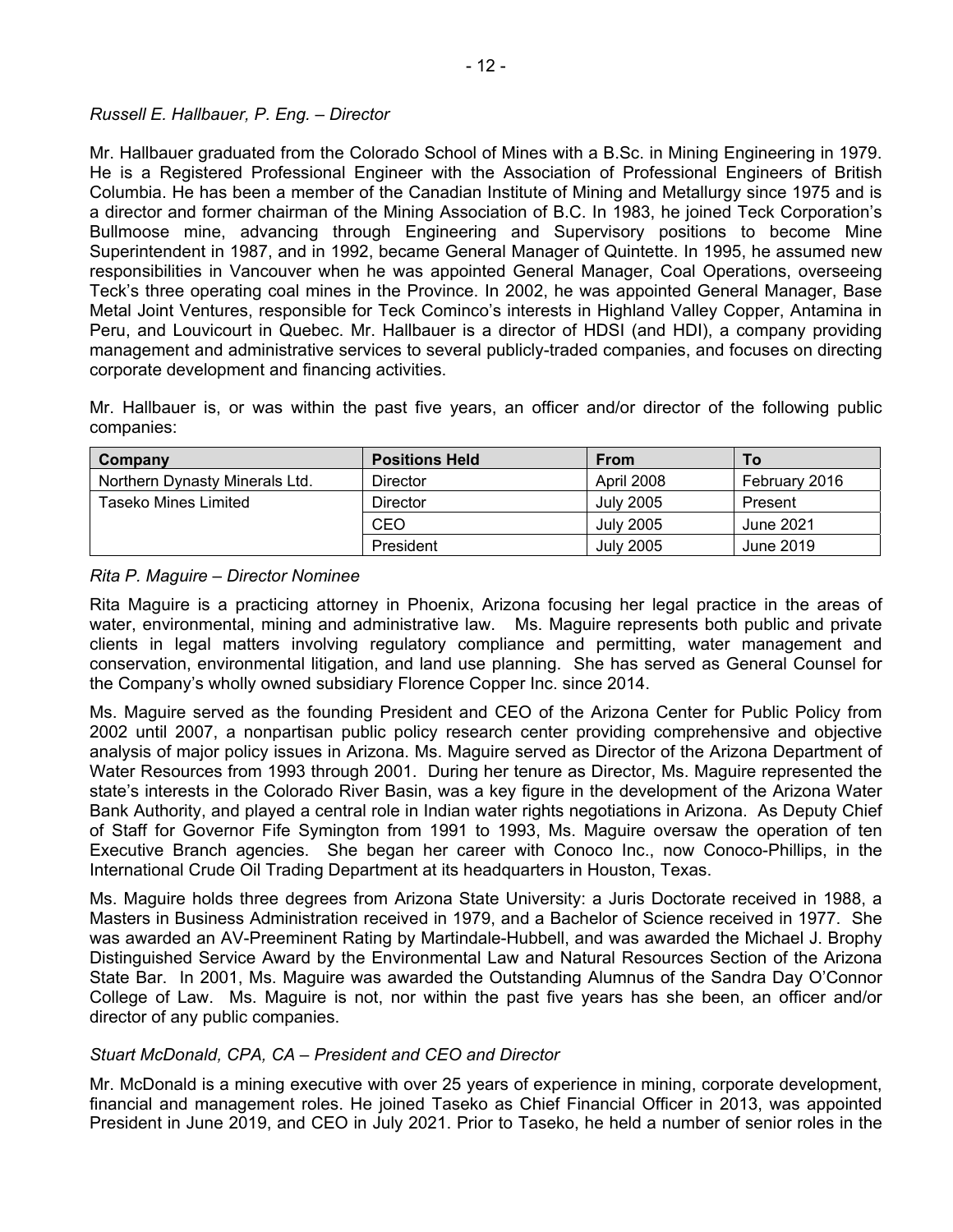mining industry including CFO of Quadra FNX Mining Ltd. (and its predecessor Quadra Mining Ltd.), a mid-tier copper producer with five operating mines in Canada, Arizona, Nevada and Chile. He also held senior executive roles with Yukon Zinc Corp., and Cumberland Resources Ltd. prior to its acquisition by Agnico-Eagle Mines in 2007. Before joining the mining industry, he spent 10 years in public accounting with Deloitte & Touche and Ernst & Young. Mr. McDonald is a Chartered Professional Accountant and he holds a Bachelor of Commerce (Finance) degree from the University of British Columbia.

Mr. McDonald is, or within the past five years was, an officer of the following public companies:

| Company               | <b>Positions Held</b>          | <b>From</b>    | To        |
|-----------------------|--------------------------------|----------------|-----------|
| Taseko Mines Limited  | <b>Chief Financial Officer</b> | September 2013 | June 2019 |
| Taseko Mines Limited  | President                      | June 2019      | Present   |
| Taseko Mines Limited  | <b>Chief Executive Officer</b> | June 2021      | Present   |
| Taseko Mines Limited. | Director                       | September 2021 | Present   |

# *Mr. Peter C. Mitchell, CPA, CA - Director*

Mr. Mitchell is a Chartered Professional Accountant with over 35 years of senior financial management experience in both public and private equity sponsored companies. Most recently, he was Senior Vice President and Chief Financial Officer of Coeur Mining, Inc., a precious metals producer operating mines throughout North America. Peter joined Coeur in 2013 and was responsible for investor relations, financial planning and analysis, financial reporting, information technology, tax and compliance, in addition to serving as a key team member on the Company's acquisition and divestiture team as well as leading all capital markets activity in multiple equity and debt financings. Previously, he held executive leadership positions in finance and operations with a variety of U.S. and Canadian companies, among them Taseko Mines Limited, Vatterott Education Centers, Von Hoffmann Corporation and Crown Packaging Ltd. He is currently a member of the Board of Directors of Stabilis Solutions Inc., Montage Gold Corp. and Northcliff Resources Ltd. where he is also the Audit Committee Chair. He earned a BA in Economics from Western University and an MBA in Finance from the University of British Columbia.

Mr. Mitchell is or, within the past five years was, an officer and/or director of the following public companies:

| Company                   | <b>Positions Held</b>                                       | <b>From</b>      | Τo            |
|---------------------------|-------------------------------------------------------------|------------------|---------------|
| Coeur Mining Inc.         | Senior Vice President and<br><b>Chief Financial Officer</b> | June 2013        | December 2018 |
| Northcliff Resources Ltd. | Director                                                    | June 2011        | Present       |
| Montage Gold Corporation  | Director                                                    | September 2019   | Present       |
| Stabilis Solutions, Inc.  | <b>Director</b>                                             | <b>July 2019</b> | Present       |
| Taseko Mines Limited      | <b>Director</b>                                             | June 2020        | Present       |

*Kenneth W. Pickering, P. Eng. – Director* 

Mr. Pickering is a Professional Engineer and mining executive with 40 years of experience in a variety of capacities in the natural resources industry. He has led the development, construction and operation of world-class mining projects in Canada, Chile, Australia, Peru and the United States, focusing on operations, executive responsibilities and country accountabilities.

Mr. Pickering is, or was within the past five years, an officer and/or director of the following public companies:

| Company                        | <b>Positions Held</b> | <b>From</b>    | Τo       |
|--------------------------------|-----------------------|----------------|----------|
| Enaex Chile                    | Director              | May 2011       | May 2018 |
| Endeavour Silver Corp.         | Director              | August 2012    | Present  |
| Northern Dynasty Minerals Ltd. | Director              | September 2013 | Present  |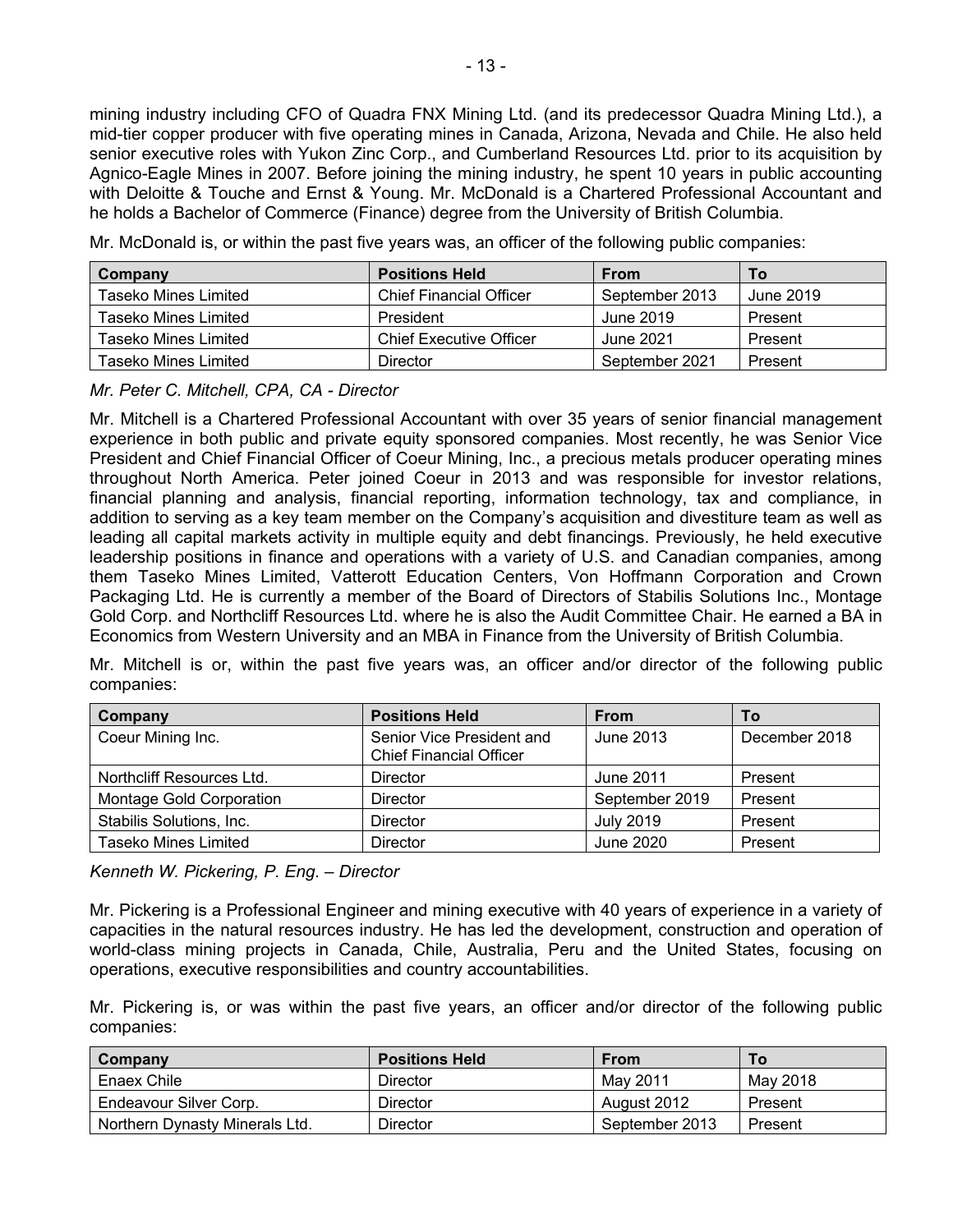| Company                       | <b>Positions Held</b> | From          |         |
|-------------------------------|-----------------------|---------------|---------|
| Taseko Mines Limited          | <b>Director</b>       | December 2018 | Present |
| <b>Teck Resources Limited</b> | <b>Director</b>       | March 2015    | Present |

*Ronald W. Thiessen, CPA, CA – Chairman of the Board and Director* 

Mr. Thiessen is a Chartered Professional Accountant with professional experience in finance, taxation, mergers, acquisitions and re-organizations. Since 1986, Mr. Thiessen has been involved in the acquisition and financing of mining and mineral exploration companies. Mr. Thiessen is a director of HDSI (and HDI), a company providing management and administrative services to several publiclytraded companies, and focuses on directing corporate development and financing activities.

Mr. Thiessen is or, within the past five years, was an officer and/or director of the following public companies:

| Company                               | <b>Positions Held</b>                                  | <b>From</b>    | To            |
|---------------------------------------|--------------------------------------------------------|----------------|---------------|
| Amarc Resources Ltd.                  | Director                                               | September 1995 | February 2019 |
|                                       | <b>Chief Executive Officer</b>                         | September 2000 | February 2019 |
| Northern Dynasty Minerals Ltd.        | Director                                               | November 1995  | Present       |
|                                       | <b>President and Chief</b><br>Executive Officer        | November 2001  | Present       |
| <b>Quartz Mountain Resources Ltd.</b> | Director                                               | December 2011  | December 2017 |
|                                       | <b>President and Chief</b><br><b>Executive Officer</b> | December 2011  | December 2017 |
| Taseko Mines Limited                  | Director                                               | October 1993   | Present       |
|                                       | <b>Board Chairman</b>                                  | March 2006     | Present       |

#### **Director Information Table**

|                                                         |            | <b>INDEPENDENT DIRECTORS</b> |                   |                      |                    |                      |                    |                                   |
|---------------------------------------------------------|------------|------------------------------|-------------------|----------------------|--------------------|----------------------|--------------------|-----------------------------------|
| <b>COMMITTEE</b><br><b>PLANNED</b><br><b>MEMBERSHIP</b> | Anu Dhir   | Robert<br>Dickinson          | Mitchell<br>Peter | Pickering<br>Kenneth | Thiessen<br>Ronald | Russell<br>Hallbauer | McDonald<br>Stuart | Rita Maguire                      |
| Audit & Risk Committee                                  | $\sqrt{}$  |                              | $\sqrt{}$         |                      | V                  |                      |                    |                                   |
| Nominating<br>& Governance<br>Committee                 | $\sqrt{ }$ | $\mathcal{N}$                | $\sqrt{}$         |                      |                    |                      |                    |                                   |
| <b>Compensation Committee</b>                           | $\sqrt{ }$ |                              | $\sqrt{}$         | $\sqrt{}$            |                    |                      |                    |                                   |
| &<br>Health<br>Environmental,<br>Safety Committee       |            | $\sqrt{ }$                   |                   | $\sqrt{}$            |                    | $\sqrt{2}$           |                    |                                   |
| <b>ADDITIONAL</b><br><b>INFORMATION</b>                 |            |                              |                   |                      |                    |                      |                    |                                   |
| <b>Director Since</b>                                   | 2017       | 1991                         | 2020              | 2018                 | 1993               | 2005                 | 2021               | Nominee<br>for 2022<br><b>AGM</b> |
| 2021 "For" Votes (%)                                    | 93.72      | 87.05                        | 98.28             | 97.79                | 93.35              | 97.88                | N/A                | N/A                               |
| Other Public Company<br><b>Boards</b>                   |            | 3                            | 3                 | 3                    | 1                  | Nil                  | Nil                | Nil                               |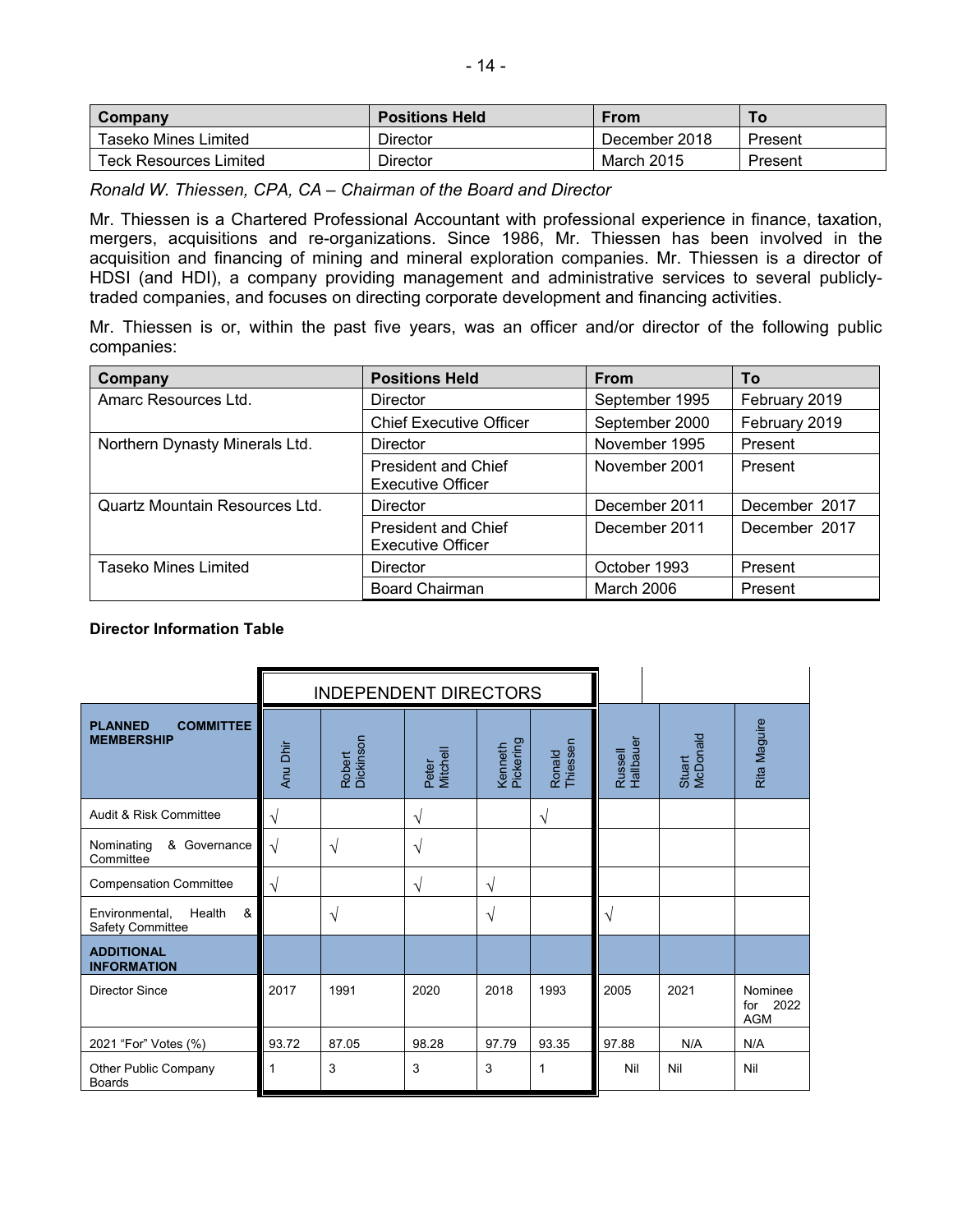# **APPOINTMENT OF AUDITOR**

KPMG LLP, Chartered Accountants, of P.O. Box 10426, 777 Dunsmuir Street, Vancouver, British Columbia, V7Y 1K3 will be nominated at the Meeting for appointment as auditor of the Company, such appointment to be approved by ordinary resolution of the Shareholders. KPMG LLP has been auditor of the Company since November 19, 1999.

### **CORPORATE GOVERNANCE**

#### **Mandate of the Board of Directors**

The Board has adopted a formal mandate as outlined in the Corporate Governance Policies and Procedures Manual (the "**Governance Manual**"), most recently amended by the Board on March 29, 2019, a copy of which is available on the Company's website. The Governance Manual mandates the Board to: (i) assume responsibility for the overall stewardship and development of the Company and monitor its business decisions, (ii) identify the principal risks and opportunities of the Company's business and ensure the implementation of appropriate systems to manage these risks, (iii) oversee ethical management and succession planning, including appointing, training and monitoring senior management and directors, and (iv) oversee the integrity of the Company's internal financial controls and management information systems. In addition, the Governance Manual has written charters for each of its four standing committees. Further, the Governance Manual encourages but does not require continuing education for its directors and it contains a code of ethics and policies dealing with issuance of news releases and disclosure documents, as well as share trading black-outs. The Governance Manual also provides director share ownership guidelines whereby an appropriate level of share ownership for each director represents a value which is equal to three times the base annual fees to be acquired over a period of not more than five years. A copy of the Governance Manual is available for review at the Company's website (www.tasekomines.com).

#### **Composition of the Board of Directors**

The applicable corporate governance policies require that the Board determine the status of each director as independent or not, based on each director's interest in, or other relationship with, the Company. The policies recommend that an exchange listed company's board of directors have a majority of directors who qualify as independent directors (as defined below). The Board should also examine its size with a view to determining the impact of the number of directors upon the effectiveness of the Board, and the Board should implement a system which enables an individual director to engage an outside advisor at the expense of the Company in appropriate circumstances. The Company's policies allow for retention of independent advisors for Board members when they consider it advisable.

Under securities regulations, an "independent" director is one who "has no direct or indirect material relationship" with the Company, which, in the view of the Board, could reasonably be expected to interfere with the exercise of a member's independent judgment. Generally speaking, a director is considered independent if he or she is free from any employment, business or other relationship. Other possible material relationships include, for example, having been (or having a family member who has been) within the last three years an employee or executive of the Company or having been employed by the Company's external auditor. An individual who, or whose family member, is or has been within the last three years, an executive officer of an entity, where any of the Company's current executive officers served at the same time on that entity's compensation committee, is deemed to have a material relationship, as is any individual who (or whose family members or partners) received directly or indirectly, any consulting, advisory, accounting or legal fee or investment banking compensation from the Company (other than compensation for acting as a director or as a part time chairman or vice-chairman).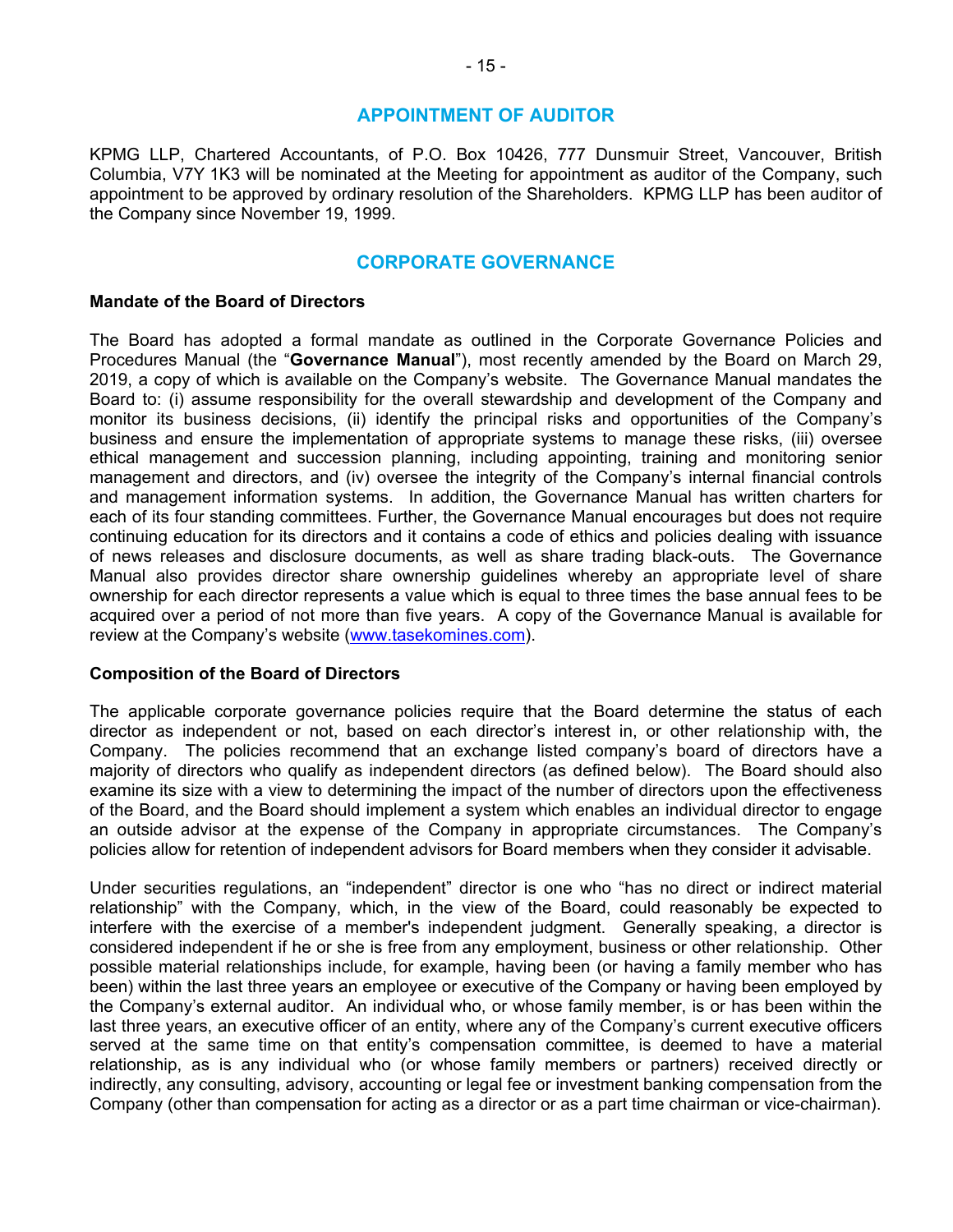The Board is currently comprised of seven directors of whom five are determined by the Board to be "independent" directors: Ms. Dhir and Messrs. Dickinson, Mitchell, Pickering and Thiessen. The two non-independent directors are Stuart McDonald, who is also the current President and Chief Executive Officer and Russell Hallbauer who is the former Chief Executive Officer of the Company. Rita Maguire is also being put forth as a nominee for election as a director at the Meeting. Based on her position as a director of a material subsidiary of the Company, and her ongoing relationship as counsel to Florence Copper Inc., the Board has determined that Ms. Maguire will not be considered an independent director of the Company.

The Articles of the Company and Section 122(3) of the BCA permit the Board to appoint additional directors between annual meetings, to a maximum of 1/3 of the number of directors elected at the last annual general meeting. Accordingly, Stuart McDonald was appointed director of the Company by the then current Board members on September 15, 2021.

The Board has established a Nominating and Governance Committee (the "**NGC**") to formalize the process of ensuring the retention and recruitment of high caliber directors and proper director succession planning. The NGC currently consists of three independent directors: Anu Dhir (Chair), Robert Dickinson and Peter Mitchell. The NGC recommends to the Board the nominees for election as director at the Meeting.

The Board meetings regularly include reviews of the effectiveness of senior management. The Board is of the view that its communication policy among senior management, Board members and shareholders who make enquiries is good. The Board has also established a practice of holding private meetings of the independent directors without non-independent directors and management present following regularly scheduled Board meetings. The number of these meetings has not been recorded but it would be less than five in the financial year ended December 31, 2021. The Board expects and encourages independent directors to bring up issues and concerns that they may have.

The Board believes that adequate structures and processes are in place to facilitate the functioning of the Board with a sufficient level of independence from the Company's management. The Board is satisfied with the integrity of the Company's internal control and financial management information systems.

#### **Committees of the Board of Directors**

Corporate governance policies require that (i) the audit committee of every board of directors must be composed only of independent directors, and the role of the audit committee must be specifically defined and include the responsibility for overseeing management's system of internal controls, (ii) the audit committee have direct access to the company's external auditor, and suggest that (iii) the compensation committee and the nominating and governance committee of the board of directors of a listed company be composed of all independent directors, and that other committees, generally be composed of at least a majority of independent directors, and (iv) every board of directors expressly assume responsibility, or assign to a committee of directors responsibility, for development of the company's approach to governance issues.

As well as an Audit and Risk Committee, the Board also has a Compensation Committee, a Nominating and Governance Committee and an Environmental, Health and Safety Committee. The members of the Audit and Risk Committee are Peter Mitchell (Chair), Anu Dhir and Ronald Thiessen, all of whom are independent directors. For further information concerning the Audit and Risk Committee, please see pages 99-101 and Appendix A of the Company's Annual Information Form filed under the Company's SEDAR profile on March 31, 2022.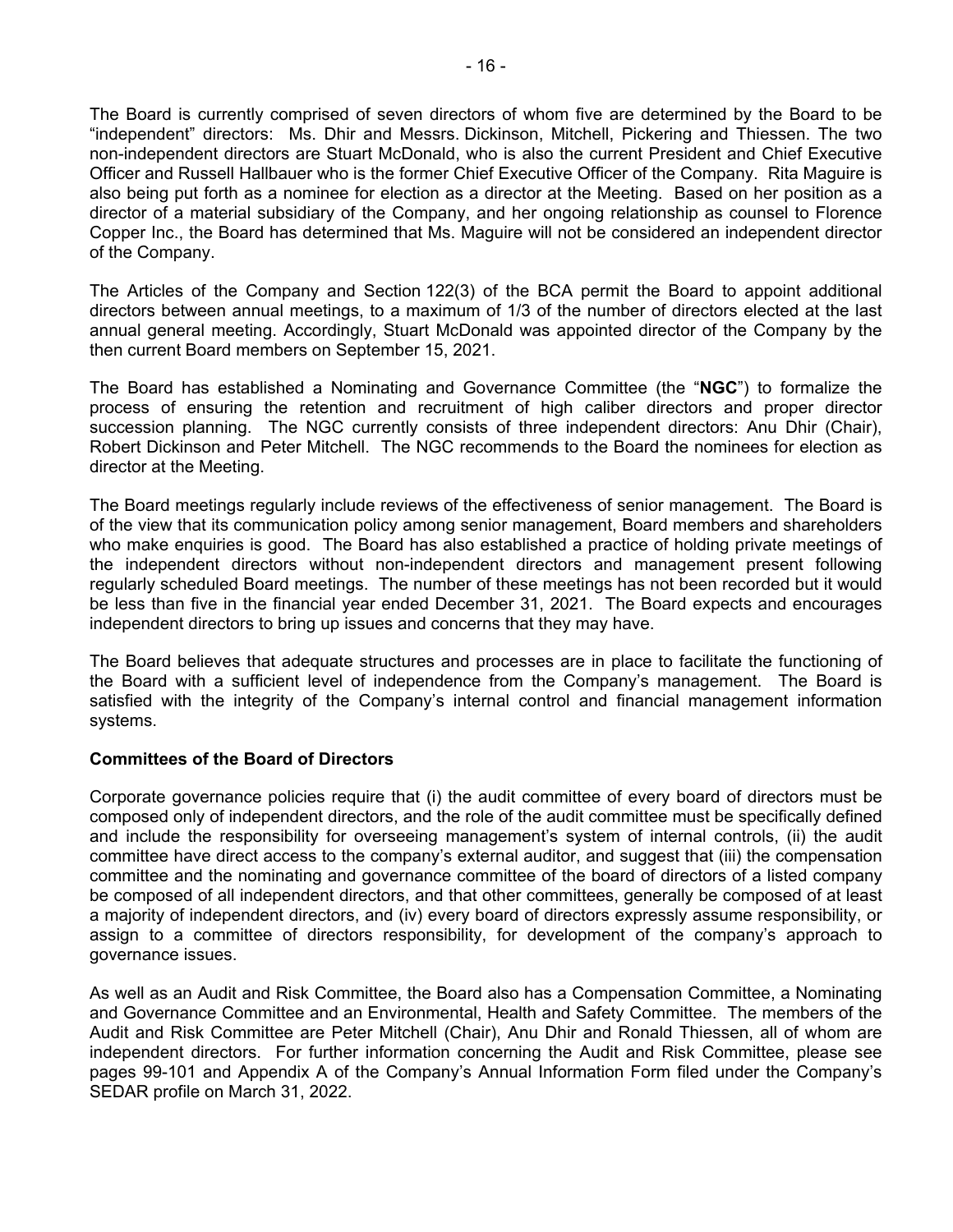#### *Compensation Committee*

The Board has established a Compensation Committee to assist the Board in carrying out its responsibilities relating to executive and director compensation, as well as the fiduciary oversight of the Company's non-executive employee compensation plans. The Compensation Committee performs all duties relating to this mandate, including the annual review and recommendation to the Board on various forms of compensation and related program considerations, including director's pay for service on the Board and on other committees. The Compensation Committee is also responsible for the grant of stock options and other equity based compensation, evaluation of the performance of Officers and the review of succession plans with the Chairman and Chief Executive Officer. The Compensation Committee also recommends to the NGC the qualifications and criteria for membership on the Compensation Committee.

The Compensation Committee is currently composed of Kenneth Pickering (Chair), Peter Mitchell and Anu Dhir, all of whom are independent directors. During the year ended December 31, 2021, the committee met four times. As a result of their education and experience, each member of the Compensation Committee has familiarity with, an understanding of, or experience in compensationrelated matters for Officer and non-Officer personnel as well as the administration of equity-based compensation. Specifically:

- Mr. Pickering (Chair of the Compensation Committee) is a professional engineer and mining executive with 45 years' experience in the natural resources industry, building and operating major mining operations in Canada, Chile, Australia, Peru and the US. Mr. Pickering is currently an international mining operations and project development private consultant. Prior to this role he held a number of senior positions worldwide over a 39 year career with BHP Billiton Base Metals including President of Minera Escondida Ltda. He is a graduate of the University of British Columbia (BASc) and AMP Harvard Business School.
- Ms. Dhir has a unique combination of business, operations and legal experience in the mining, oil and gas and technology sectors, and has held directorships with a number of different public companies.
- Mr. Peter Mitchell is a Chartered Professional Accountant with over 35 years of senior financial management experience in both public and private equity sponsored companies. Most recently he was the Senior Vice President and Chief Financial Officer of Coeur Mining, Inc. in Chicago, Illinois until December 31, 2018. Previously he held executive positions in finance and operations with a variety of US and Canadian companies, among them Taseko Mines Limited, Crown Packaging Ltd. and Von Hoffmann Corporation.

See disclosure under "*Election of Directors – Biographical Information*" for relevant education and experience of members of the Compensation Committee.

The Compensation Committee charter is included in the Governance Manual, and is available for viewing at the Company's website at www.tasekomines.com.

#### *Nominating and Governance Committee*

The NGC charter is included in the Governance Manual and is available for viewing at the Company's website at www.tasekomines.com.

The NGC is given the responsibility of developing and making recommendations to the Board concerning the Company's approach to corporate governance. The NGC also assists members of the Board in carrying out their duties, and reviews with the Board the rules and policies applicable to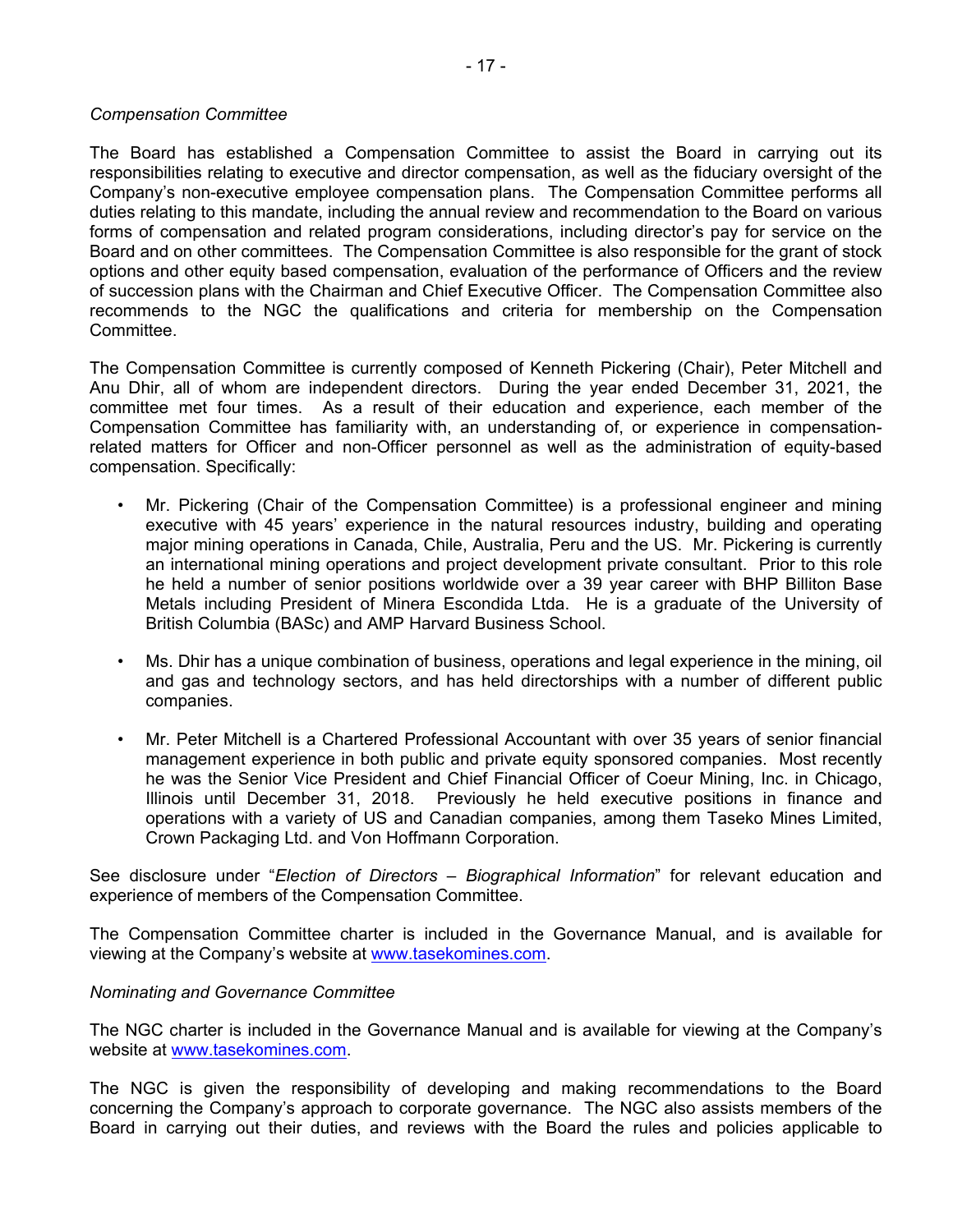governance of the Company to ensure the Company remains in full compliance with proper governance practices and that the Governance Manual is routinely updated.

The nominating function of the NGC is to evaluate and recommend to the Board the size of the Board and certain persons as nominees for the position of director of the Company. However, the NGC does not set specific minimum qualifications for director positions. Instead, the NGC believes that nominations for election or re-election to the Board should be based on the Company's needs after taking into account the current composition of the Board. When evaluating candidates annually for nomination for election, the NGC considers each individual's skills, the overall diversity needs of the Board (skills mix, age profiles, gender, and work and life experience) and independence and time availability. The NGC seeks to achieve for the Board a balance of industry and business knowledge and experience, including expertise in the mining industry, in regulatory and public policy issues, in management and operations and in transactional situations as well as independence, financial expertise, public company experience, sound judgment and reputation.

#### Board Diversity

The NGC takes the view that a diverse Board offers depth of perspective and enhances Board operations. The NGC strives to identify the candidates with the ability to strengthen the Board. The NGC does not specifically define diversity, but considers diversity of experience, education, gender, and ethnicity as part of its overall annual evaluation of director nominees.

The Board appreciates that women have been under-represented on Canadian boards, and the Company believes that enhancing gender diversity will strengthen the Board. When assessing Board composition or identifying suitable candidates for appointment or election to the Board, the Company will consider candidates against objective criteria having due regard to the benefits of diversity and the needs of the Board. Currently, there is one female director on the Board. A second, highly qualified female has been put forward as a nominee for election as a director at the Meeting.

The Company has adopted an express policy specifically addressing diversity. The Company's Board Diversity Policy is contained in the Governance Manual posted on the Company's website and is available for viewing at www.tasekomines.com.

#### Director Term Limits

The Company has not set mandatory age or term limits for its directors or senior officers as it focuses on measurable performance rather than employing arbitrary age thresholds.

The Company's code of ethics as set out in the Governance Manual, provides a framework for undertaking ethical conduct in employment. Under its Code of Ethics, the Company will not tolerate any form of discrimination or harassment in the workplace. The Company also has whistleblower policies to monitor these issues.

The Company also has formal procedures and whistleblower policies for assessing the effectiveness of Board committees as well as the Board as a whole. This function is carried out annually by/or under supervision of the NGC and those evaluations and assessments are then provided to the Board.

#### *Environmental, Health and Safety Committee*

The Board has established an Environmental, Health and Safety Committee consisting of Kenneth Pickering (Chair), Robert A. Dickinson and Russell Hallbauer. The Environmental, Health and Safety Committee Charter is included in the Governance Manual and is available for viewing at the Company's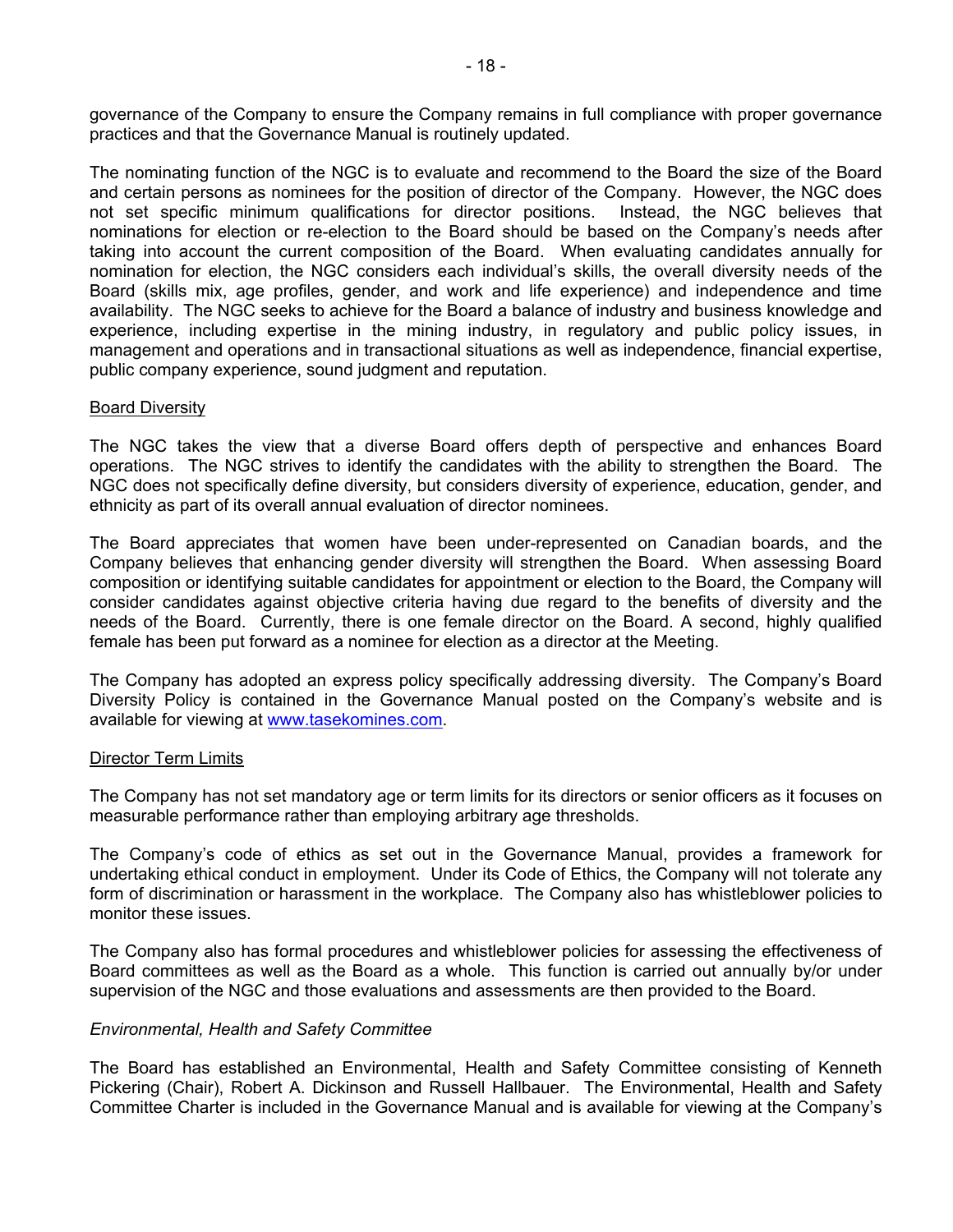website at www.tasekomines.com. The Environmental, Health and Safety Committee reviews and monitors environmental, health and safety issues relevant to the Company.

# **Board Determines Responsibilities of Senior Officer and Board Positions**

Good governance policies require the board of directors of a listed company, together with its chief executive officer, to develop position descriptions for the chair of each Board committee, for the Chairman of the Board, and for the chief executive officer, including the definition of limits to management's responsibilities. Any responsibility, which is not delegated to senior management or to a Committee of the Board remains with the full Board. The Board has approved written position descriptions for the Chairman of the Board and the Chairperson of each Board Committee.

The Board generally requires that all material transactions (including those in excess of \$5 million) receive prior Board approval. In this regard, virtually all financing transactions are considered material to the Company. Any property acquisitions and significant exploration programs in excess of \$5 million must also receive approval of the plenary Board or a duly authorized Board Committee. The Governance Manual includes provisions that deal with these and other related items.

#### **Governance Policies for Board of Directors and Directors' Attendance at Meetings**

Good governance policies require that (i) the board of directors of every listed company implement a process for assessing the effectiveness of the board of directors and the committees of the board and the contribution of individual directors, (ii) every company provide an orientation and education program for new directors, and (iii) the board of every listed company review the adequacy and form of compensation of directors and ensure that the compensation realistically reflects the responsibilities and risks involved in being an effective director.

As noted above, the NGC has developed a formal procedure for assessing and evaluating effectiveness of committees as well as the Board as a whole and is of the view that the Board operates in an effective and legally compliant manner. This function is carried out annually.

The following table sets forth the record of attendance of Board and committee meetings by the Directors for the fiscal year ended December 31, 2021:

| <b>Director</b>                | <b>Board</b><br><b>Meetings</b> | <b>Audit and Risk</b><br><b>Committee</b> | Nominating and<br>Governance<br><b>Committee</b> | Compensation<br><b>Committee</b> | Environmental<br><b>Health and Safety</b><br>Committee $(2)$ |
|--------------------------------|---------------------------------|-------------------------------------------|--------------------------------------------------|----------------------------------|--------------------------------------------------------------|
| Anu Dhir                       | 4 of 4                          | 4 of 4                                    | 3 of 3                                           | 4 of 4                           | N/A                                                          |
| Robert A. Dickinson            | 4 of 4                          | N/A                                       | 3 of 3                                           | N/A                              | Nil                                                          |
| Russell E. Hallbauer           | $4$ of $4$                      | N/A                                       | N/A                                              | N/A                              | Nil                                                          |
| Stuart McDonald <sup>(1)</sup> | 1 of 1                          | N/A                                       | N/A                                              | N/A                              | N/A                                                          |
| Peter Mitchell                 | 4 of 4                          | $4$ of $4$                                | 3 of 3                                           | 4 of 4                           | N/A                                                          |
| Kenneth Pickering              | $4$ of $4$                      | N/A                                       | N/A                                              | 4 of 4                           | Nil                                                          |
| Ronald W. Thiessen             | 4 of 4                          | $4$ of $4$                                | N/A                                              | N/A                              | N/A                                                          |

**Notes:** 

(1) Stuart McDonald was appointed as a director on September 15, 2021. One Board meeting was held thereafter.

 $(2)$  While no meetings of the Environmental, Health and Safety Committee took place, the Committee and in particular Mr. Pickering, the Chair, did actively monitor and oversee the Company's environmental, health and safety performance in 2021.

#### **Other Directorships**

See "*Biographical Information*" under "*Election of Directors*" above in this Information Circular for details of other reporting issuers of which each director is currently a director or officer.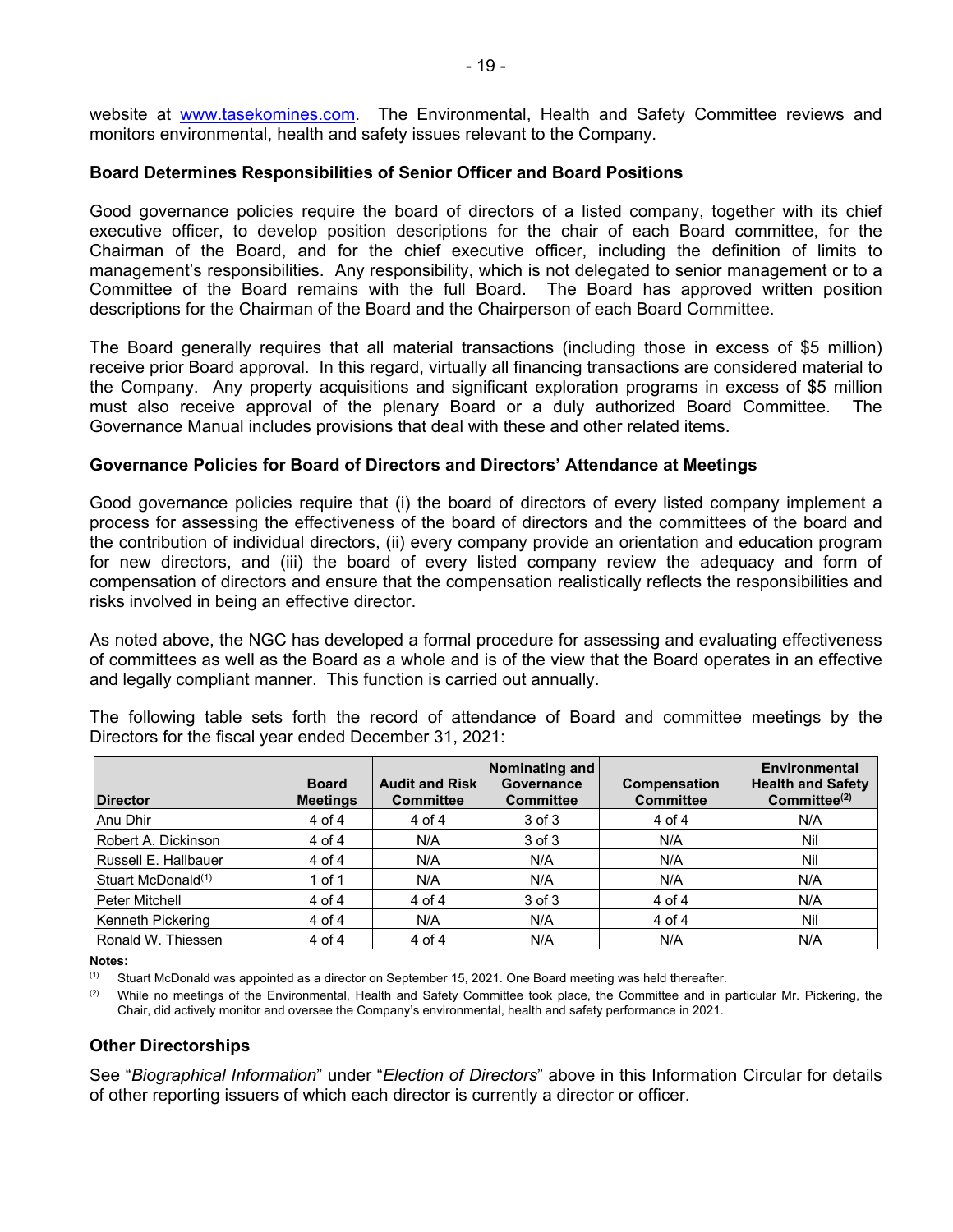# **Orientation and Continuing Education**

When new directors are appointed, they receive orientation, commensurate with their previous experience, on the Company's properties, business, technology and industry and on the responsibilities of directors. Board meetings also include presentations by the Company's management and employees to give the directors additional insight into the Company's business.

### **Ethical Business Conduct**

The Board has adopted what it considers a "best practices" ethical conduct policy, which is included in the Governance Manual and is available on the Company's website. The Board has implemented an annual procedure whereby directors, senior officers and department heads within the Company sign off on, and certify that they have read and understand the Company's Code of Ethics and that they are unaware of any violations thereof. Each department head would ensure that the Code of Ethics is complied with within his or her department.

#### **Shareholder Engagement**

The Board believes that regular and constructive engagement between the Board and the Company's shareholders on governance matters is of primary importance. Accordingly, the Board has adopted a *Policy on Engagement with Shareholders on Governance Matters* reflecting the foregoing, a copy of which is attached as Appendix 12 to the Manual and is available for viewing at the Company's website at www.tasekomines.com.

# **Say-on-Pay Policy**

As part of its shareholder engagement efforts, the Company has included provisions in its Governance Manual, a copy of which is available on the Company's website, that provide for:

- a "Say-on-Pay" advisory vote at each annual meeting. See "*Particulars of Matters to be Acted Upon – Advisory Resolution on the Company's Approach to Executive Compensation (Say-on-Pay)*"; and
- a Say-on-Pay Policy.

The Board believes that Shareholders should have the opportunity to not only fully understand the objectives, philosophies and principles the Board has used in its approach to executive compensation decisions but to also have an annual advisory vote on such approach to executive compensation. The purpose of the Say-on-Pay advisory vote is to provide appropriate director accountability to the Shareholders for the Board's compensation decisions. The vote will be an advisory vote and the directors will remain fully responsible for their compensation decisions and will not be relieved of those responsibilities by a positive advisory vote.

A full copy of the Company's Say-on-Pay Policy is included in Appendix 11 to the Governance Manual, on the Company's website at www.tasekomines.com.

See "*Particulars of Matters to be Acted Upon*" for more information on the Say-on-Pay Policy.

#### **Environmental, Social and Governance Report**

#### *ESG Oversight*

The Company's commitment to environmental, social, and governance ("**ESG**") principles starts at the Board level. Our Board of Directors is responsible for overseeing overall management and integration of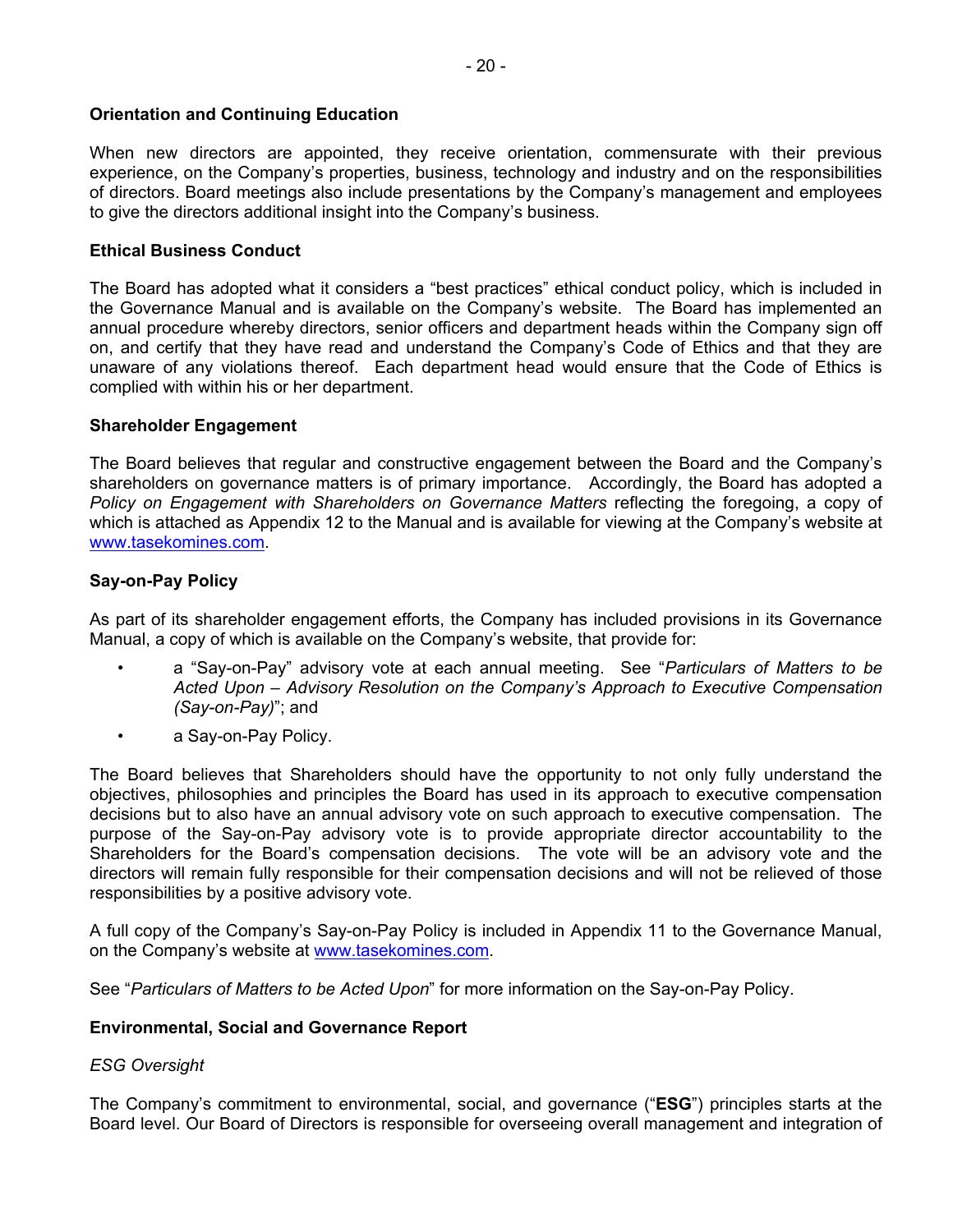ESG matters throughout the Company. This includes overseeing sustainability strategies and monitoring the practices of the Company relating to health and safety, the environment, community and indigenous relations, and corporate governance. The Board's goal is to ensure we operate as a sustainable business, optimizing financial returns while effectively managing risk. ESG governance, risk oversight and disclosure are regular topics of discussion at Board and Committee meetings.

ESG is a cross-functional discipline encompassing a wide range of issues, and thus different aspects of our ESG performance fall under each of our Board Committees and management. The Board and its Committees work together with management to identify ESG issues most pertinent to the Company's business and its key stakeholders, and to help develop the policies and processes to integrate ESG into the Company's long-term strategy and risk management responsibilities.

Oversight of governance-related principles, policies and programs and compliance with the Code of Conduct is the responsibility of the Nominating and Governance Committee, which is also responsible for ensuring that the Board consists of persons with sufficiently diverse and independent backgrounds. In addition to oversight responsibility for the Company's annual financial statements and audits, the Audit and Risk Committee ensures that financial risks, compliance matters and any transactions between the Company and related parties are properly managed and addressed. The Compensation Committee oversees the goals and objectives associated with the Company's compensation programs and oversight of the annual corporate goals and objectives under incentive compensation plans. The Environmental, Health and Safety Committee is responsible for, among other things, overseeing the Company's key environmental policies and monitoring the employee health and safety policies.

Furthermore, management regularly reports to the Board on issues related to stakeholder engagement, particularly with respect to relationships with local communities and Indigenous peoples

The Company's approach to ESG reporting continues to grow and evolve in line with the needs, demands and expectations of its shareholders, regulators and stakeholders. In 2021, Taseko management conducted a comprehensive review of the Company's ESG approach and reporting methodology, evaluating both industry-wide best practices and the evolving landscape of related institutions and reporting frameworks. The findings of this comprehensive review were presented to the Board of Directors, along with a series of recommendations to guide the Company's ESG approach in 2022 and beyond. The Board of Directors adopted the following recommendations as a result of the review:

- to report Taseko's 2021 ESG/sustainability performance against the *Sustainability Accounting Standards Board*'s (SASB) 'Disclosure Topics for Metals & Mining';
- to set and disclose long-term measurable corporate goals and targets across key ESG components; and,
- to incrementally integrate sustainability and ESG considerations into the Company's operational and business planning, by incorporating sustainability goals, targets and performance measures into our business strategy and systems.

As the Company advances toward the construction and commercial operation of its Florence Copper project in Arizona, Taseko's annual ESG report will expand to consider enterprise-wide sustainability performance. Given the unique attributes of the 'in-situ copper recovery' (ISCR) process to be employed at Florence, the Company expects substantial enhancements to its enterprise-wide performance against key environmental and social criteria.

Florence is expected to be among the world's greenest copper producers, with water, energy and carbon intensity per unit of production forecast to be 93%, 71% and 83% lower (respectively) than conventional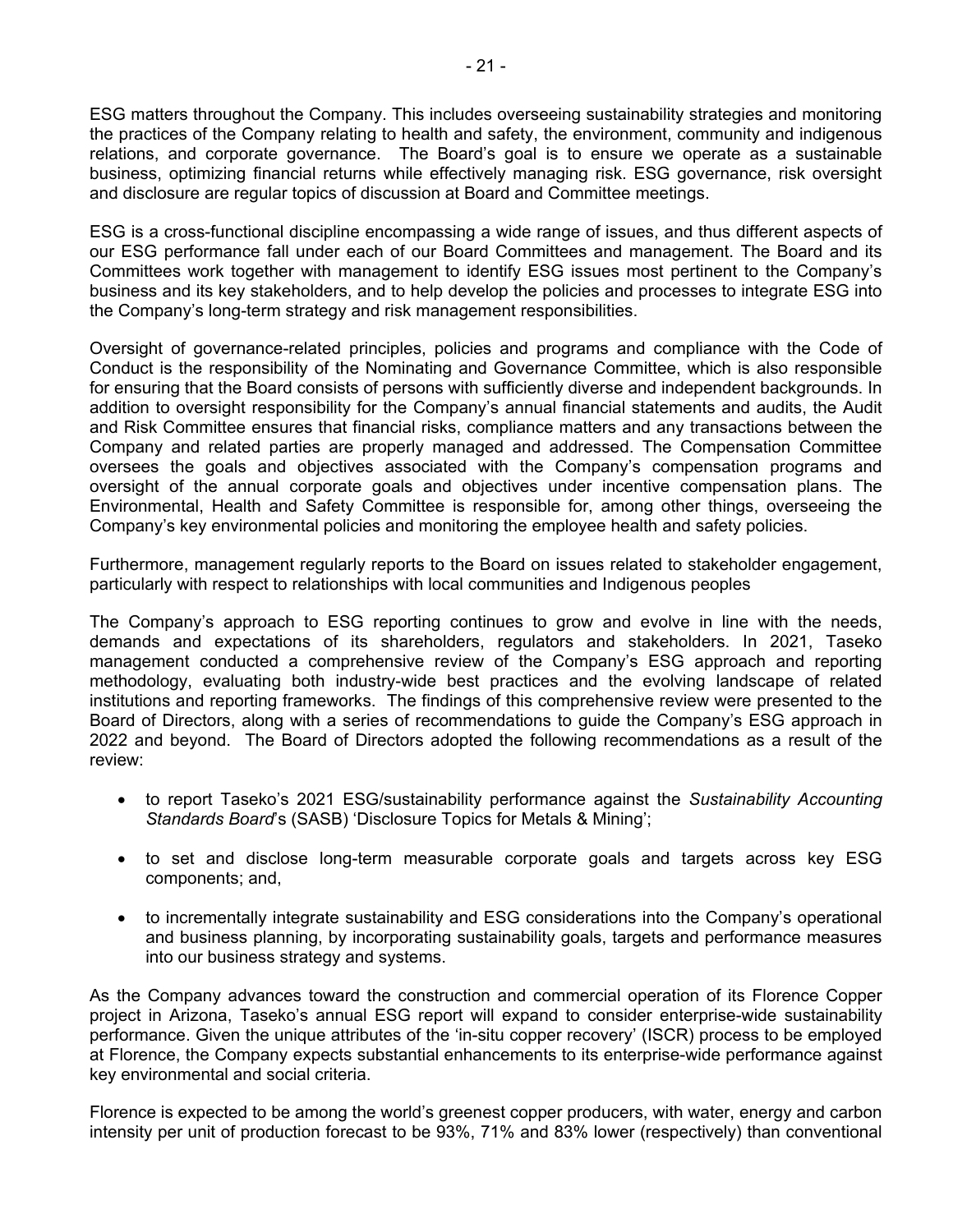open-pit copper mines. It is also expected to support ~800 well-paid jobs in the State of Arizona, while generating hundreds of millions of dollars in state and local taxes, among other economic and social benefits, over a 21-year mine life.

# *ESG Report*

On May 11, 2020, the Company announced that it had published its first Environmental, Social and Governance Report, titled "Our Contribution to Society". The report is an examination of the Company's sustainable performance, with specific details for 2017, 2018 and 2019. The Company has now published its 2021 report entitled "Sustainability, Our Low Carbon Future: Environment, Social and Governance Report, April, 2021".

The reports can be viewed and downloaded at www.tasekomines.com/our-contribution.

# **COMPENSATION DISCUSSION & ANALYSIS**

# **Compensation Philosophy and Objectives**

Our executive compensation program is designed to achieve the following objectives:

- **1. Attract and retain talented and**  The compensation program is structured to be **highly-qualified executives with**  competitive against mining companies of similar **the skills and experience to effectively execute the Company's business plan.**  size and similar geographical and operational scope and complexity, to ensure that total compensation opportunity is sufficient to attract and retain qualified executives.
- **2. Motivate superior short- and longterm corporate and individual performance.**  While the total compensation *opportunity* provided by our program is competitive, the large percentage of each executive's compensation package that is variable (or 'at risk' – see pay mix exhibits below) ensures that actual compensation received is contingent upon the achievement of various short-term and long-term targets and milestones that are linked to the Company's operational and strategic objectives.
- **3. Align the interests of executives with those of Shareholders**  Short-term cash incentives within the compensation program are tied to objectives within the Company's strategic plan and therefore aligned with the longer-term interests of shareholders. The large percentage of each executive's compensation package that is delivered via long-term, equity-based awards – as well as our share ownership requirements – ensures that a large component of our executive's compensation is directly aligned over the medium- and longer-term with the Company's Shareholders.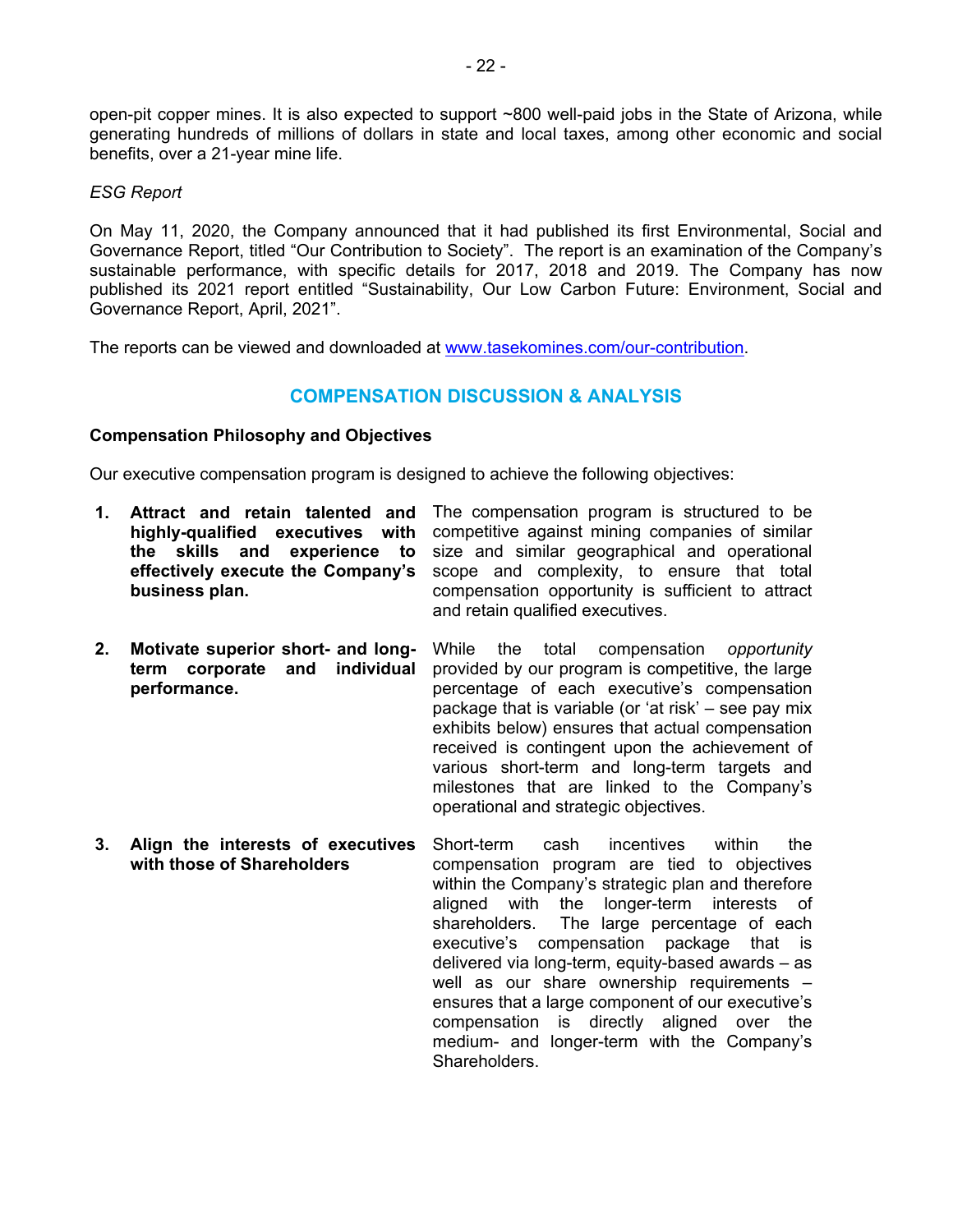### **NEO Target Pay Mix**



#### **COMPENSATION GOVERNANCE AND RISK MANAGEMENT**

The Compensation Committee incorporates risk management principles into its decision-making processes surrounding executive compensation and periodically conducts reviews to consider whether the Company's compensation policies encourage risk taking by the Company. In considering the risks associated with the Company's compensation policies and practices, the nature of the Company's business, and the roles of the Board in overseeing the Company's strategic direction and the Compensation Committee in overseeing the Company's executive compensation program in relation to that strategic direction, the Compensation Committee has concluded that the risks inherent in the Company's compensation policies and practices are unlikely to have a materially adverse effect on the Company. The following table summarizes our compensation governance and risk management practices with detailed descriptions following.

#### What We Do

**Benchmark to industry peers**. We benchmark executive and director compensation levels against a group of mining industry peers of similar size and complexity to ensure compensation is fair and competitive with the market.

**We target compensation near market median**. The Compensation Committee targets executive compensation near the median levels of our peer group, for target levels of performance.

**We align executive and shareholder interests**. Executives and directors are required to own Common Shares of the Company to align interests with those of our shareholders. In addition to our Share Ownership Policy, a significant component (~40%) of each executive's compensation is delivered by way of long-term, equity-based incentives. Performance Share Units, which require the achievement of multiple performance hurdles prior to vesting with the executive, comprise roughly half of our executives' equity incentive awards.

**Pay for Performance**. A significant portion (70%) of our CEO's 2021 total direct compensation is at-risk (subject to short- and long-term performance conditions) while between 55% and 60% of our other executives' pay is at-risk, highlighting the correlation between pay and performance.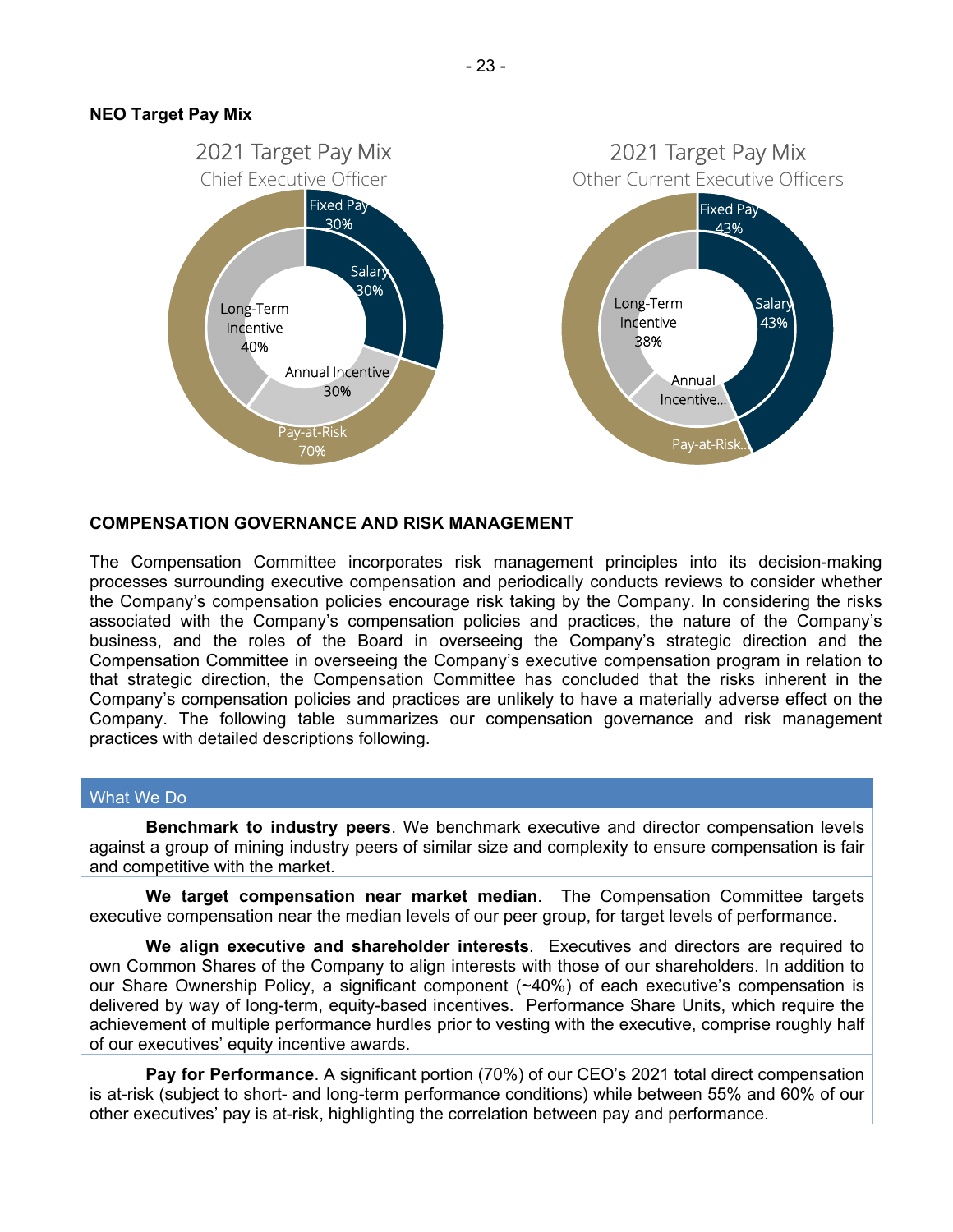#### What We Do

**Cap the value of incentive payouts**. Payouts under the Annual Performance Incentive cannot exceed 150% of target thereby mitigating the risk of excessive risk taking or unsustainable operational or financial performance to achieve windfall annual incentive awards and also ensure preservation of the Company's capital.

**Use informed judgement**. The Compensation Committee and the Board retain discretion to adjust individual performance objectives during the year to ensure they remain aligned with the evolving priorities of the Company in light of developments during the year. Discretion may also be exercised to increase or decrease payout levels under the API program following a holistic assessment of the Company's performance, ensuring appropriate pay-for-performance alignment and providing the flexibility to make reasonable exceptions when necessary.

**Have a compensation clawback policy**. The Board can recoup incentive payments made to company executives where such incentives were awarded or earned based on results that were subsequently restated or in the case of material misconduct or substantial error.

**Retain an independent compensation advisor**. The Compensation Committee retains its own independent compensation advisor with the skills and experience to advise on all matters within the Committee's mandate and to ensure Committee members stay current with evolving market practices and stakeholder guidance.

**Provide shareholders with a 'Say-on-Pay'**. We conduct an advisory vote at each annual meeting.

#### What We Don't Do

*x Benchmark compensation every year. While important to ensure our compensation programs remain fair and competitive with the market, benchmarking compensation annually, or in the absence of structural change may artificially escalate compensation levels.* 

*x Re-price. We do not re-price or otherwise exchange equity incentives when previously-granted awards lose value.* 

*x Allow hedging of Taseko securities by executives or directors.* 

*x No granting of loans to executives or directors* 

#### **Hedging Policy**

The Company has a restriction on executive officers and directors regarding the hedging of the Company's share price through the use of financial instruments (for example, but not limited to: prepaid variable forward contracts, equity swaps, collars, or units of exchange funds) that may hedge or offset a change in market value of company securities held, directly or indirectly, by the officer or director. To the Company's knowledge, no officer or director, directly or indirectly, employed a strategy to hedge or offset a decrease in market value of stock options granted as compensation or equity securities held during the year ended December 31, 2021.

#### **Compensation Clawback Policy**

The Board has approved a compensation clawback policy that will require employees, officers and directors to reimburse, in all appropriate cases, any bonus, short-term incentive award or amount, or long-term incentive award or amount awarded to the employee, officer or director and any non-vested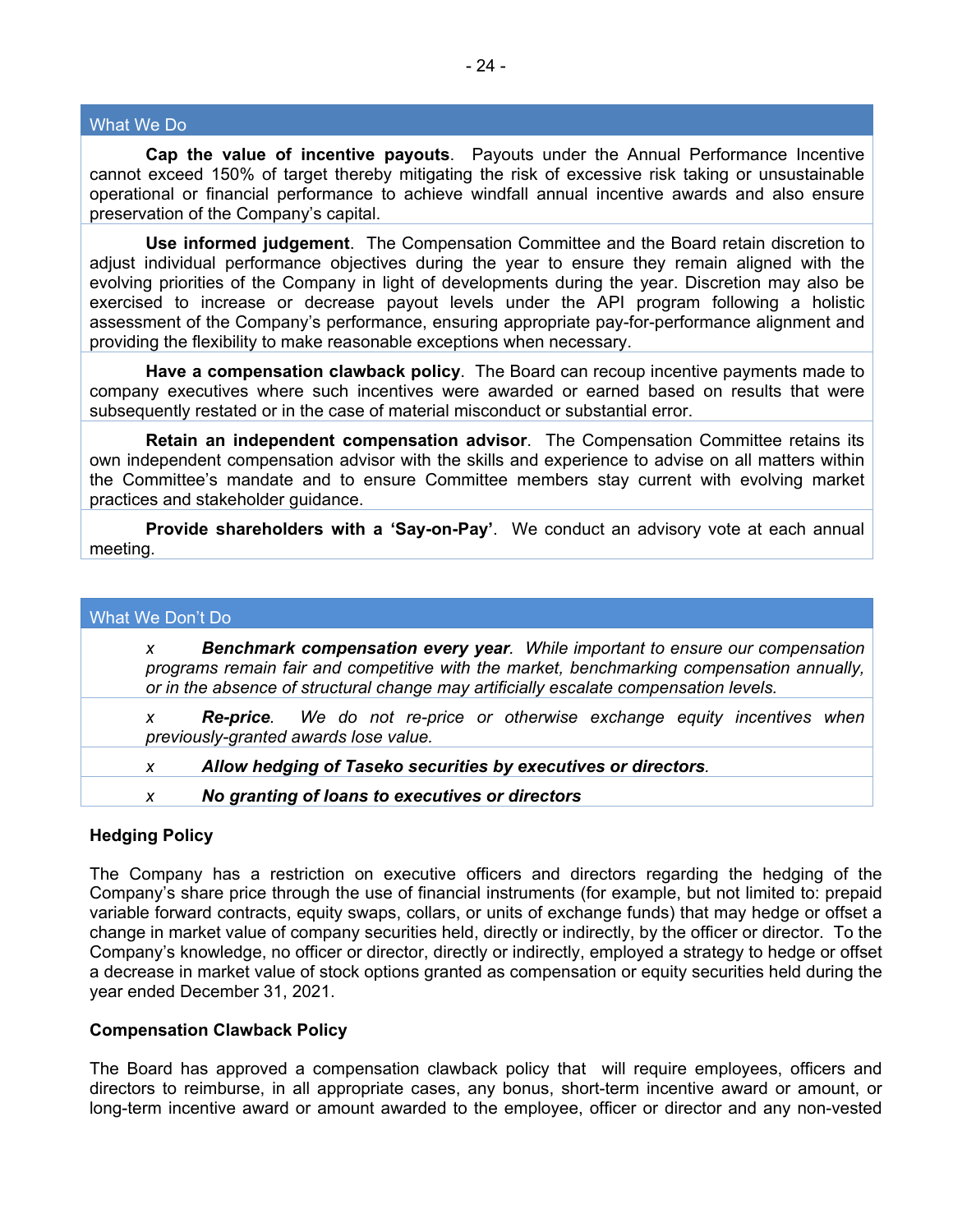equity based awards previously granted to the employee, officer or director (collectively "Incentive Compensation") if:

- (a) the amount of the Incentive Compensation was calculated based upon the achievement of certain financial results that were subsequently, during the previous three-year period, the subject of a material restatement or the correction of a material error;
- (b) the employee, officer or director engaged in intentional misconduct that caused or partially caused the need for the material restatement or caused or partially caused the material error; and
- (c) the amount of the Incentive Compensation that would have been awarded to the employee, officer or director, if the financial results had been properly reported and amount actually awarded would have been lower.

# **Executive Share Ownership Policy**

The Board has approved share ownership targets for the Company's executive officers as follows:

| <b>Participant</b>                                                                                       | <b>Target Ownership Level</b> |
|----------------------------------------------------------------------------------------------------------|-------------------------------|
| CEO                                                                                                      | 3 times base salary           |
| Other Executive Officers upon<br>recommendation by the CEO, as approved by<br>the Compensation Committee | 1 times base salary           |
| Other Executives,<br>as determined by the CEO                                                            | 0.5 times base salary.        |

Common Shares, and any other fully vested share awards (excluding options, share appreciation rights and similar leveraged awards) and 50% of PSUs are counted towards share ownership requirements. For purposes of this policy, Common Shares, vested share awards and PSUs held by executives are valued at the higher of value at the time of award or acquisition and current market value.

Executives must retain their Common Shares, and invest 50% of the after-tax value of PSU redemptions and option exercises in Common Shares until the target ownership level is met.

Executive officers are expected to fulfill their ownership requirements within five years of becoming subject to the share ownership policy.

#### **External Advice**

In each of fiscal 2021 and 2020, the Compensation Committee engaged Lane Caputo Compensation Inc. ("**Lane Caputo**") to provide independent, third party compensation advice regarding appropriate compensation levels and practices for the company's senior executive team (including the Named Executive Officers (NEOs) and directors, the review of key performance indicators and performance multipliers under the Company's API and PSU Plan and to assist and advise on succession planning activities for key senior management. The following table discloses fees paid to Lane Caputo for such services**.**

| <b>Activity</b>                                          | 2021     | 2020     |
|----------------------------------------------------------|----------|----------|
| Executive & Board<br><b>Compensation Consulting Fees</b> | \$71,290 | \$50,853 |
| All Other Fees                                           | Nil      | Nil      |
| <b>TOTAL FEES</b>                                        | \$71.290 | \$50,853 |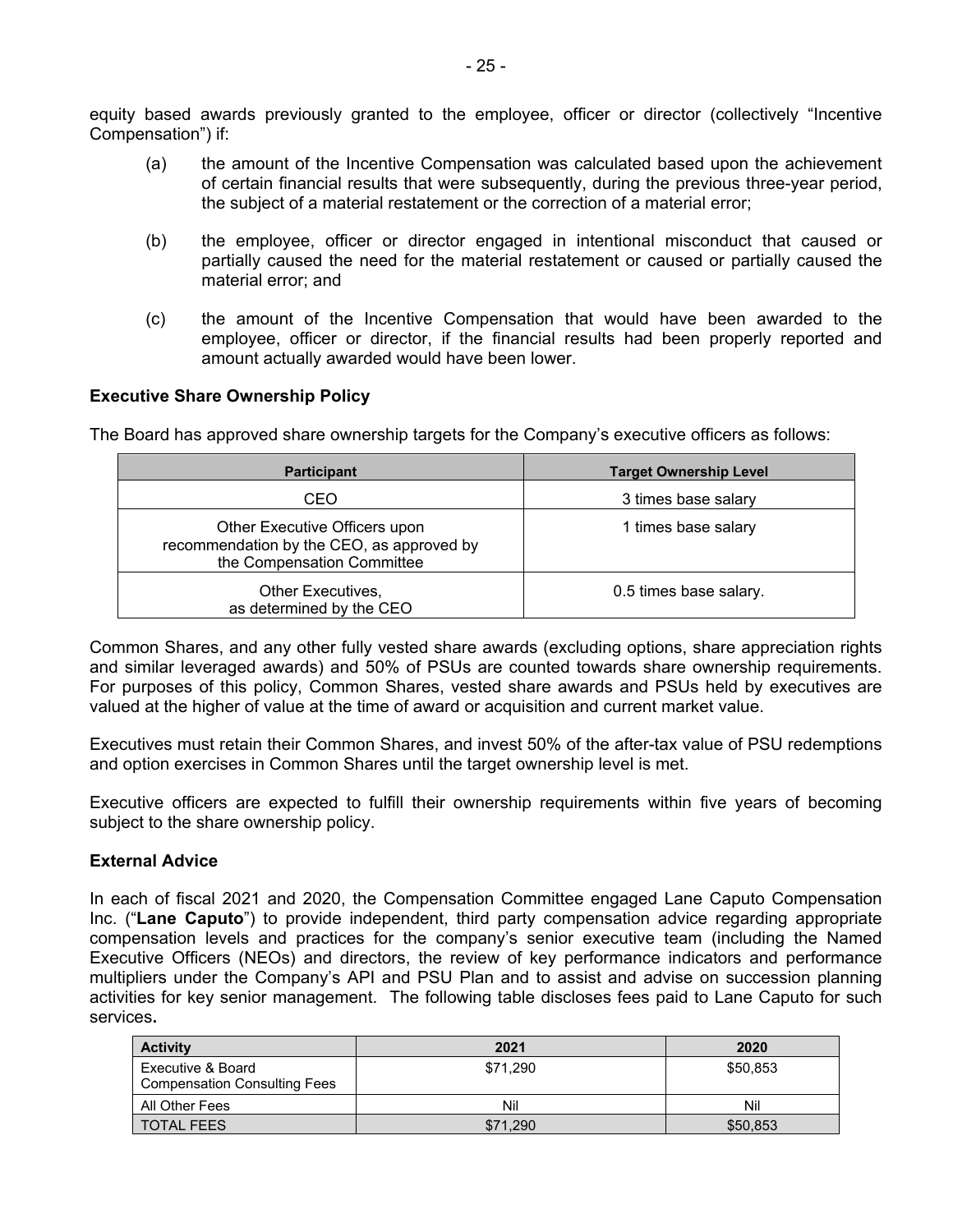# **Benchmarking**

In order to benchmark the compensation arrangements of Taseko's executive team during its 2021 review of executive compensation, Lane Caputo developed a peer group of publicly-traded mining companies with similar operations and in similar stages of development (i.e. all with at least one producing mine and other projects in various stages of development). Special attention was paid to those companies mining base metals and who had their common shares listed on both the TSX and the NYSE American stock exchange. This peer group, (the "**Compensation Peer Group**"), is revisited from time to time by both Lane Caputo and the Compensation Committee to ensure continued comparability to Taseko.

The Compensation Peer Group used for the review of the Company's compensation arrangements in 2021, was comprised of the following 14 companies:

- 
- 
- -
- Capstone Copper Corp. Imperial Metals Corp. Victoria Gold Corp.<br>■ Copper Mountain Mining ■ Sandfire Resources Ltd. Wesdome Gold Min • Copper Mountain Mining • Sandfire Resources Ltd. • Wesdome Gold Mines Ltd.
- 
- Endeavour Silver Corp. Sherritt International Corp.
- Argonaut Gold Ero Copper Corp. Torex Gold Resources Inc.
- **Aurelia Metals Ltd. The Hudbay Minerals Inc. The State Mining Corp. The Corp. The Corp. The Corp. The Corp. The Corp. The Corp. The Corp. The Corp. The Corp. The Corp. The Corp. The Corp. The** 
	-
	-

The following exhibit illustrates Taseko's relative positioning in respect of market capitalization, enterprise value and revenues versus the Compensation Peer Group.

| <b>Peer Group Statistics</b> | Annual<br>Revenue | <b>Market</b><br>Capitalization | <b>Enterprise Value</b> |
|------------------------------|-------------------|---------------------------------|-------------------------|
| 25 <sup>th</sup> Percentile  | \$286,293,658     | \$529,714,503                   | \$509,210,648           |
| 50 <sup>th</sup> Percentile  | \$480,649,580     | \$902,285,275                   | \$926,262,475           |
| 75 <sup>th</sup> Percentile  | \$770,610,273     | \$1,705,031,580                 | \$1,638,754,215         |
| <b>Taseko Mines Ltd.</b>     | \$433,278,000     | \$738,286,100                   | \$1,036,290,100         |

The Compensation Committee believes that these companies are appropriate for benchmarking executive compensation because Taseko competes with these companies for executive talent. However, many of these peers may not be appropriate for other purposes, such as comparing share price performance given that Taseko's Common Share price is closely tied to the price of copper while many of the above peers are tied to precious metals prices. In order to benchmark share price performance for the purposes of that component of the API that relates to Relative Total Shareholder Return ("**RTSR**") and the vesting of the Company's PSUs, the vesting of which is also linked to RTSR, Taseko utilizes a peer group of base metals producers against which the Company competes for investment dollars (the "**Performance Peer Group**") - please see "*2021 Performance Share Unit Awards*" below for more information regarding the Performance Peer Group.

# **Elements of Compensation**

The philosophy and objectives of the compensation program are delivered via the following elements of compensation.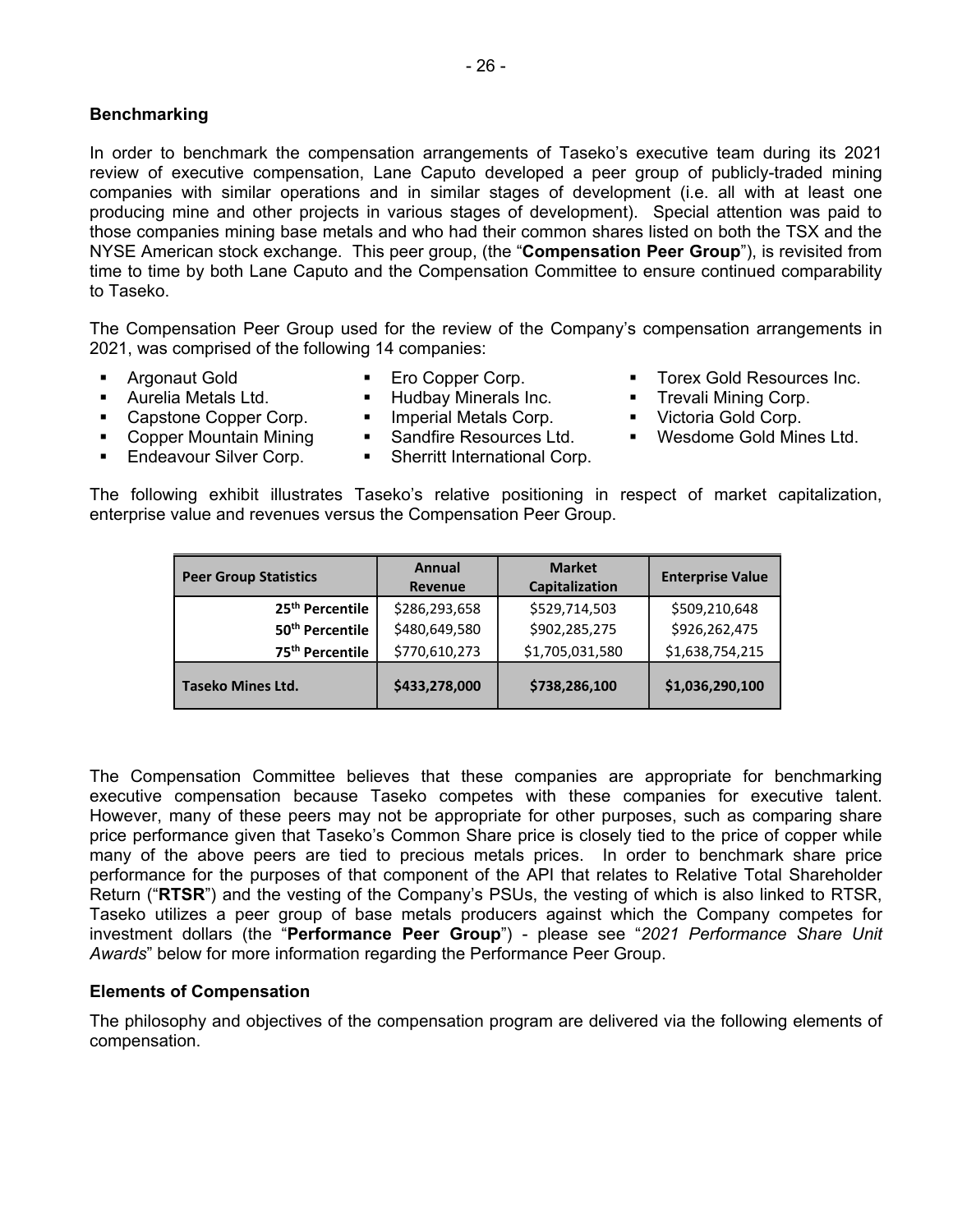| <b>Compensation</b><br><b>Element</b>          | Form of<br><b>Payment</b> | <b>Purpose of Element</b>                                                                                                                                                                                                                                                                                                                                                           | <b>Determination</b>                                                                                                                                                                                                                                                                                                                                                                                                                                                                                                                                                                                                                                                                                                                                                                                                                                                                                                                |
|------------------------------------------------|---------------------------|-------------------------------------------------------------------------------------------------------------------------------------------------------------------------------------------------------------------------------------------------------------------------------------------------------------------------------------------------------------------------------------|-------------------------------------------------------------------------------------------------------------------------------------------------------------------------------------------------------------------------------------------------------------------------------------------------------------------------------------------------------------------------------------------------------------------------------------------------------------------------------------------------------------------------------------------------------------------------------------------------------------------------------------------------------------------------------------------------------------------------------------------------------------------------------------------------------------------------------------------------------------------------------------------------------------------------------------|
| <b>Base Salary</b>                             | Cash                      | Forms a baseline level of<br>for<br>compensation<br>role<br>fulfillment commensurate<br>with the experience, skills<br>and market demand for<br>the executive role and/or<br>incumbent.                                                                                                                                                                                             | <b>Executives</b><br>salaries<br>paid<br>are<br>commensurate with those offered by<br>companies in our Compensation Peer<br>Group, with base salaries targeted at the<br>median values of this peer group.<br>- In<br>determining the salary levels of the<br>executives,<br>the<br>Compensation<br>Committee<br>also<br>considers<br>each<br>experience in the role,<br>incumbent's<br>internal<br>relativity<br>individual<br>and<br>performance.                                                                                                                                                                                                                                                                                                                                                                                                                                                                                 |
| Annual<br>Performance<br>Incentive<br>("API")  | Cash                      | To recognize short-term<br>(typically annual) efforts<br>milestone<br>and<br>achievement<br>that<br>are<br>aligned with the long-term<br>success of the Company.                                                                                                                                                                                                                    | The executive officers of the Company<br>have an opportunity to earn annual<br>incentive<br>performance<br>compensation<br>corporate<br>based<br>on<br>and individual<br>performance within the context of the<br>overall performance of the Company.<br>The API provides for cash payments<br>when pre-determined<br>corporate<br>and<br>individual<br>objectives<br>are<br>met<br>or<br>exceeded.<br>While the elements that<br>comprise the corporate component of the<br>Annual Performance Incentive are the<br>same for each senior executive officer,<br>individual<br>the<br>component<br>contains<br>elements that are relevant and pertain<br>directly to<br>specific<br>the<br>role<br>and<br>responsibilities of each senior executive<br>officer.<br>The range of payment under the API for<br>individual and corporate performance in<br>the year is from $0\%$ - 150% of each<br>executive's target incentive level. |
| <b>Share Option</b><br>Plan ("Option<br>Plan") | Common<br><b>Shares</b>   | The<br>Option<br>Plan<br>is<br>designed to promote the<br>long-term success of the<br>Company by strengthening<br>the ability of the Company<br>to attract and retain highly<br>competent employees and<br>promoting<br>greater<br>alignment<br>interests<br>оf<br>between executives and<br><b>Shareholders</b><br>in.<br>the<br>of<br>creation<br>long-term<br>shareholder value. | Under the Company's Option Plan,<br>grants of Options are typically made<br>the<br>commencement<br>upon<br>of<br>an<br>executive's<br>employment<br>with<br>the<br>Company and on an annual<br>basis<br>thereafter at the discretion of the Board.<br>Grants of options are determined by the<br>individual's<br>level<br>in<br>the<br>Company,<br>contribution to corporate performance<br>and the overall competitiveness of the<br>executive compensation package. The<br>Board determines the exercise price of<br>Options at the time of grant, provided                                                                                                                                                                                                                                                                                                                                                                       |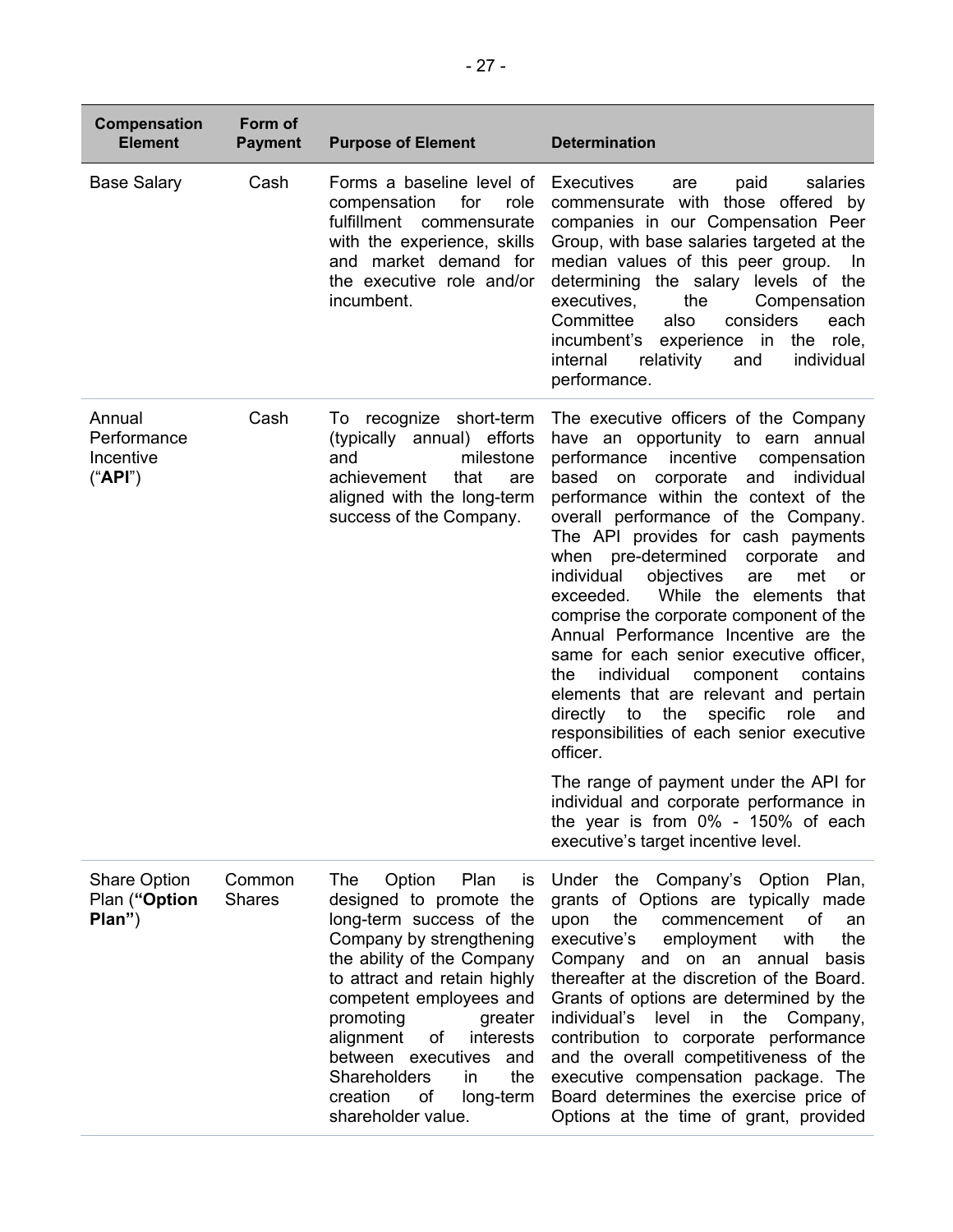| Compensation<br><b>Element</b>                    | Form of<br><b>Payment</b>   | <b>Purpose of Element</b>                                                                                                                                                                                                                                                                               | <b>Determination</b>                                                                                                                                                                                                                                                                                                                                                                                                                                                                                                                                                                                                                                                                                                                                                                                                                                                                                                                                                                                                                                                                                                                                                  |
|---------------------------------------------------|-----------------------------|---------------------------------------------------------------------------------------------------------------------------------------------------------------------------------------------------------------------------------------------------------------------------------------------------------|-----------------------------------------------------------------------------------------------------------------------------------------------------------------------------------------------------------------------------------------------------------------------------------------------------------------------------------------------------------------------------------------------------------------------------------------------------------------------------------------------------------------------------------------------------------------------------------------------------------------------------------------------------------------------------------------------------------------------------------------------------------------------------------------------------------------------------------------------------------------------------------------------------------------------------------------------------------------------------------------------------------------------------------------------------------------------------------------------------------------------------------------------------------------------|
|                                                   |                             |                                                                                                                                                                                                                                                                                                         | that the exercise price may not be lower<br>than the market price at the time of grant.<br>The Board also has the discretion to<br>determine the term of Options, which is<br>not to exceed 5 years                                                                                                                                                                                                                                                                                                                                                                                                                                                                                                                                                                                                                                                                                                                                                                                                                                                                                                                                                                   |
| Performance<br>Share Unit<br>Plan<br>("PSU Plan") | Common<br>Shares or<br>cash | Designed to motivate and<br>reward executives to excel<br>specific<br>against<br>operational,<br>financial,<br>strategic and shareholder<br>return targets, often on a<br>relative<br>basis<br>versus<br>relevant indices or peer<br>over successive<br>groups,<br>performance<br>three-year<br>cycles. | Under the PSU Plan, each PSU awarded<br>conditionally entitles the participant to<br>receive one (1) Common Share (or the<br>cash equivalent) upon attaining PSU<br>vesting criteria over a performance<br>period (typically three years). PSUs may,<br>or may not, vest based on performance<br>against<br>pre-established<br>targets<br>or<br>milestones set at the beginning of each<br>performance period. The number actually<br>vesting will be in a range of 0-250% of<br>the number awarded, based on the<br>Compensation<br>Committee's<br>determination of actual<br>performance<br>against these pre-established targets and<br>milestones. The number of PSUs, in<br>conjunction with the number of Options<br>awarded<br>on<br>an<br>annual<br>basis, is<br>determined<br>by<br>the<br>Compensation<br>Committee annually, based<br>upon<br>the<br>competitiveness<br>of<br>overall<br>the<br>compensation program versus peers, the<br>number of outstanding awards on both<br>an individual and aggregate basis and<br>with an eye to the combined dilutive<br>Shareholders<br>of<br>effect<br>to<br>both<br>outstanding<br>and<br>planned<br>employee |

# **2021 Compensation Decisions**

*2021 Annual Performance Incentive Plan* 

The following target incentive levels and weightings were used in 2021 in determining the API payments for the Company's NEOs.

equity incentive awards.

|                          | 2021 Target Incentive | <b>WEIGHTINGS BY COMPONENT</b> |                         |  |
|--------------------------|-----------------------|--------------------------------|-------------------------|--|
| <b>Executive Officer</b> | (% of Salary)         | <b>Corporate Goals</b>         | <b>Individual Goals</b> |  |
| Stuart McDonald          | 100%                  | 80%                            | 20%                     |  |
| <b>Richard Tremblay</b>  | 50%                   | 60%                            | 40%                     |  |
| <b>Bryce Hamming</b>     | 50%                   | 60%                            | 40%                     |  |
| <b>Robert Rotzinger</b>  | 40%                   | 50%                            | 50%                     |  |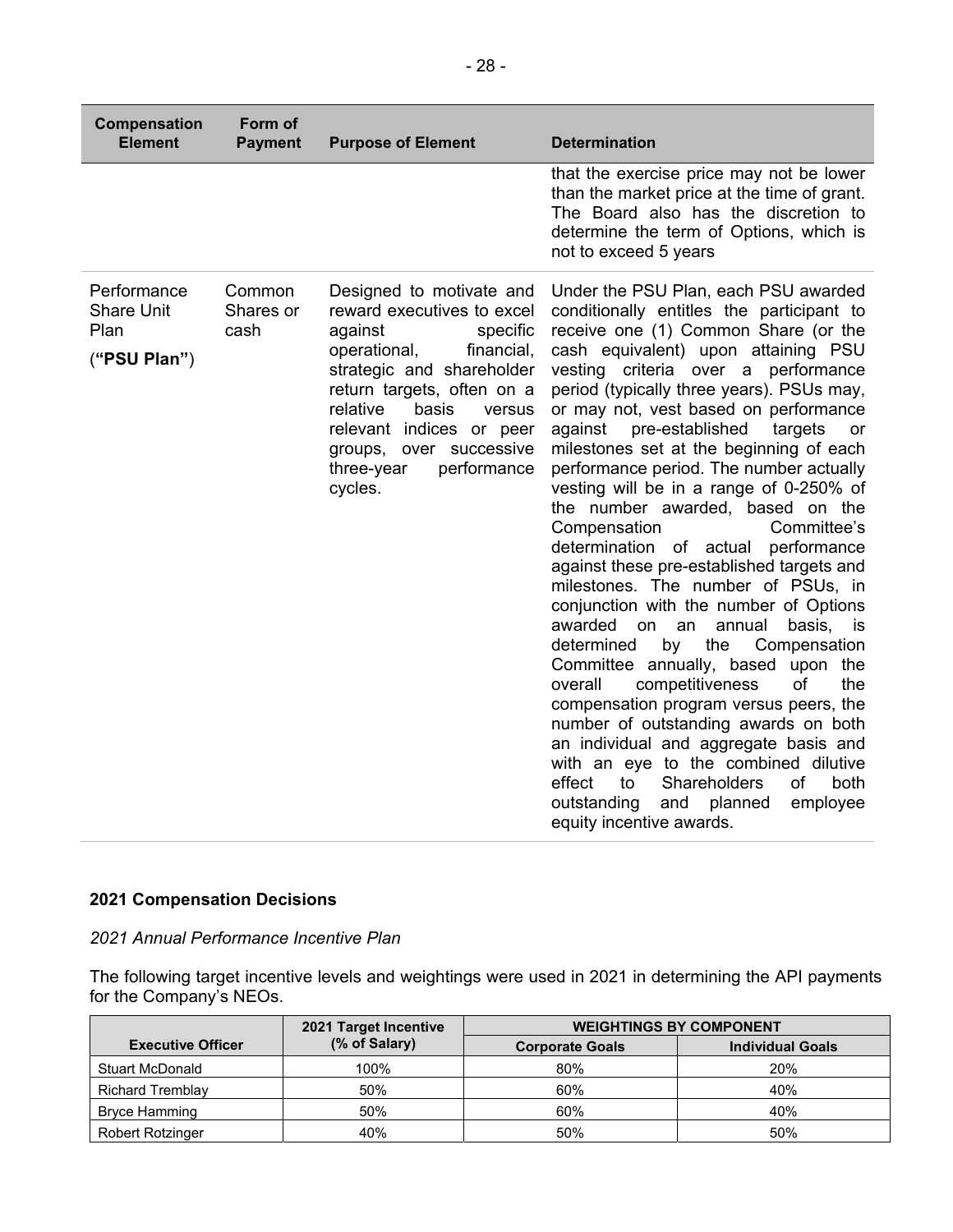The following table provides an overview of the 2021 corporate goals, and performance against those goals, for the purposes of the API. As the table below shows, operational and financial goals were slightly below target, and the Florence project construction decision was deferred due to delays in receiving final project permits. However, ESG performance was at, or above target for 2021 and importantly Taseko's Total Shareholder Return in 2021 was 64%, positioning share price performance at the 71st percentile of the Performance Peer Group.

| <b>Metric</b>                        | <b>Measurement</b>                                                              | <b>2021 Goal</b>                      | 2021 Actual                           | Weighting | <b>Achievement</b><br>(% of Target) |
|--------------------------------------|---------------------------------------------------------------------------------|---------------------------------------|---------------------------------------|-----------|-------------------------------------|
| <b>Operational</b>                   | Annual copper production vs.<br>forecast                                        | 119 million<br>lbs.                   | 112 million<br>lbs.                   | 20%       | 85%                                 |
| <b>Financial</b>                     | <b>All-In Sustaining costs (AISC)</b><br>vs. forecast (normalized for<br>Forex) | \$2.46/lb                             | \$2.64/lb                             | 20%       | 75%                                 |
| Environment.<br>Social &             | Annual safety performance<br>(MA/LTI frequency)                                 | 3.0                                   | 3.06                                  | 10%       | 100%                                |
| Governance                           | Major spills and non-compliant<br>events                                        | 2.0                                   | $\bf{0}$                              | 10%       | 150%                                |
| <b>Project</b><br><b>Development</b> | <b>Positive production decision</b><br>for Florence commercial<br>facility      | Q4 2021                               | <b>Deferred</b>                       | 20%       | 50%                                 |
| <b>Shareholder</b>                   | <b>Relative Total Shareholder</b><br>$R$ eturn <sup><math>(1)</math></sup>      | 50 <sup>th</sup><br><b>Percentile</b> | 71 <sup>st</sup><br><b>Percentile</b> | 20%       | 142%                                |

**Note:** 

(1) Relative to Performance Peer Group.

After reviewing the actual performance for 2021 versus the corporate performance goals set at the beginning of the fiscal year, the Compensation Committee determined that a final score of 95.4% of target was attributable to the corporate component of the API calculations.

#### *Individual Performance Goals*

The following tables provide an overview of the individual performance goals for each NEO for the 2021 fiscal year. All goals had target and threshold completion dates within the 2021 calendar year, which were then used, in part, by the Compensation Committee to determine the level of achievement of each goal.

| <b>Stuart McDonald</b><br><b>President &amp; Chief Executive</b><br>Officer | As CEO, Mr. McDonald is responsible for our overall executive leadership<br>and together with the Board develops the Company's strategic plan and<br>implements it. This includes overall responsibility for operating and growing<br>the business while managing risk to create long-term sustainable shareholder<br>value. |           |
|-----------------------------------------------------------------------------|------------------------------------------------------------------------------------------------------------------------------------------------------------------------------------------------------------------------------------------------------------------------------------------------------------------------------|-----------|
| <b>Measurement</b>                                                          |                                                                                                                                                                                                                                                                                                                              | Weighting |
| $\bullet$<br>Florence                                                       | Ensure financing and permits in place to allow for a positive construction decision at                                                                                                                                                                                                                                       | 33%       |
| $\bullet$<br>positive resolution to New Prosperity conflict                 | Advance discussions with Province/TNG, through the facilitated process, to seek a                                                                                                                                                                                                                                            | 33%       |
| $\bullet$<br>successful EA process                                          | Improve relationships with First Nations communities at Yellowhead to facilitate a                                                                                                                                                                                                                                           | 33%       |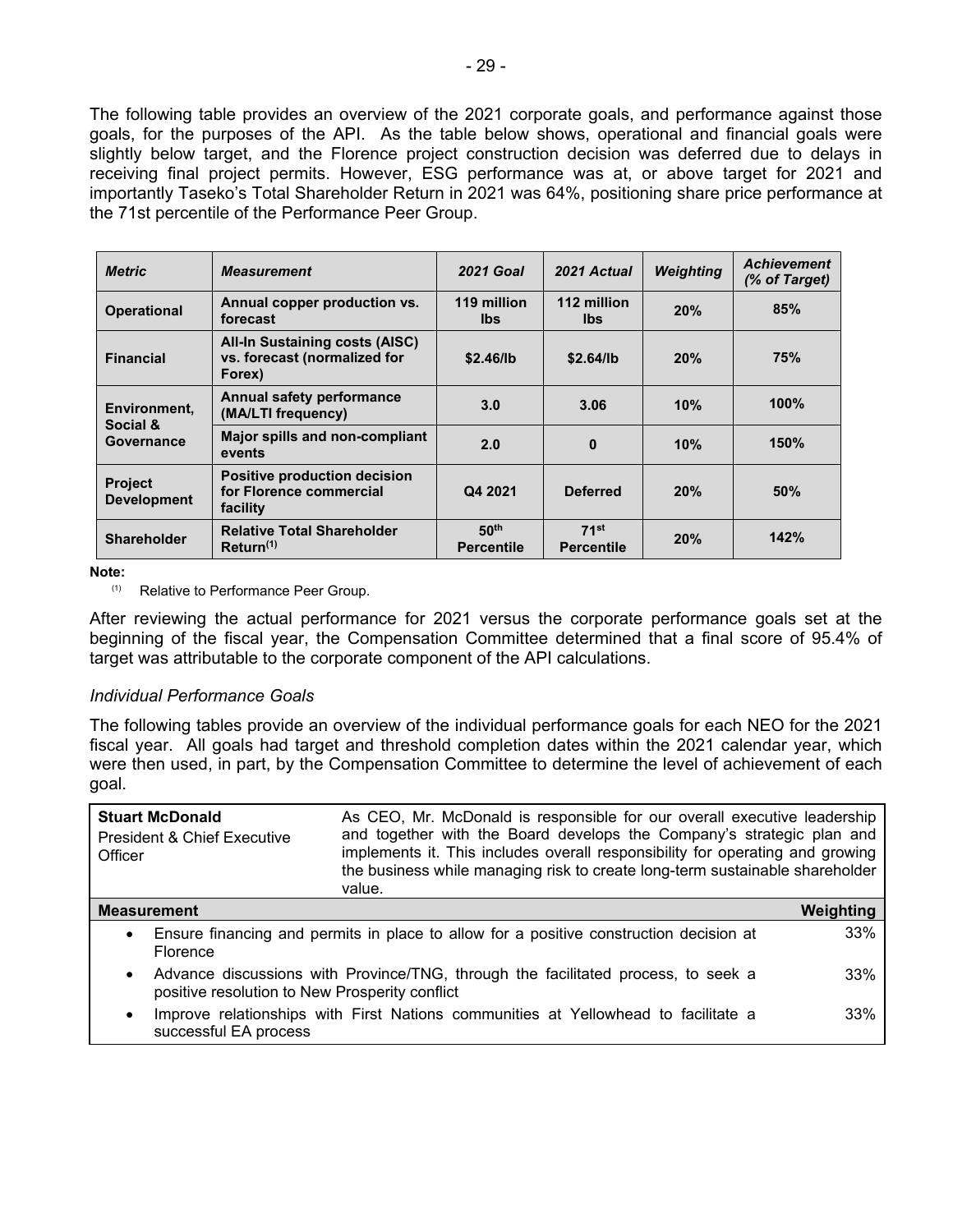| <b>Bryce Hamming</b><br><b>Chief Financial Officer</b>    | As CFO, Mr. Hamming is responsible for periodic financial reporting,<br>managing working capital requirements and completing financings, managing<br>the financial risks of the Company, financial forecasting and maintenance of<br>internal controls. |           |
|-----------------------------------------------------------|---------------------------------------------------------------------------------------------------------------------------------------------------------------------------------------------------------------------------------------------------------|-----------|
| <b>Measurement</b>                                        |                                                                                                                                                                                                                                                         | Weighting |
| $\bullet$                                                 | Execute bond refinancing strategy to refinance \$250M and provide Florence funding                                                                                                                                                                      | 33.3%     |
| $\bullet$<br>reclamation funding and bank credit facility | Ensure sufficient working capital for Florence construction using hedging strategy,                                                                                                                                                                     | 33.3%     |
|                                                           | Implement an effective cost control system for the Florence construction project                                                                                                                                                                        | 33.3%     |

| <b>Richard Tremblay</b><br>Senior Vice President,<br>Operations                                    | As Senior Vice President, Operations, Mr. Tremblay is responsible for all<br>activities related to the operation of the Company's Gibraltar Mine and<br>Florence Copper Project, as well as engineering and technical services, and<br>all environmental permitting initiatives for the Company's development<br>projects. |           |
|----------------------------------------------------------------------------------------------------|----------------------------------------------------------------------------------------------------------------------------------------------------------------------------------------------------------------------------------------------------------------------------------------------------------------------------|-----------|
| <b>Measurement</b>                                                                                 |                                                                                                                                                                                                                                                                                                                            | Weighting |
| Secure final UIC permit for Florence project<br>$\bullet$                                          |                                                                                                                                                                                                                                                                                                                            | 25%       |
| $\bullet$                                                                                          | Advance exploration work at Gibraltar and convert resources to reserves                                                                                                                                                                                                                                                    | 25%       |
| Develop strategy for Gibraltar Fraser River discharge and initiate permitting process<br>$\bullet$ |                                                                                                                                                                                                                                                                                                                            | 25%       |
| $\bullet$                                                                                          | Complete project description for Yellowhead Project with support from First Nation                                                                                                                                                                                                                                         | 25%       |

| <b>Robert Rotzinger</b><br>Vice President Capital Projects                                                          | As Vice President Capital Projects, Mr. Rotzinger is responsible for all major<br>future capital projects undertaken by Taseko including Florence Copper and<br>Yellowhead. |           |  |  |
|---------------------------------------------------------------------------------------------------------------------|-----------------------------------------------------------------------------------------------------------------------------------------------------------------------------|-----------|--|--|
| <b>Measurement</b>                                                                                                  |                                                                                                                                                                             | Weighting |  |  |
| Complete detailed engineering of Florence commercial plant<br>$\bullet$                                             |                                                                                                                                                                             |           |  |  |
| $\bullet$                                                                                                           | Establish project control system and reporting structure for Florence construction                                                                                          | 25%       |  |  |
| Produce project plan and capital cost estimate for Gibraltar In-Pit Crusher relocation<br>$\bullet$                 |                                                                                                                                                                             |           |  |  |
| Ensure industry input and appropriate outcome flow from BC Government Reclamation<br><b>Security Bonding Policy</b> |                                                                                                                                                                             |           |  |  |

# *2021 Performance Share Unit Awards*

The PSUs awarded to executives in 2021 vest on the third anniversary of the date of grant contingent upon Taseko's Relative Total shareholder Return (RTSR) against a peer group of base metals producers that the Company competes with for investment dollars (the "Performance Peer Group"), as follows:

| <b>Performance Level</b> | <b>Performance Achieved</b>            |      |  |  |
|--------------------------|----------------------------------------|------|--|--|
| Maximum                  | RTSR at 90 <sup>th</sup> percentile    | 250% |  |  |
| Above Target             | RTSR at 75 <sup>th</sup> percentile    | 175% |  |  |
| Target                   | RTSR at 50 <sup>th</sup> percentile    | 100% |  |  |
| <b>Below Threshold</b>   | RTSR below 25 <sup>th</sup> percentile | 0%   |  |  |

Linear interpolation is applied to determine percentage PSU vesting for RTSR performance between the performance achievement levels shown in the table above.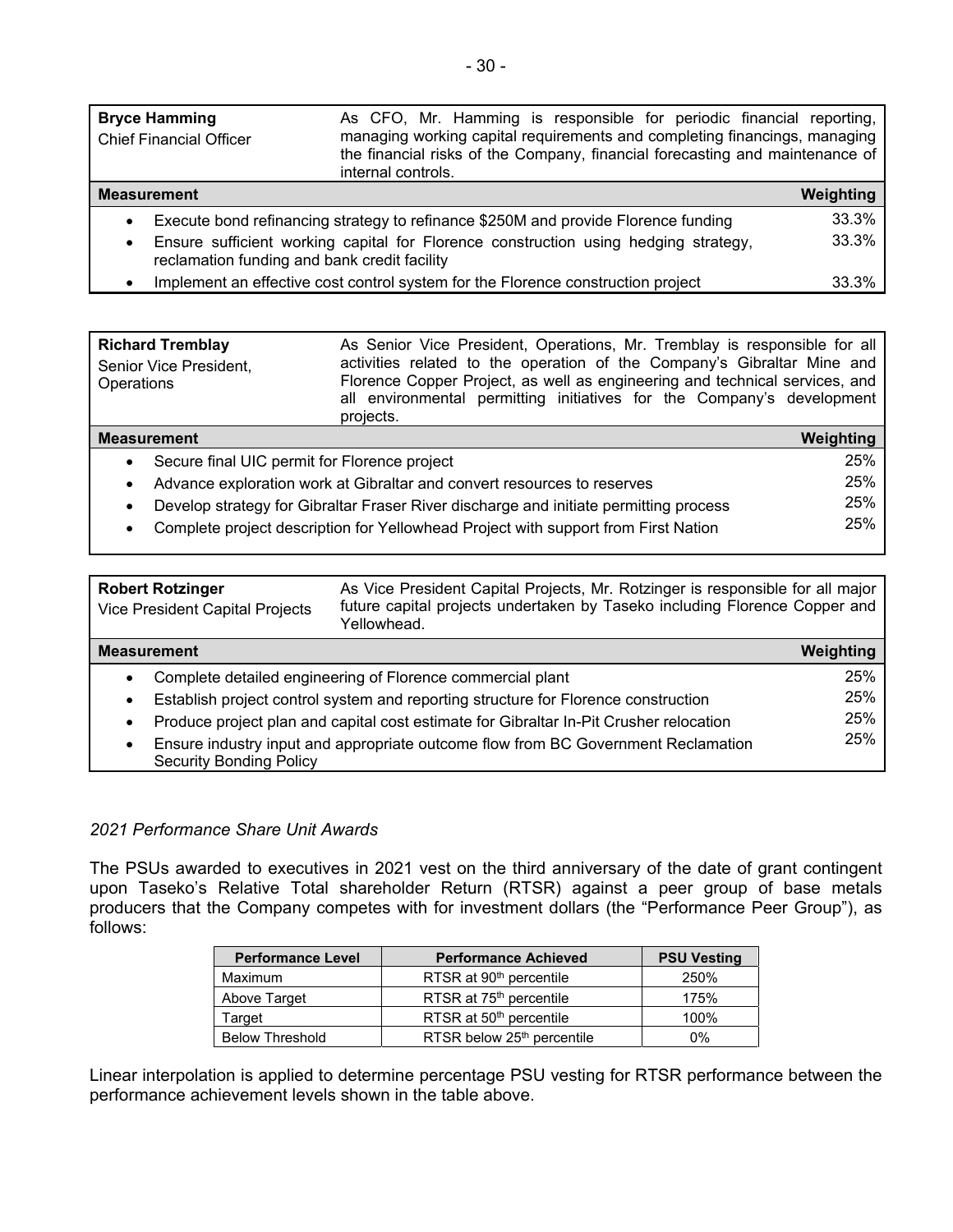The Performance Peer Group is comprised of the following companies:

- Amerigo Resources Ltd; **Interest America** Fundbay Minerals Ltd. **The Hudbay Minerals Ltd. The Section America** Controller Ltd.
- 
- 
- Capstone Copper Corp. **I** Imperial Metals Corp. **Inc. Transform Funding Capstone Copper Corp. II**
- Copper Mountain Mining Corp. Lundin Mining Corp.
- - First Quantum Minerals Ltd. Sherritt International Corp.

# **Performance Graph**

The following graph compares the total cumulative Shareholder return, including dividend reinvestment, for \$100 invested in Common Shares of the Company on the TSX for the past five years versus the cumulative total shareholder return for the S&P Metals & Mining Select Industry Index and the S&P/TSX Global Base Metals Index.



# *Executive Compensation Alignment with Shareholder Value*

The Company's compensation strategy is designed to pay for performance and includes the following philosophical concepts:

- base salary levels are not dependent on share performance; they are determined by internal relativity, individual performance and peer group compensation practices;
- the payment of annual performance incentive is based on the achievement of operational objectives that are intended to drive overall Company performance, with a portion of the API tracking annual shareholder return performance to still allow consideration of short-term shareholder value; and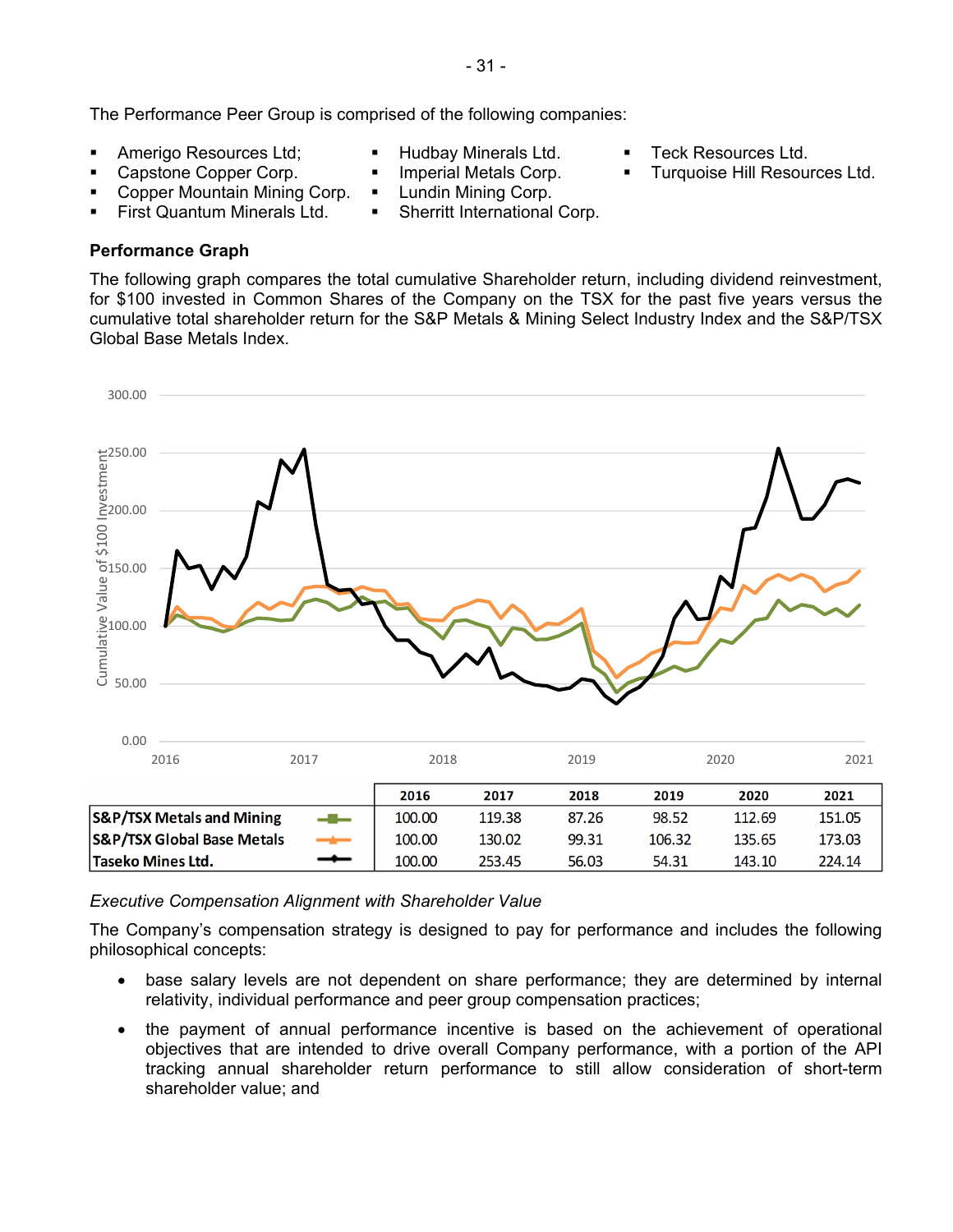• the number and value of stock options and PSUs awarded to our executives are based on market competitive levels for such awards. The value realized from these equity-based incentives is entirely dependent on Taseko's share price performance, creating alignment between executive compensation and Shareholder experience.

As the payment of salary and annual incentive awards are not typically linked to share price performance, we do not expect there to be a direct correlation between total shareholder return and total cash compensation (salary plus API) in a given period. The value of stock options and PSUs, however, are directly linked to total shareholder return and are designed to constitute a significant portion of our executives' total compensation.



NEO Equity-based Compensation 5-Year Reported Equity Incentive Value vs Realizable Value

As seen in the chart above, the strong performance of the Company's Common Share price in 2017, 2020 and 2021 drove the year-end realizable value (blue bars) of the equity incentives granted to the NEOs above the originally-awarded value (gold bars) at the beginning of the year. Conversely, the decline in the price of the Company's Common Shares over 2018 and 2019 resulted in the value of granted equity incentives in those years declining significantly from the reported value at time of grant. The heavy weighting of equity incentives within the NEOs' total compensation mix ensures a strong linkage between shareholders' experience and the value of the equity incentives held by the Company's NEOs.

#### [REMAINDER OF PAGE LEFT BLANK]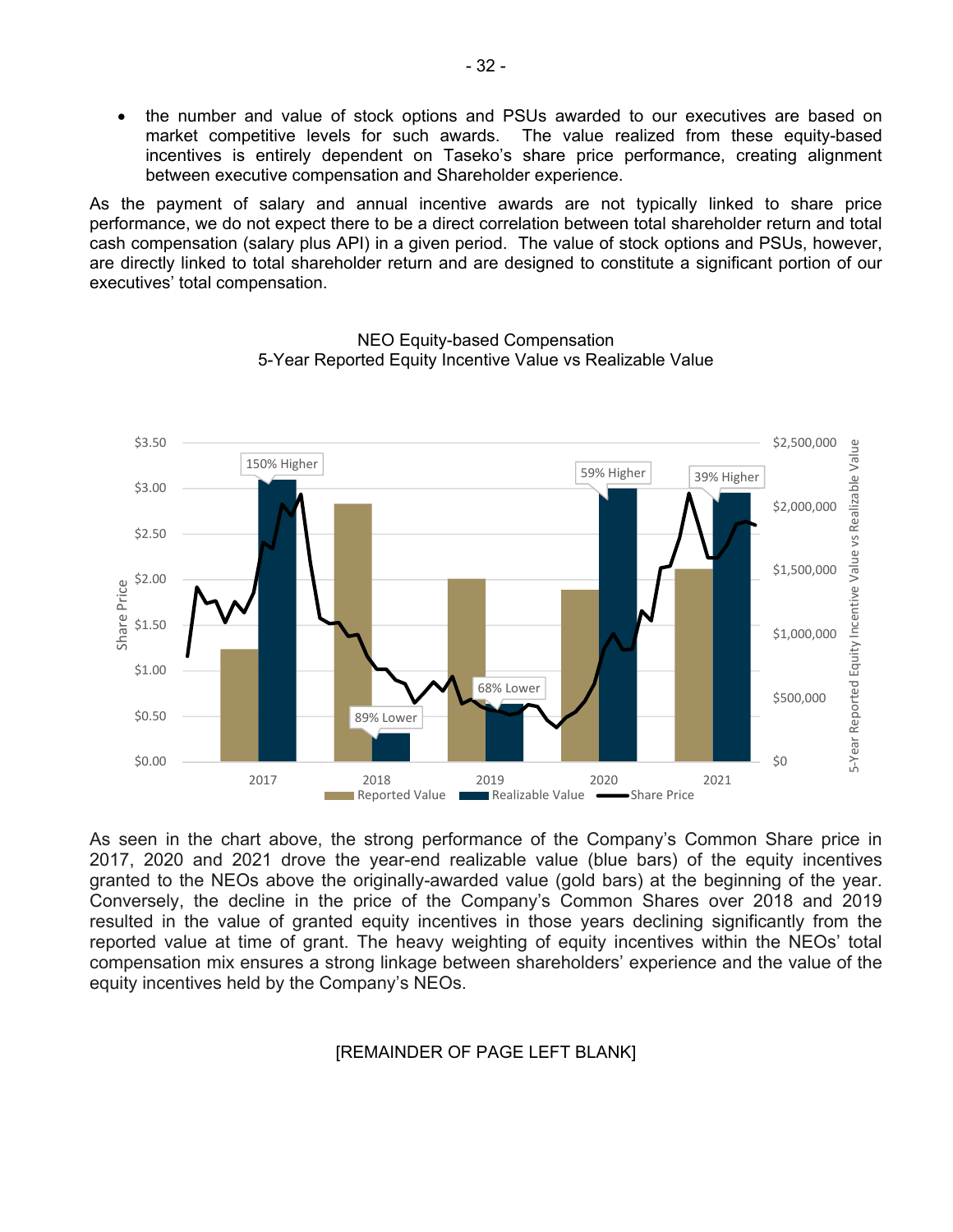# **COMPENSATION OF NAMED EXECUTIVE OFFICERS**

# *Named Executive Officers*

In this Circular a "Named Executive Officer" ("**NEO**") of the Company is an officer or employee of the Company who is:

- (a) the Chief Executive Officer ("**CEO**");
- (b) the Chief Financial Officer ("**CFO**");
- (c) one or each of the three most highly compensated executive officers, or the three most highly compensated individuals acting in a similar capacity, other than the CEO and CFO, at the end of the most recently completed financial year whose total compensation was, individually, more than \$150,000 for that financial year; and
- (d) each individual who would be an NEO under paragraph (c) but for the fact that the individual was neither an executive officer of the company, nor acting in a similar capacity, at December 31, 2021.

The following section sets out the compensation paid to the Company's NEOs in the last three fiscal years and summarizes executive contract provisions and related information. For the year ended December 31, 2021, our NEOs were:

- Stuart McDonald President and CEO ("**CEO**")
- Bryce Hamming Chief Financial Officer ("**CFO**")
- Richard Tremblay Senior Vice President of Operations ("**Senior VP Operations**")
- Robert Rotzinger Vice President, Capital Projects ("**VP Capital Projects**")
- Russell E. Hallbauer Former Chief Executive Officer (**"Former CEO**")
- John W. McManus Former Chief Operating Officer ("**Former COO**")

The Compensation Committee provides oversight of the executive compensation program on behalf of the Board. The Compensation Committee is responsible to review, on an annual basis, the compensation paid to the Company's executive officers and directors; to review performance of the Company's executive officers; to make recommendations on officer and director compensation to the Board; and to administer the Stock Option Plan and Performance Share Unit Plan. See "*Committees of the Board of Directors* – *Compensation Committee*" above for more information about the role of the Compensation Committee.

[REMAINDER OF PAGE LEFT BLANK]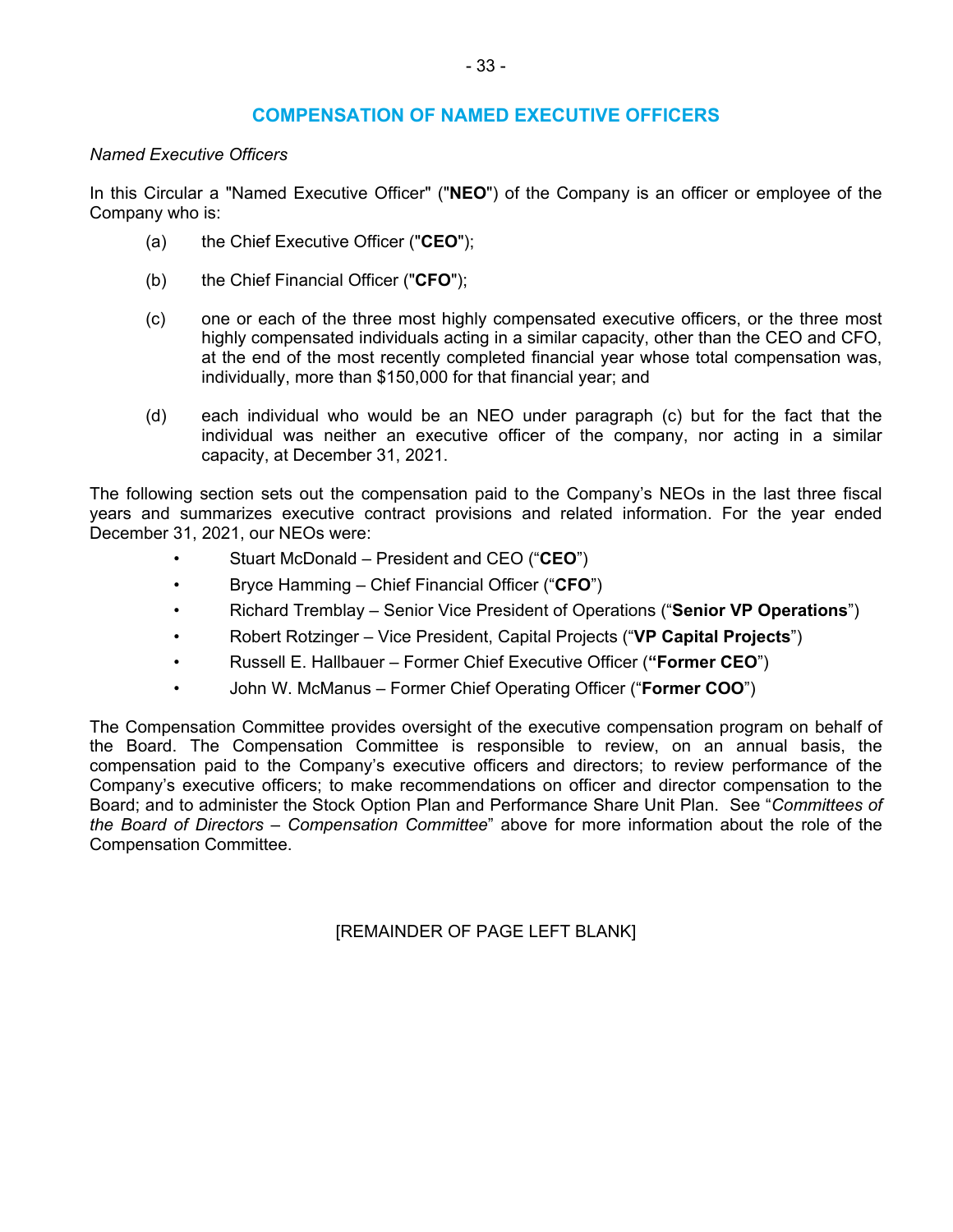#### **Summary Compensation Table**

The table below is a summary of the compensation received by the NEOs for the last three fiscal years ended December 31, 2021, 2020 and 2019.

|                                   |      |                          |                                      |                                             | <b>Non-equity incentive</b><br>plan compensation |                                            |                                          |                                                                         |                         |
|-----------------------------------|------|--------------------------|--------------------------------------|---------------------------------------------|--------------------------------------------------|--------------------------------------------|------------------------------------------|-------------------------------------------------------------------------|-------------------------|
| Name and<br>principal<br>position | Year | <b>Salary</b><br>$($ \$) | Share-<br>based<br>awards<br>$($ \$) | Option-<br>based<br>awards $(1)$<br>$($ \$) | Annual<br>incentive<br>plan<br>$($ \$)           | Long-term<br>incentive<br>plans<br>$($ \$) | <b>Pension</b><br>value $(2)$<br>$($ \$) | <b>All Other</b><br>Compensation <sup>(3)</sup> Compensation<br>$($ \$) | <b>Total</b><br>$($ \$) |
| <b>Stuart</b>                     | 2021 | 500,000                  | 316,000                              | 349,434                                     | 473,500                                          | Nil                                        | 112,608                                  | Nil                                                                     | 1,751,542               |
| McDonald <sup>(4)</sup>           | 2020 | 425,000                  | 243,000                              | Nil                                         | 393,040                                          | Nil                                        | 54,000                                   | Nil                                                                     | 1,115,040               |
| President &<br>CEO                | 2019 | 406,380                  | 131,625                              | 233,164                                     | 350,200                                          | Nil                                        | 54,000                                   | 38,599                                                                  | 1,213,968               |
| <b>Russell E.</b>                 | 2021 | 426,942                  | Nil                                  | Nil                                         | Nil                                              | Nil                                        | 1,880,518                                | Nil                                                                     | 2,307,460               |
| Hallbauer <sup>(4),(6)</sup>      | 2020 | 681,064                  | 522,000                              | 306,436                                     | 917,218                                          | Nil                                        | 343,857                                  | Nil                                                                     | 2,770,575               |
| Former CEO                        | 2019 | 672,656                  | 263,250                              | 287,331                                     | 874,453                                          | Nil                                        | 343,857                                  | 70,181                                                                  | 2,511,728               |
| <b>Bryce</b>                      | 2021 | 310,000                  | 142,200                              | 157,245                                     | 166,160                                          | Nil                                        | 54,540                                   | Nil                                                                     | 830,145                 |
| Hamming $(4)$                     | 2020 | 285,000                  | 121,500                              | Nil                                         | 131,271                                          | Nil                                        | Nil                                      | Nil                                                                     | 537,771                 |
| <b>CFO</b>                        | 2019 | 200,208                  | Nil                                  | 73,323                                      | 87,100                                           | Nil                                        | Nil                                      | Nil                                                                     | 360,631                 |
| John W.                           | 2021 | 236,066                  | Nil                                  | Nil                                         | Nil                                              | Nil                                        | 128,123                                  | 236,065                                                                 | 600,254                 |
| $McManus^{(5),(7)}$               | 2020 | 472,131                  | 121,500                              | Nil                                         | 423,785                                          | Nil                                        | 128,123                                  | Nil                                                                     | 1,145,539               |
| Former COO                        | 2019 | 458,380                  | 131,625                              | 214,257                                     | 455,629                                          | Nil                                        | 128,123                                  | 42,108                                                                  | 1,430,122               |
| <b>Richard</b>                    | 2021 | 333,125                  | 142,200                              | 157,245                                     | 153,571                                          | Nil                                        | 162,902                                  | Nil                                                                     | 949,043                 |
| Tremblay $(5)$                    | 2020 | 317,500                  | 36,000                               | Nil                                         | 125,255                                          | Nil                                        | 162,902                                  | Nil                                                                     | 641,657                 |
| Senior VP<br>Operations           | 2019 | 304,635                  | Nil                                  | 95,032                                      | 117,500                                          | Nil                                        | 81,451                                   | Nil                                                                     | 598,618                 |
| <b>Robert</b>                     | 2021 | 330,054                  | 118,500                              | 131,038                                     | 120,800                                          | Nil                                        | 57,215                                   | Nil                                                                     | 757,607                 |
| Rotzinger                         | 2020 | 322,004                  | 36,000                               | Nil                                         | 136,208                                          | Nil                                        | 22,350                                   | Nil                                                                     | 516,562                 |
| <b>VP Capital</b><br>Projects     | 2019 | 312,625                  | 39,000                               | 101,666                                     | 143,808                                          | Nil                                        | 22,350                                   | Nil                                                                     | 619,449                 |

#### **Notes:**

- <sup>(1)</sup> For compensation reporting and financial accounting purposes, the Black-Scholes option valuation model has been used to determine the fair value on the date of grant for all options granted. The Black-Scholes option valuation is determined using the expected term of the stock option (5 years), expected forfeiture rate (0%), expected volatility of the Company's common share price (67%), expected dividend yield (0%), and risk-free interest rate (0.4%).
- $(2)$  The amounts reported reflect the Company's contributions to the retirement compensation arrangement trust accounts. An equal amount is remitted to a refundable tax account for each participant held with the Canada Revenue Agency. The accumulated values are subject to graded vesting conditions dependent on the years of service with the Company, as outlined in the terms of the plan. . For Mr. Tremblay contributions are to an Insured Retirement Program.
- <sup>(3)</sup> Amounts reflect the incremental value that was received by the NEOs as a result of the increase in the Company share price with respect to the Deferred API PSUs. These Deferred API PSUs were cash settled as they vested in each of the years with amounts reported representing the incremental value received. For 2020, the amount settled was lower than what was reported in the grant year due to a lower than anticipated performance factor.
- (4) On June 13, 2019 Stuart McDonald was promoted to the role of President, and Russell Hallbauer, previously President and CEO, remained as CEO of the Company until June 30, 2021, when Stuart McDonald was appointed as CEO. Bryce Hamming was appointed CFO of the Company on June 13, 2019.
- <sup>(5)</sup> On June 30, 2021 John McManus retired as COO of the Company and Richard Tremblay, previously Vice President Operations, was promoted to Senior Vice-President of Operations.
- $(6)$  Reported 2021 salary for Mr. Hallbauer represents \$344,736 of salary and \$82,206 of accrued vacation.
- $(7)$  The value of other compensation represents consulting fees paid to Mr. McManus after his retirement for advisory services related to the Company's succession plan.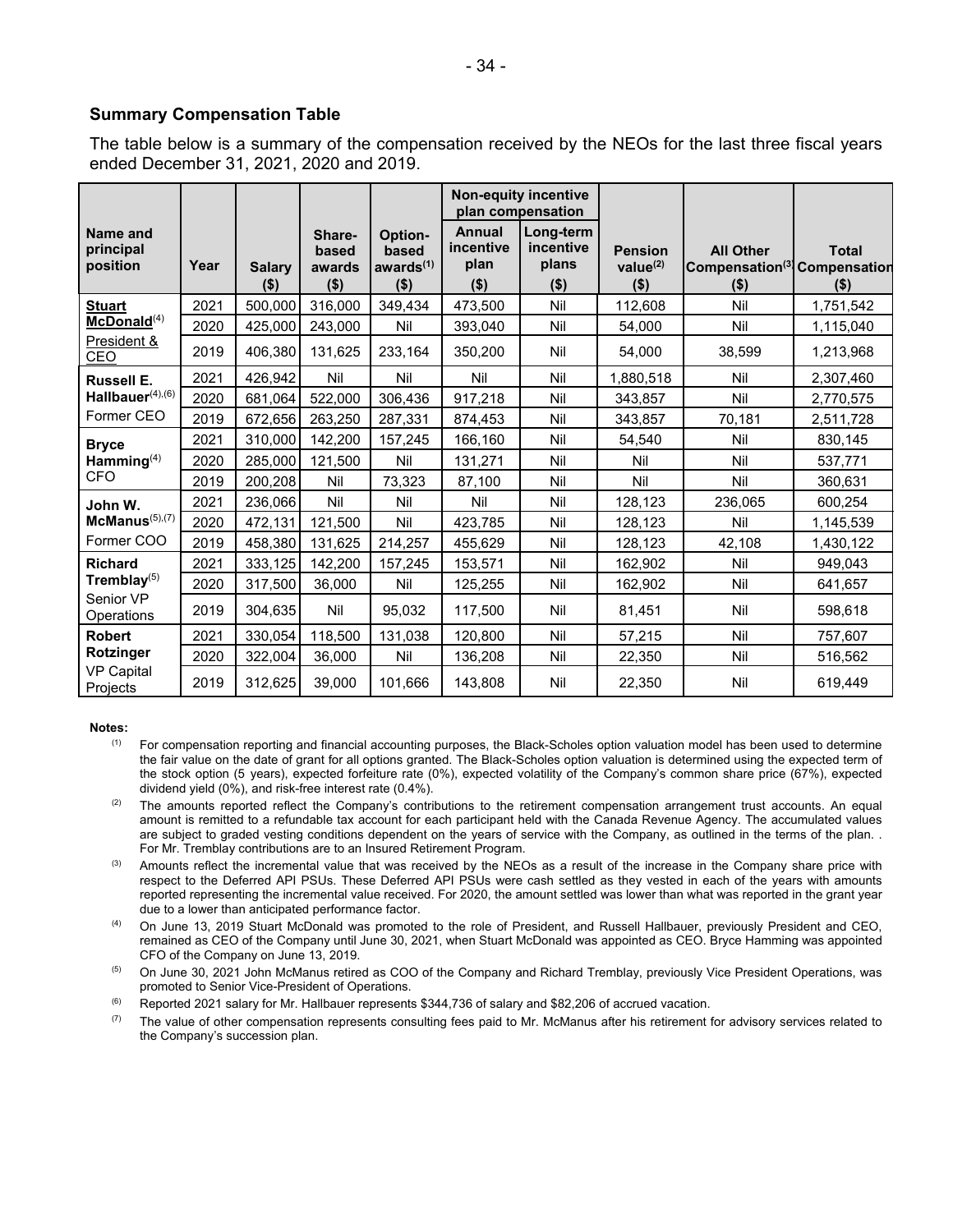# **Incentive Plan Awards – Option-Based and Share-Based Awards**

The following table sets out all option-based and share-based awards outstanding as at December 31, 2021, for each NEO:

|                         |                                                                               |                                               | <b>Option-based Awards</b>                         |                                                                                     | <b>Share-Based Awards</b>                                                                    |                                                                                                                      |                                                                                                                                    |  |
|-------------------------|-------------------------------------------------------------------------------|-----------------------------------------------|----------------------------------------------------|-------------------------------------------------------------------------------------|----------------------------------------------------------------------------------------------|----------------------------------------------------------------------------------------------------------------------|------------------------------------------------------------------------------------------------------------------------------------|--|
| <b>Name</b>             | <b>Number of</b><br>securities<br>underlying<br>unexercised<br>options<br>(#) | <b>Option</b><br>exercise<br>price<br>$($ \$) | <b>Option</b><br>expiration<br>date<br>$m - d - y$ | <b>Value of</b><br>unexercised<br>in-the-money<br>options <sup>(1)</sup><br>$($ \$) | Number of<br><b>Shares or</b><br>units of<br><b>Shares</b><br>that have<br>not vested<br>(#) | <b>Market or</b><br>payout<br>value of<br>share-based<br>awards that<br>have not<br>vested <sup>(1)</sup><br>$($ \$) | <b>Market or</b><br>payout value<br>of vested<br>share based<br>awards not<br>paid out or<br>distributed <sup>(2)</sup><br>$($ \$) |  |
| Stuart                  | 10.600                                                                        | 1.25                                          | 01/06/2022                                         | 14,310                                                                              | 168,750                                                                                      | 438,750                                                                                                              | Nil                                                                                                                                |  |
| McDonald                | 125.000                                                                       | 2.86                                          | 01/02/2023                                         | Nil                                                                                 | 337.500                                                                                      | 877,500                                                                                                              |                                                                                                                                    |  |
| President and           | 281,250                                                                       | 0.78                                          | 01/10/2024                                         | 511,875                                                                             | 200,000                                                                                      | 520,000                                                                                                              |                                                                                                                                    |  |
| <b>CEO</b>              | 300.000                                                                       | 0.69                                          | 05/29/2024                                         | 573.000                                                                             | $\overline{a}$                                                                               |                                                                                                                      |                                                                                                                                    |  |
|                         | 400,000                                                                       | 1.58                                          | 02/01/2026                                         | 408,000                                                                             |                                                                                              |                                                                                                                      |                                                                                                                                    |  |
| <b>Bryce</b>            | 26.000                                                                        | 0.78                                          | 01/10/2024                                         | 47.320                                                                              | 168.750                                                                                      | 438.750                                                                                                              | Nil                                                                                                                                |  |
| Hamming                 | 100,000                                                                       | 0.69                                          | 05/29/2024                                         | 191,000                                                                             | 90,000                                                                                       | 234,000                                                                                                              |                                                                                                                                    |  |
| <b>CFO</b>              | 180.000                                                                       | 1.58                                          | 02/01/2026                                         | 183.600                                                                             |                                                                                              |                                                                                                                      |                                                                                                                                    |  |
| Richard                 | 30,000                                                                        | 0.78                                          | 01/10/2024                                         | 54,600                                                                              | 50.000                                                                                       | 130,000                                                                                                              | Nil                                                                                                                                |  |
| Tremblay                | 25,000                                                                        | 0.69                                          | 05/29/2024                                         | 47,750                                                                              | 90,000                                                                                       | 234,000                                                                                                              |                                                                                                                                    |  |
| Senior VP<br>Operations | 180.000                                                                       | 1.58                                          | 02/01/2026                                         | 183.600                                                                             |                                                                                              |                                                                                                                      |                                                                                                                                    |  |
| John McManus            | 125,000                                                                       | 2.86                                          | 01/02/2023                                         | Nil                                                                                 | 168,750                                                                                      | 438,750                                                                                                              | Nil                                                                                                                                |  |
| Former COO              | 281,250                                                                       | 0.78                                          | 01/10/2024                                         | 511,875                                                                             | 168,750                                                                                      | 438,750                                                                                                              |                                                                                                                                    |  |
|                         | 175,000                                                                       | 0.69                                          | 05/29/2024                                         | 334,250                                                                             |                                                                                              |                                                                                                                      |                                                                                                                                    |  |
| Robert                  | 75.000                                                                        | 2.86                                          | 01/02/2023                                         | Nil                                                                                 | 50,000                                                                                       | 130,000                                                                                                              | Nil                                                                                                                                |  |
| Rotzinger               | 150,000                                                                       | 0.78                                          | 01/10/2024                                         | 273,000                                                                             | 50,000                                                                                       | 130,000                                                                                                              |                                                                                                                                    |  |
| <b>VP Capital</b>       | 100,000                                                                       | 0.69                                          | 05/29/2024                                         | 191.000                                                                             | 75,000                                                                                       | 195,000                                                                                                              |                                                                                                                                    |  |
| Projects                | 150,000                                                                       | 1.58                                          | 02/01/2026                                         | 153,000                                                                             |                                                                                              |                                                                                                                      |                                                                                                                                    |  |

**Notes:** 

(1) Calculated based on the closing price of the Common Shares at December 31, 2021 multiplied by the number of notional Common Shares underlying such Awards. For Performance Awards, calculated based on the closing price of the Common Shares at December 31, 2021 multiplied by the number of notional Common Shares underlying such Awards assuming a payout multiplier of 1.0.

 $(2)$  All Awards are paid out upon vesting and as such there are no outstanding Awards that have vested.

# **Incentive Plan Awards – Value Vested or Earned During the Year**

The following table sets out all incentive plan values vested (or earned) during the twelve months ended December 31, 2021, for each NEO:

| <b>Named Executive Officer</b> | Option-based awards -<br>Value vested during the<br>year <sup>(1)</sup><br>(\$) | Share-based awards -<br>Value vested during the<br>year<br>(\$) | Non-equity incentive plan<br>compensation -<br>Value earned during the year <sup>(2)</sup><br>(\$) |  |
|--------------------------------|---------------------------------------------------------------------------------|-----------------------------------------------------------------|----------------------------------------------------------------------------------------------------|--|
| <b>Stuart McDonald</b>         | 348,833                                                                         | 31,875                                                          | 473,500                                                                                            |  |
| <b>Bryce Hamming</b>           | 138,120                                                                         | Nil                                                             | 166,160                                                                                            |  |
| <b>Richard Tremblay</b>        | 155,800                                                                         | Nil                                                             | 153,571                                                                                            |  |
| John McManus                   | 289,166                                                                         | 31,875                                                          | Nil                                                                                                |  |
| <b>Robert Rotzinger</b>        | 136.666                                                                         | 10,625                                                          | 120,800                                                                                            |  |

**Notes:** 

(1) These amounts reflect the aggregate dollar value that would have been realized if all stock options that vested in 2021 were exercised on the applicable vesting date.

 $(2)$  These amounts are API awards paid for performance in 2021.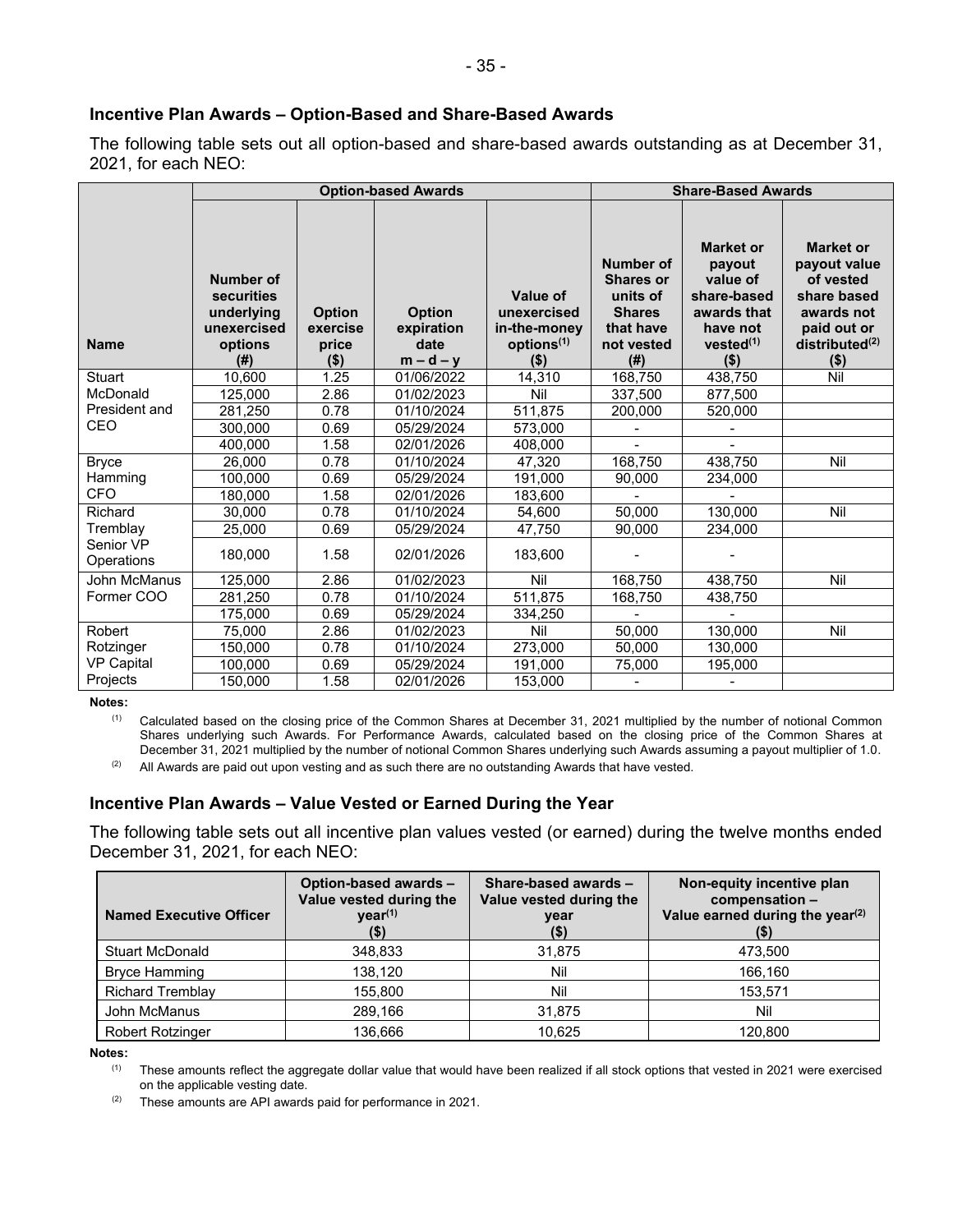# **Pension Plan Benefits**

The Company has established retirement compensation arrangements to provide benefits to Messrs. McDonald, Hamming, Tremblay and Rotzinger on or after retirement as a means of facilitating a longterm commitment to the Company by each NEO, thereby ensuring a consistent senior technical team to drive the Company's projects forward.

The Taseko RCA Trusts ("**RCA Trusts**") are registered defined contribution pension plans under the Income Tax Act (Canada) established for the benefit of Messrs. McDonald, Hamming and Rotzinger. The assets in the RCA Trusts are invested in accordance with the individual participants' election from the investment options offered by the RCA Trusts. Upon retirement, the participant is entitled to the distribution of the accumulated value of the contributions under his RCA Trust. An Insured Retirement Program ("**IRP**") has been established for Mr. Tremblay to provide retirement income subject to the vesting conditions of his reward for tenure.

The following table sets forth the accumulated equity inside the defined contribution pension plans, subject to individual vesting conditions as outlined in the terms of the retirement benefit plan, for each of the NEOs:

| <b>Name</b>             | <b>Accumulated value at</b><br><b>January 1, 2021</b><br>(3) | Compensatory $(1)$<br>(\$) | <b>Accumulated value at</b><br>December 31, 2021 <sup>(2)</sup><br>$($ \$) |
|-------------------------|--------------------------------------------------------------|----------------------------|----------------------------------------------------------------------------|
| Russell E. Hallbauer    | 3,385,238                                                    | 1,880,518                  | 5,551,378                                                                  |
| <b>Bryce Hamming</b>    |                                                              | 54.540                     | 13.370                                                                     |
| <b>Stuart McDonald</b>  | 362.849                                                      | 112,608                    | 480.610                                                                    |
| John W. McManus         | 1,678,878                                                    | 128.123                    | 2,021,800                                                                  |
| <b>Richard Tremblay</b> | 158.599                                                      | 162.902                    | 238,113                                                                    |
| Robert Rotzinger        | 185.616                                                      | 57.215                     | 265,557                                                                    |

**Notes:** 

(1) The amounts reported for Messrs. Hallbauer, Hamming, McDonald, McManus and Rotzinger reflect the Company's contributions to the RCA Trust accounts. An equal amount is remitted to a refundable tax account for each participant held with the Canada Revenue Agency. The amount reported for Mr. Tremblay reflects the Company's contributions to the Insured Retirement Program. The accumulated values are subject to graded vesting conditions dependent on the years of service with the Company, as outlined in the terms of each plan.

 $(2)$  Year-end accumulated value can be considerably less than starting value plus compensatory deposits as year-end accumulated value reflects penalties and surrender charges for early plan withdrawal (i.e. at December 31, 2021).

[REMAINDER OF PAGE LEFT BLANK]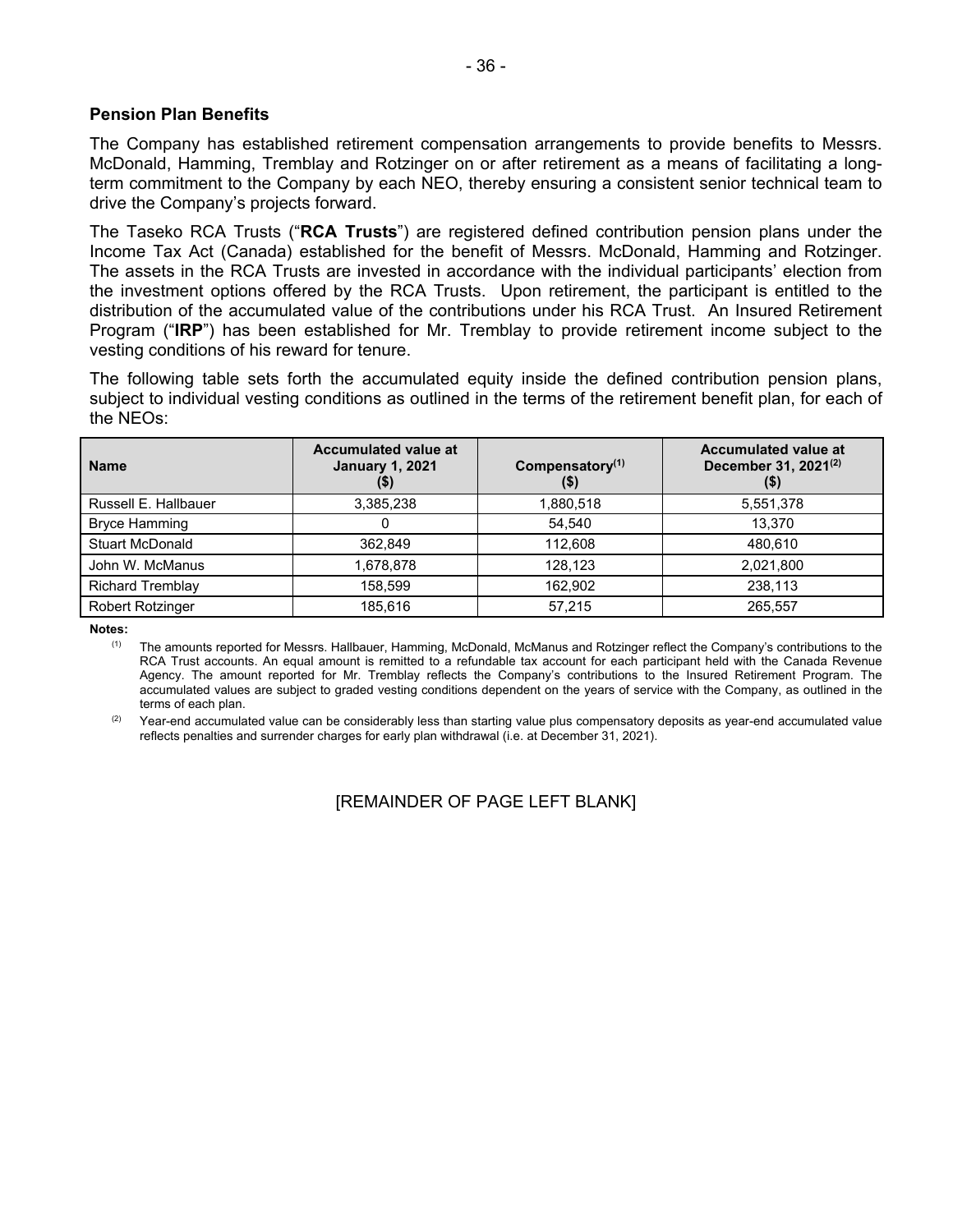# **Termination and Change in Control Benefits**

Written employment agreements are in place between the Company and each of the NEOs. Under the terms of these agreements, the NEOs are provided with specific payments in the event of termination as follows:

| <b>Termination</b>                                                                                                                                                                                                | <b>Executive</b>        | <b>Entitlements</b>                                                                                                                                                                                                                                            |                                                                                                                                                                  |                                                                                                                                                                                                                  |  |  |  |
|-------------------------------------------------------------------------------------------------------------------------------------------------------------------------------------------------------------------|-------------------------|----------------------------------------------------------------------------------------------------------------------------------------------------------------------------------------------------------------------------------------------------------------|------------------------------------------------------------------------------------------------------------------------------------------------------------------|------------------------------------------------------------------------------------------------------------------------------------------------------------------------------------------------------------------|--|--|--|
| Event                                                                                                                                                                                                             | <b>Officer</b>          | <b>Base Salary</b>                                                                                                                                                                                                                                             | <b>STIP</b>                                                                                                                                                      | <b>LTIP</b>                                                                                                                                                                                                      |  |  |  |
| Termination<br>without<br>Cause                                                                                                                                                                                   | Stuart<br>McDonald      | CEO's base salary multiplied by<br>the CEO's Notice Period (18<br>months), plus a pro-rata amount of<br>any other compensation (including<br>bonus), vacation pay, etc. accrued<br>for the year and payable to the<br>executive as at the Termination<br>Date. | None                                                                                                                                                             | None                                                                                                                                                                                                             |  |  |  |
|                                                                                                                                                                                                                   | <b>Bryce</b><br>Hamming | NEO's base salary multiplied by<br>the NEO's Notice Period (12<br>months), plus a pro-rata amount of<br>any other compensation (including<br>bonus), vacation pay, etc. accrued<br>for the year and payable to the<br>executive as at the Termination<br>Date. | None                                                                                                                                                             | None                                                                                                                                                                                                             |  |  |  |
|                                                                                                                                                                                                                   | Richard<br>Tremblay     | NEO's base salary multiplied by<br>the NEO's Notice Period (12<br>months), plus a pro-rata amount of<br>any other compensation (including<br>bonus), vacation pay, etc. accrued<br>for the year and payable to the<br>executive as at the Termination<br>Date. | None                                                                                                                                                             |                                                                                                                                                                                                                  |  |  |  |
|                                                                                                                                                                                                                   | Robert<br>Rotzinger     | NEO's base salary multiplied by<br>the NEO's Notice Period (12<br>months), plus a pro-rata amount of<br>any other compensation (including<br>bonus), vacation pay, etc. accrued<br>for the year and payable to the<br>executive as at the Termination<br>Date. | None                                                                                                                                                             | None                                                                                                                                                                                                             |  |  |  |
| Termination<br>without cause<br>or resignation<br>within 12<br>months<br>following a<br>change of<br>control (as<br>defined under<br>the<br>employment<br>agreements<br>but which are<br>considered<br>customary) | Stuart<br>McDonald      | CEO's base salary multiplied by<br>the CEO's Notice Period (24<br>months), plus a pro-rata amount of<br>any other compensation (including<br>bonus), vacation pay, etc. accrued<br>for the year and payable to the<br>executive as at the Termination<br>Date. | The monthly<br>equivalent of the most<br>recently earned and<br>paid or payable<br>annual bonus<br>multiplied by the<br>respective Notice<br>Period (24 months). | All of the CEOs'<br>outstanding options will<br>immediately vest and<br>may be extended past<br>termination of<br>employment for up to<br>three years but not past<br>the expiry of the original<br>option term. |  |  |  |
|                                                                                                                                                                                                                   | <b>Bryce</b><br>Hamming | NEO's base salary multiplied by<br>the NEO's Notice Period (24<br>months), plus a pro-rata amount of<br>any other compensation (including<br>bonus), vacation pay, etc. accrued<br>for the year and payable to the<br>executive as at the Termination<br>Date. | The monthly<br>equivalent of the most<br>recently earned and<br>paid or payable<br>annual bonus<br>multiplied by the<br>respective Notice<br>Period (24 months). | All of the NEOs'<br>outstanding options will<br>immediately vest and<br>may be extended past<br>termination of<br>employment for up to two<br>years but not past the<br>expiry of the original<br>option term.   |  |  |  |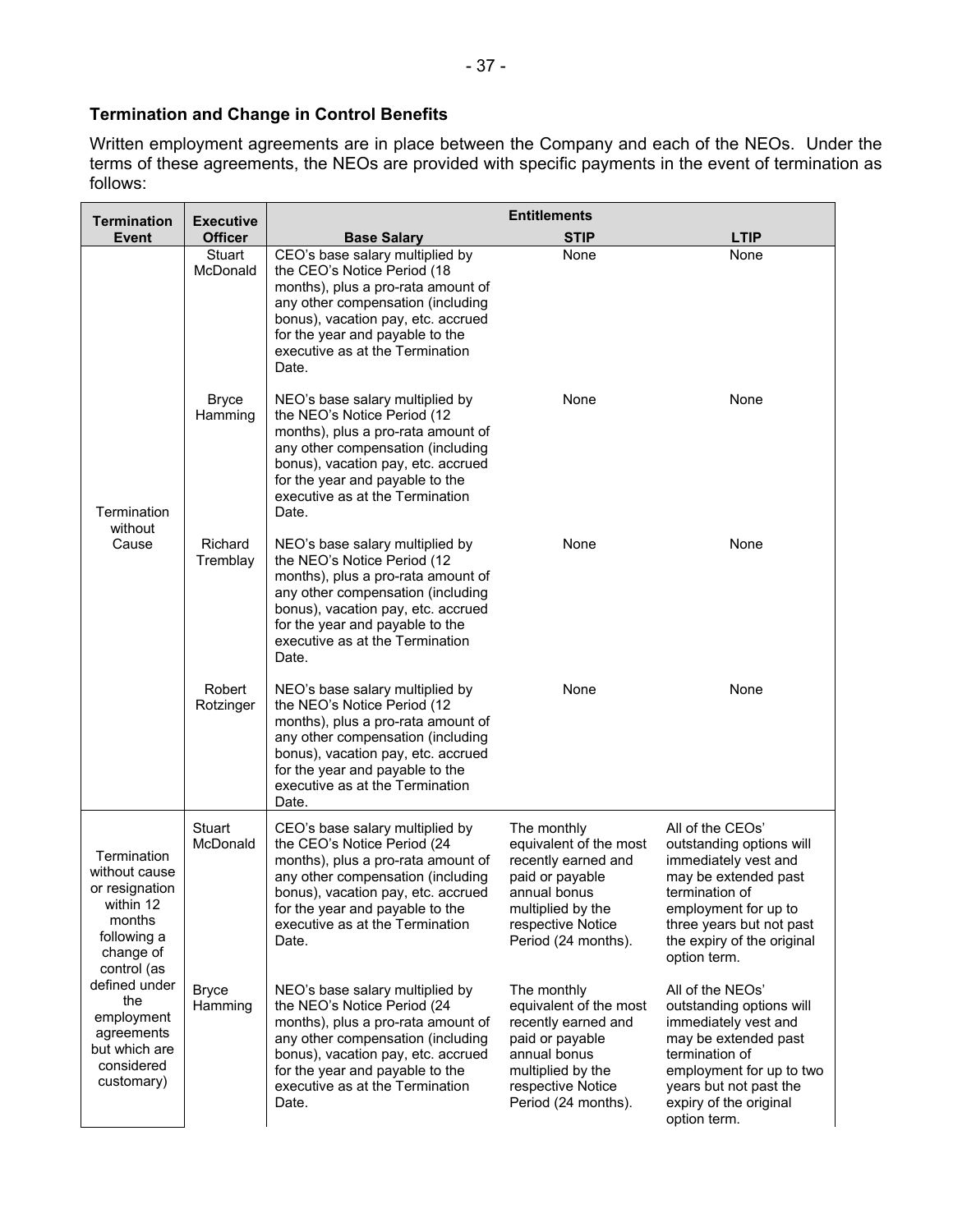| <b>Termination</b> | <b>Executive</b>    | <b>Entitlements</b>                                                                                                                                                                                                                                             |                                                                                                                                                                  |                                                                                                                                                                                                                |  |  |  |
|--------------------|---------------------|-----------------------------------------------------------------------------------------------------------------------------------------------------------------------------------------------------------------------------------------------------------------|------------------------------------------------------------------------------------------------------------------------------------------------------------------|----------------------------------------------------------------------------------------------------------------------------------------------------------------------------------------------------------------|--|--|--|
| Event              | <b>Officer</b>      | <b>Base Salary</b>                                                                                                                                                                                                                                              | <b>STIP</b>                                                                                                                                                      | <b>LTIP</b>                                                                                                                                                                                                    |  |  |  |
|                    | Richard<br>Tremblay | NEO's base salary multiplied by<br>the NEO's Notice Period (12)<br>months), plus a pro-rata amount of<br>any other compensation (including<br>bonus), vacation pay, etc. accrued<br>for the year and payable to the<br>executive as at the Termination<br>Date. | The monthly<br>equivalent of the most<br>recently earned and<br>paid or payable<br>annual bonus<br>multiplied by the<br>respective Notice<br>Period (24 months). | All of the NEOs'<br>outstanding options will<br>immediately vest and<br>may be extended past<br>termination of<br>employment for up to two<br>years but not past the<br>expiry of the original<br>option term. |  |  |  |
|                    | Robert<br>Rotzinger | NEO's base salary multiplied by<br>the NEO's Notice Period (12)<br>months), plus a pro-rata amount of<br>any other compensation (including<br>bonus), vacation pay, etc. accrued<br>for the year and payable to the<br>executive as at the Termination<br>Date. | The monthly<br>equivalent of the most<br>recently earned and<br>paid or payable<br>annual bonus<br>multiplied by the<br>respective Notice<br>Period (12 months). | All of the NEOs'<br>outstanding options will<br>immediately vest and<br>may be extended past<br>termination of<br>employment for up to two<br>years but not past the<br>expiry of the original<br>option term. |  |  |  |

In addition to the foregoing, the terms of the RCA Trusts for the CEO, CFO and Vice President, Capital Projects, and the reward for tenure governing the IRP for the Senior Vice President, Operations, state that, in the event that a NEO is terminated by the Company without cause or resigns, including after a change of control, and the NEO in question is not fully vested in the RCA Trust or IRP, a NEO is entitled to receive a proportionate amount of the accumulated value of his RCA Trust or IRP depending upon both the nature of the termination or change in control and the number of years of service of the executive, as defined in the RCA Trusts or reward for tenure, respectively. Under the terms of the relevant RCA Trust agreements, in the event of a change of control the Company is required to make all remaining employee contributions under the RCA Trusts. Under the terms of the reward for tenure governing the IRP, in the event of a change of control and the executive's termination without cause or resignation, the Company is required to make a lump-sum payment equal to 12 months premiums.

The estimated incremental payments from the Company to each of the NEOs on (i) termination without cause or (ii) termination without cause or resignation within 12 months following a change of control, assuming the triggering event occurred on December 31, 2021, are as follows:

| <b>NEO</b>           |                                      | <b>Termination</b><br><b>Without Cause</b> | <b>Change of Control</b> |  |
|----------------------|--------------------------------------|--------------------------------------------|--------------------------|--|
|                      |                                      | $($ \$)                                    | $($ \$)                  |  |
|                      | Salary                               | 750,000                                    | 1,000,000                |  |
|                      | Annual Incentive Plan <sup>(1)</sup> | N/A                                        | 786,080                  |  |
| Stuart McDonald      | Share-based Awards                   | N/A                                        | 1,836,250                |  |
|                      | <b>Option-based Awards</b>           | N/A                                        | 769,625                  |  |
|                      | <b>Pension Plan Benefits</b>         | N/A                                        | 1,610,784                |  |
|                      | Salary                               | 310,000                                    | 620,000                  |  |
|                      | Annual Incentive Plan <sup>(1)</sup> | N/A                                        | 262,542                  |  |
| <b>Bryce Hamming</b> | Share-based Awards                   | N/A                                        | 672,750                  |  |
|                      | <b>Option-based Awards</b>           | N/A                                        | 421,920                  |  |
|                      | <b>Pension Plan Benefits</b>         | N/A                                        | Nil                      |  |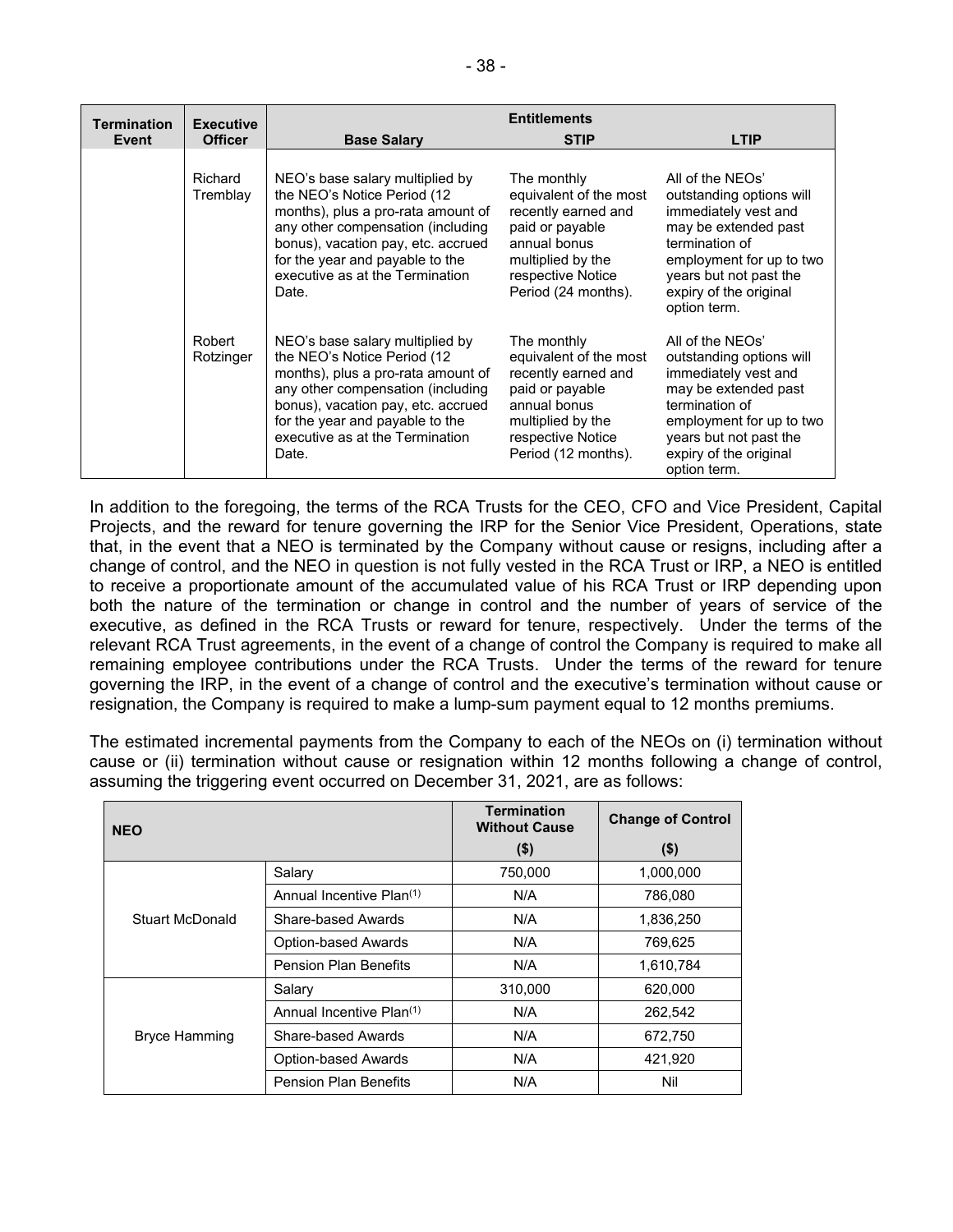| <b>NEO</b>              |                                      | <b>Termination</b><br><b>Without Cause</b> | <b>Change of Control</b> |  |
|-------------------------|--------------------------------------|--------------------------------------------|--------------------------|--|
|                         |                                      | $($ \$)                                    | $($ \$)                  |  |
|                         | Salary                               | 333,125                                    | 666,250                  |  |
|                         | Annual Incentive Plan <sup>(1)</sup> | N/A                                        | 250,510                  |  |
| <b>Richard Tremblay</b> | Share-based Awards                   | N/A                                        | 364,000                  |  |
|                         | <b>Option-based Awards</b>           | N/A                                        | 231,350                  |  |
|                         | <b>Pension Plan Benefits</b>         | N/A                                        | Nil                      |  |
|                         | Salary                               | 330,054                                    | 330,054                  |  |
|                         | Annual Incentive Plan <sup>(1)</sup> | N/A                                        | 136,208                  |  |
| <b>Robert Rotzinger</b> | Share-based Awards                   | N/A                                        | 455,000                  |  |
|                         | <b>Option-based Awards</b>           | N/A                                        | 307,667                  |  |
|                         | <b>Pension Plan Benefits</b>         | N/A                                        | Nil                      |  |

**Note:** 

 $(1)$  Other than amounts which are fully earned and payable as at the date of termination.

Except as outlined above, there are no other contracts, agreements, plans or arrangements that provide for payments to any of the NEOs at, following or in connection with any termination (whether voluntary, involuntary or constructive), resignation, retirement, a change in control of the Company or a change in an NEO's responsibilities.

# **DIRECTOR COMPENSATION**

The following section pertains to the compensation arrangements the Company has with the nonemployee directors (i.e. all directors other than Mr. McDonald). Mr. McDonald does not receive additional compensation for serving as a director.

#### *Philosophy and Objectives*

The main objective of director compensation is to attract and retain directors with the relevant skills, knowledge and the abilities to carry out the Board's mandate and enhance the sustainable profitability and growth of the Company. Like the philosophy adopted for executive compensation, the total direct compensation provided to independent directors (which includes both fixed elements of pay (cash) plus the value of long-term compensation) is targeted to be above-market (between  $50<sup>th</sup>$  and  $75<sup>th</sup>$  percentile) for above average share price performance.

#### *Alignment with Shareholders*

In order to appropriately align the interests of members of the Board with those of the Company's shareholders, the Board has adopted share ownership guidelines as set out in the Company's Governance Manual, a copy of which is available on the Company's website (www.tasekomines.com). The Governance Manual provides that an appropriate level of stock ownership for each non-employee director represents a value which is equal to three times annual fees and should be acquired over a period of not more than five years.

# *Benchmarking*

From time to time, the Compensation Committee reviews the compensation arrangements for the Company's independent directors and enacts changes to pay elements and/or strategy, as required, to better align with current market practices and good corporate governance guidelines.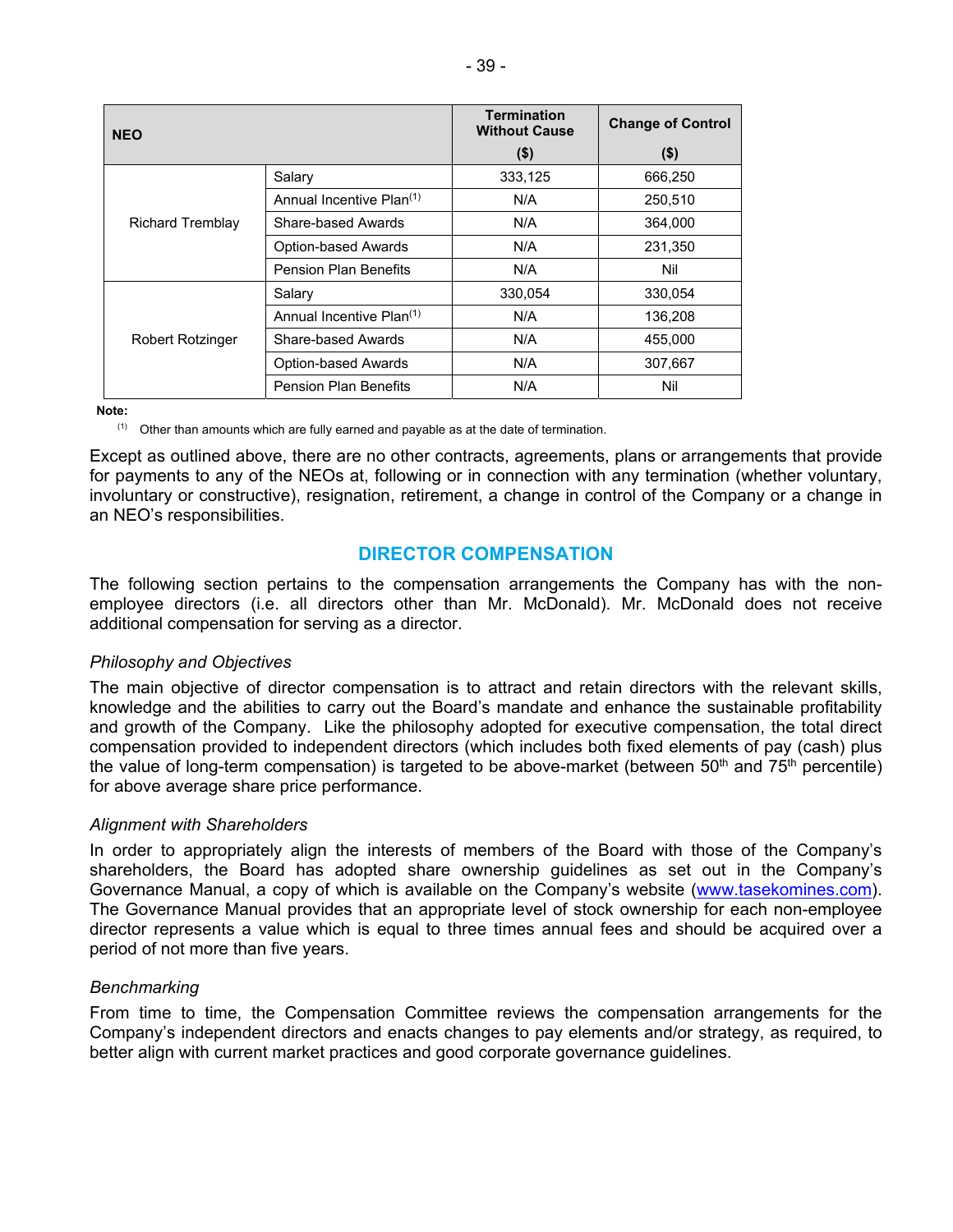# **Current Compensation Arrangements**

For 2021, the cash elements of compensation for the Company's independent directors was as follows: an annual director's fee of \$65,000, \$20,000 for the Audit and Risk Committee Chairperson, \$15,000 for the Compensation Committee Chairperson, \$10,000 for other Committee Chairpersons and \$1,500 for each board or committee meeting attended. The Chairman of the Board receives an additional retainer of \$150,000 for that role.

In 2013, the Company adopted the Non-Employee Director Deferred Share Unit ("**DSU**") Plan (the "**DSU Plan**") for non-employee directors. Each non-employee director of the Company (i.e. all directors other than Mr. McDonald) is eligible to receive a combination of stock options and DSUs for director long-term incentive compensation.

# **Director Compensation Table**

The following table sets forth the compensation provided to the non-employee directors of the Company for the fiscal year ended December 31, 2021.

| Name of Director                 | <b>Fees</b><br>earned $(1)$<br>\$) | Share-based<br>awards $(2)$<br>$($ \$) | Option-<br>based<br>awards $(3)$<br>$($ \$) | Non-equity<br>incentive plan<br>compensation<br>$($ \$) | <b>Pension</b><br>Value<br>$($ \$) | All other<br>compensation<br>(\$) | Total<br>$($ \$) |
|----------------------------------|------------------------------------|----------------------------------------|---------------------------------------------|---------------------------------------------------------|------------------------------------|-----------------------------------|------------------|
| Robert A. Dickinson              | 74.000                             | 56,880                                 | 13.977                                      | Nil                                                     | Nil                                | Nil                               | 144,857          |
| Anu $Dhir^{(7)}$                 | 96.000                             | 56,880                                 | 13,977                                      | Nil                                                     | Nil                                | Nil                               | 166,857          |
| Russell Hallbauer <sup>(8)</sup> | 37,000                             | Nil                                    | Nil                                         | Nil                                                     | Nil                                | Nil                               | 37,000           |
| Peter C. Mitchell <sup>(6)</sup> | 104.500                            | 56,880                                 | 101.336                                     | Nil                                                     | Nil                                | Nil                               | 262,716          |
| Kenneth Pickering $(4)(5)$       | 106.500                            | 56,880                                 | 13.977                                      | Nil                                                     | Nil                                | Nil                               | 177,357          |
| Ronald W. Thiessen               | 228,500                            | 85.320                                 | 21.840                                      | Nil                                                     | Nil                                | Nil                               | 335.660          |

**Notes:** 

 $<sup>(1)</sup>$  Includes all fees awarded, earned, paid or payable in cash for services as a director, including annual retainer fees and chairman fees.</sup>

 $(2)$  The dollar amount based on the grant date fair value of the award for a covered financial year, received in deferred share units or an equivalent cash payment in lieu thereof.

<sup>(3)</sup> For compensation reporting and financial accounting purposes, the Black-Scholes option valuation model has been used to determine the fair value on the date of grant for all options granted. The Black-Scholes option valuation is determined using the expected term of the stock option (5 years), expected forfeiture rate (0%), expected volatility of the Company's common share price (67%), expected dividend yield (0%), and risk-free interest rate (0.4%).

(4) Environmental, Health and Safety Committee Chair.

(5) Compensation Committee Chair.

(6) Audit and Risk Committee Chair.

 $(7)$  Nominating and Governance Committee Chair.

(8) Mr. Russell Hallbauer stepped down as CEO on June 30, 2021 and remained as a director on the Board. His director fees reflect amounts earned after he stepped down as CEO.

The following table sets out all option-based awards outstanding as at December 31, 2021, for each non-employee director.

|                  |                                                                 |                                    | <b>Option-based Awards</b>          |                                                                    | <b>Share-based Awards</b>                                                           |                                                                                                 |                                                                                                                      |  |
|------------------|-----------------------------------------------------------------|------------------------------------|-------------------------------------|--------------------------------------------------------------------|-------------------------------------------------------------------------------------|-------------------------------------------------------------------------------------------------|----------------------------------------------------------------------------------------------------------------------|--|
| <b>Name</b>      | Number of<br>securities<br>underlying<br>unexercised<br>options | <b>Option</b><br>exercise<br>price | <b>Option</b><br>expiration<br>date | Value of<br>unexercised<br>lin-the-money<br>options <sup>(1)</sup> | Number of<br>shares or units<br>of shares that<br>have not<br>vested <sup>(2)</sup> | <b>Market or</b><br>payout value<br>of share-<br><b>based awards</b><br>that have not<br>vested | <b>Market or</b><br>payout value of<br>vested share<br>based awards<br>not paid out or<br>distributed <sup>(3)</sup> |  |
|                  | (#)                                                             | $($ \$)                            | $m-d-y$                             | $($ \$)                                                            | $($ # $)$                                                                           | $($ \$)                                                                                         | $($ \$)                                                                                                              |  |
| Robert A.        | 50,000                                                          | 1.25                               | 01/06/2022                          | 67,500                                                             | 540,000                                                                             | Nil                                                                                             | 1,404,000                                                                                                            |  |
| <b>Dickinson</b> | 22,000                                                          | 2.86                               | 01/02/2023                          | Nil                                                                |                                                                                     |                                                                                                 |                                                                                                                      |  |
|                  | 44.000                                                          | 0.78                               | 01/10/2024                          | 80,080                                                             |                                                                                     |                                                                                                 |                                                                                                                      |  |
|                  | 44,000                                                          | 0.72                               | 01/15/2025                          | 82,720                                                             |                                                                                     |                                                                                                 |                                                                                                                      |  |
|                  | 16,000                                                          | 1.58                               | 02/01/2026                          | 16,320                                                             |                                                                                     |                                                                                                 |                                                                                                                      |  |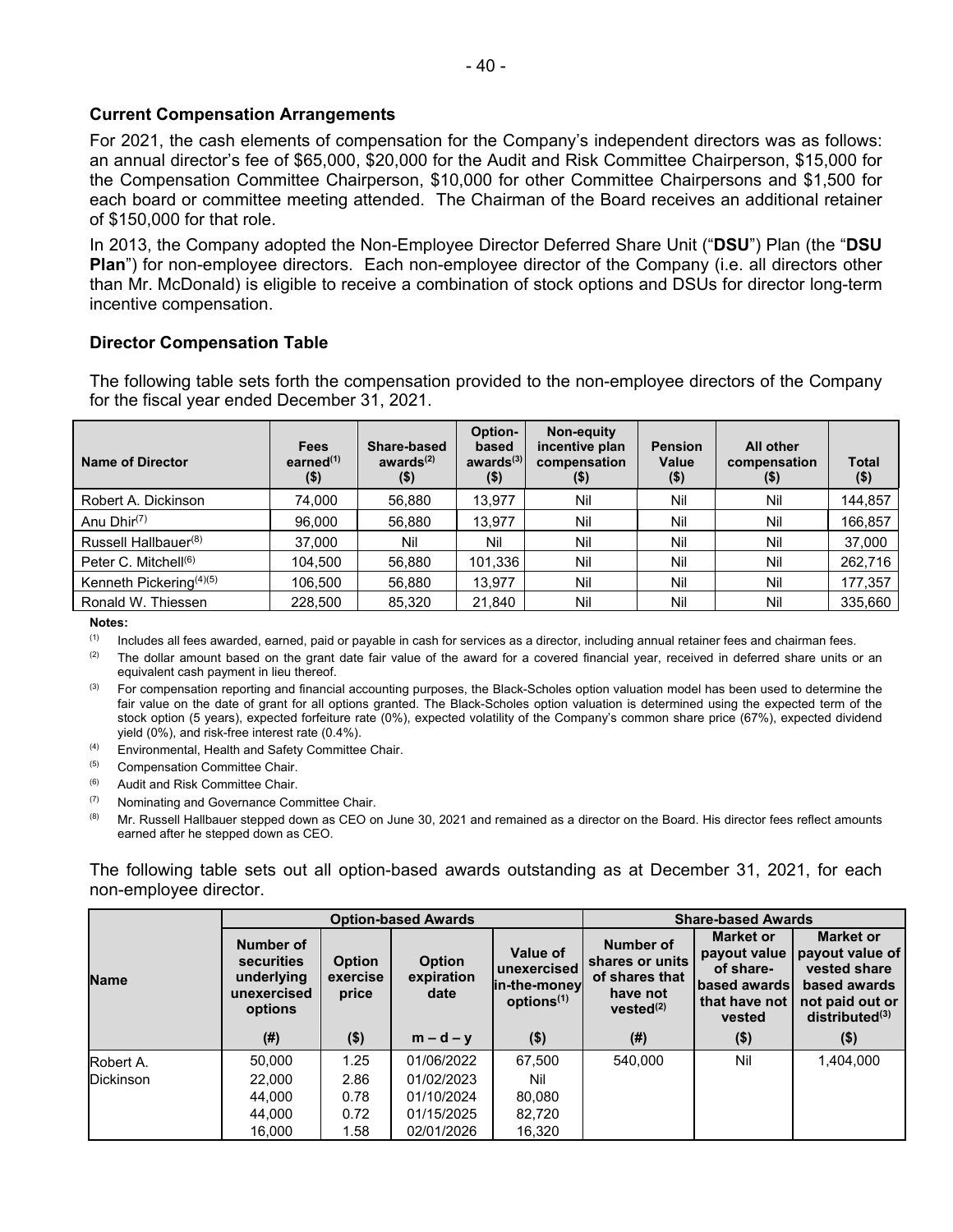|                                  | <b>Option-based Awards</b>                                                    |                                    |                                                      |                                                                          | <b>Share-based Awards</b>                                                                  |                                                                                          |                                                                                                                      |
|----------------------------------|-------------------------------------------------------------------------------|------------------------------------|------------------------------------------------------|--------------------------------------------------------------------------|--------------------------------------------------------------------------------------------|------------------------------------------------------------------------------------------|----------------------------------------------------------------------------------------------------------------------|
| <b>Name</b>                      | <b>Number of</b><br><b>securities</b><br>underlying<br>unexercised<br>options | <b>Option</b><br>exercise<br>price | <b>Option</b><br>expiration<br>date                  | <b>Value of</b><br>unexercised<br>in-the-money<br>options <sup>(1)</sup> | <b>Number of</b><br>shares or units<br>of shares that<br>have not<br>vested <sup>(2)</sup> | <b>Market or</b><br>payout value<br>of share-<br>based awards<br>that have not<br>vested | <b>Market or</b><br>payout value of<br>vested share<br>based awards<br>not paid out or<br>distributed <sup>(3)</sup> |
|                                  | (#)                                                                           | $($ \$)                            | $m-d-y$                                              | $($ \$)                                                                  | (#)                                                                                        | $($ \$)                                                                                  | $($ \$)                                                                                                              |
| Anu Dhir                         | 122,000<br>44,000<br>44.000                                                   | 2.86<br>0.78<br>0.72               | 01/02/2023<br>01/10/2024<br>01/15/2025               | Nil<br>80,080<br>82,720                                                  | 256,000                                                                                    | Nil                                                                                      | 665,600                                                                                                              |
| Russell Hallbauer <sup>(5)</sup> | 16,000<br>300,000<br>675,000<br>450,000                                       | 1.58<br>2.86<br>0.78<br>1.23       | 02/01/2026<br>01/02/2023<br>01/10/2024<br>11/04/2025 | 16,320<br>Nil<br>1,228,500<br>616,500                                    | Nil                                                                                        | Nil                                                                                      | Nil                                                                                                                  |
| Kenneth Pickering                | 20.000<br>44,000<br>16,000                                                    | 0.78<br>0.72<br>1.58               | 01/10/2024<br>01/15/2025<br>02/01/2026               | 36,400<br>82,720<br>16,320                                               | 212,000                                                                                    | Nil                                                                                      | 551,200                                                                                                              |
| Peter C. Mitchell $(4)$          | 77,333                                                                        | 1.58                               | 02/01/2026                                           | 78,880                                                                   | 36,000                                                                                     | Nil                                                                                      | 93,600                                                                                                               |
| Ronald W.<br>Thiessen            | 33,000<br>66,000<br>66,000<br>25,000                                          | 2.86<br>0.78<br>0.72<br>1.58       | 01/02/2023<br>01/10/2024<br>01/15/2025<br>02/01/2026 | Nil<br>120,120<br>124,080<br>25,500                                      | 741,961                                                                                    | Nil                                                                                      | 1,929,099                                                                                                            |

**Notes:** 

(1) Calculated based on the difference between the closing price of the Common Shares at December 31, 2021 on the TSX and the exercise price of the Options.

(2) All DSUs vest immediately upon the grant of such DSUs but cannot be redeemed until the director holding such DSUs ceases to be a director of the Company.

<sup>(3)</sup> Calculated based on the number of DSUs held at December 31, 2021 multiplied by the price per Common Share on the TSX on December 31, 2021.

 $<sup>(4)</sup>$  Mr. Peter Mitchell was appointed to the Board at the July 8, 2020 annual general meeting of shareholders of the Company and was</sup> subsequently granted options and DSUs in January of 2021.

 $<sup>(5)</sup>$  Mr. Hallbauer's option-based awards represent units granted during his tenure as CEO that remained outstanding at December 31,</sup> 2021. In January of 2022, he received options and DSUs as part of the long-term incentive compensation plan for directors.

The following table sets out all incentive plan value vested (or earned) during the year ended December 31, 2021, for each non-employee director.

| <b>Name</b>                      | Option-based awards -<br>Value vested during the<br>year <sup>(1)</sup><br>(\$) | Share- based awards -<br>Value vested during the<br>year<br>$($ \$) | Non-equity incentive plan<br>compensation - Value<br>earned during the year<br>$($ \$) |
|----------------------------------|---------------------------------------------------------------------------------|---------------------------------------------------------------------|----------------------------------------------------------------------------------------|
| Robert A. Dickinson              | 29,893                                                                          | 56,880                                                              | Nil                                                                                    |
| Anu Dhir                         | 29.893                                                                          | 56.880                                                              | Nil                                                                                    |
| Russell Hallbauer <sup>(2)</sup> | 298,500                                                                         | Nil                                                                 | Nil                                                                                    |
| Peter C. Mitchell                | 6,187                                                                           | 56,880                                                              | Nil                                                                                    |
| Kenneth Pickering                | 64,559                                                                          | 56,880                                                              | Nil                                                                                    |
| Ronald W. Thiessen               | 44.893                                                                          | 85.320                                                              | Nil                                                                                    |

**Notes:** 

 $<sup>(1)</sup>$  These amounts reflect the aggregate dollar value that would have been realized if all options that vested in 2021 were exercised on the</sup> applicable vesting date.

 $(2)$  The amount reflects the value of the option-based awards vesting during the year for options granted to Mr. Hallbauer during his tenure as CEO.

# **SECURITIES AUTHORIZED FOR ISSUANCE UNDER EQUITY COMPENSATION PLANS**

As described above, in order to provide a non-cash incentive for directors, officers, employees and other service providers whose on-going efforts are critical to the success of the Company, the Board adopted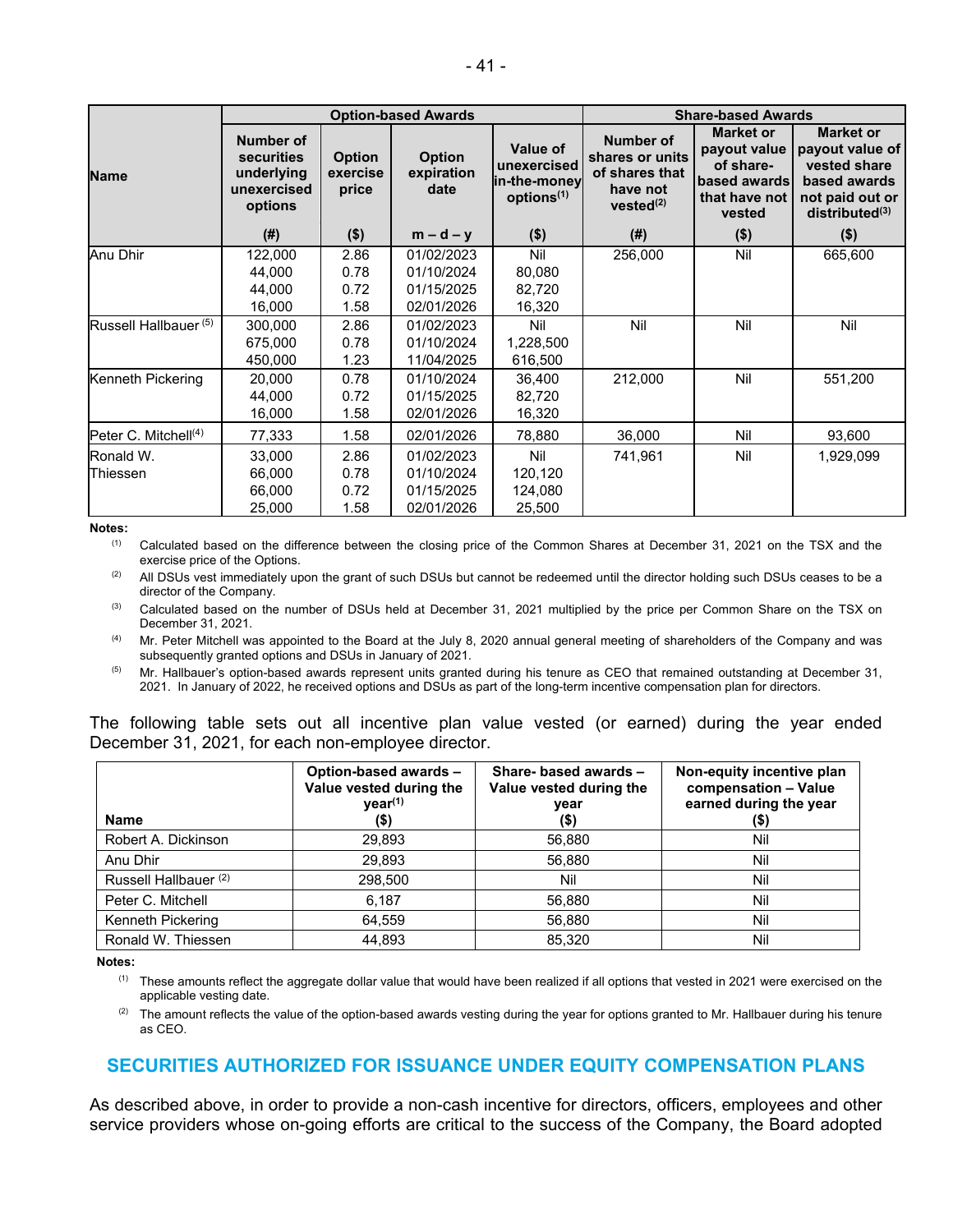the Option Plan, as well as the PSU Plan. Both the Option Plan and the PSU Plan were last approved by the shareholders at the Company's annual general meeting held on June 17, 2021. The Company is required by TSX Policies to seek shareholder approval to ratify any material amendments to the Option Plan and approve its continuation every three years by ordinary resolution. The Option Plan is not due for ratification and approval for continuation again, until the Company's 2024 annual general meeting.

The Option Plan is designed to promote the long-term success of the Company by strengthening the ability of the Company to attract and retain highly competent employees and promote greater alignment of interests between executives and shareholders in the creation of long-term shareholder value. This alignment of interests is facilitated by the strike price of each option granted; if there is no appreciation in Taseko's Common Share price from the price at the date of grant of options, no value will accrue to the Options held by executives.

The PSU Plan is designed to further strengthen the link between Named Executive Officer compensation to shareholder value creation. Each PSU awarded conditionally entitles the Participant (as defined in the PSU Plan) to receive one (1) Common Share (or the cash equivalent) upon attainment of the PSU vesting criteria.

The Company adopted the DSU Plan for non-employee directors, effective February 15, 2013. The DSU Plan provides for an annual grant of DSUs to each non-employee director of the Company, or an equivalent cash payment in lieu thereof, which Participants (as defined in the DSU Plan) have agreed would, in first instance, be used to assist in complying with the Company's Common Share ownership guidelines. DSUs vest immediately upon grant and are paid out in cash when a Participant ceases to be a director of the Company. The DSU Plan contemplates that all DSUs are to be paid out in cash.

Pursuant to the Option Plan, a maximum of 9.5% of the issued and outstanding Common Shares may be reserved for issuance upon exercise of Options. Options may be granted up to this limit at the discretion of the Board, or the Compensation Committee, to eligible optionees (the "**Optionees**"). This type of plan is called a "rolling" or an "evergreen" plan because as options are exercised, the base of outstanding issued Common Shares on which the 9.5% increment applies increases.

At the date of this Information Circular, there were Options to purchase an aggregate of 9,634,166 Common Shares outstanding, and together with 2,500,000 outstanding PSUs representing outstanding share based compensation grants totaling, upon exercise,12,134,166 Common Shares, being approximately 4.3% of the issued and outstanding Common Shares. The total number of Common Shares available for exercise of securities issued under all share based compensation arrangements at any one time may not exceed 9.5% of the total number of issued and outstanding Common Shares.

The Board is of the view that together the share-based compensation plans provide the Company with the flexibility necessary to attract and maintain services of senior executives and other employees and directors by offering competitive compensation relative to other companies in the industry.

The Compensation Committee approves base salaries, annual cash incentives and all share-based compensation including PSUs, and option grants to executive officers. The Compensation Committee also approves DSU grants to non-executive officers. Options are granted at other times of the year to individuals commencing employment with the Company. The Option exercise price is the market price at the grant date in accordance with TSX policies.

Following is a summary of the material terms of the Share Option Plan and the PSU Plan.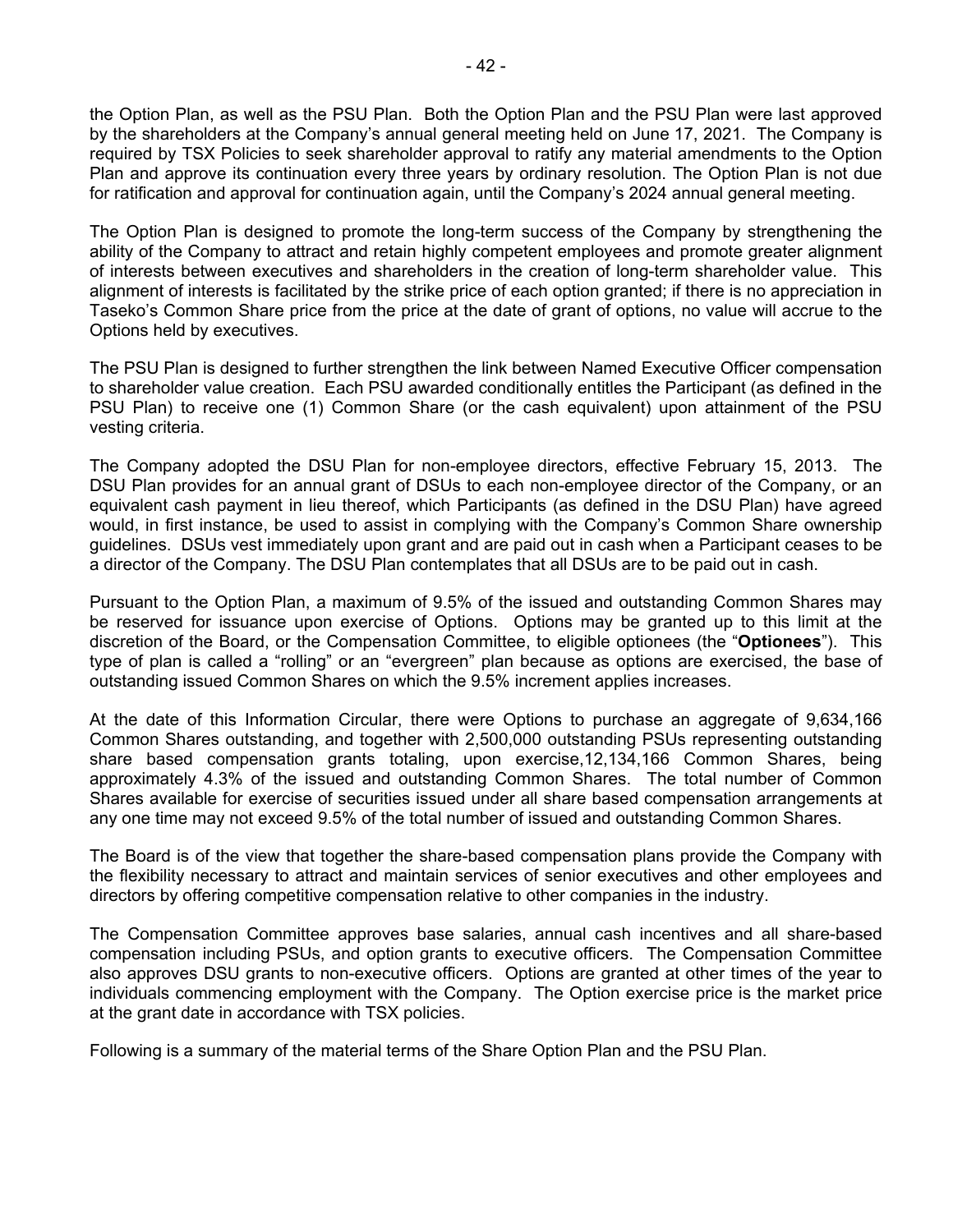# **Share Option Plan ("Option Plan")**

Pursuant to TSX policies option plans with a rolling number of shares must be approved by the shareholders every three years. The Company's current Option Plan was last approved for continuation, as amended, by shareholders of the Company on June 17, 2021. There have been no further amendments to the Plan since last approved by shareholders.

#### *Material Terms*

- (a) The Option Plan provides for reservation of a number of Optioned Shares as are equal to a maximum of 9.5% of the issued and outstanding Common Shares of the Company at the time an Option is granted, less the number of Common Shares reserved for issuance pursuant to all other equity based compensation arrangements of the Company.
- (b) Persons who are directors, officers, employees, consultants to the Company or its affiliates, or who are employees of a management company providing services to the Company are eligible to receive grants of Options pursuant to the Option Plan.
- (c) Options may be granted only to an individual or to a company that is owned by individuals eligible for an Option grant. If the Option is granted to a company, the company must undertake that it will not permit any transfer of its shares, nor issue further shares, to any other individual or entity as long as the Option remains in effect, without the consent of Taseko.
- (d) All Options granted pursuant to the Option Plan are exercisable only by the Optionee to whom they were granted and the Options are un-assignable and non-transferable, except in the case of the death of an Optionee, any vested Option held by the deceased Optionee at the date of death will immediately become exercisable by the Optionee's lawful personal representatives, heirs or executors until the earlier of one year after the date of death of such Optionee and the date of expiration of the term otherwise applicable to such Option.
- (e) Vesting of Options is determined by the Board and subject to the following:
	- (i) where an Optionee has left the Company's employ/office or has been advised their services are no long required or their service contract has expired, subject to other provisions set out in the Option Plan, vested Options shall expire 90 days after the date the Optionee ceases to be employed by, provide services to, or be a director or officer of, the Company, and all unvested Options shall immediately terminate without right to exercise same;
	- (ii) in the case of an Optionee being dismissed from employment or service for cause, such Optionee's Options, whether or not vested at the date of dismissal, will immediately terminate without right to exercise same;
	- (iii) in the event of a change of control occurring, all Options granted subject to vesting provisions shall be deemed to have immediately vested upon the occurrence of the change of control; and
	- (iv) in the event of a director not being nominated for re-election as a director of the Company, although consenting to act and being under no legal incapacity which would prevent the director from being a member of the Board, Options granted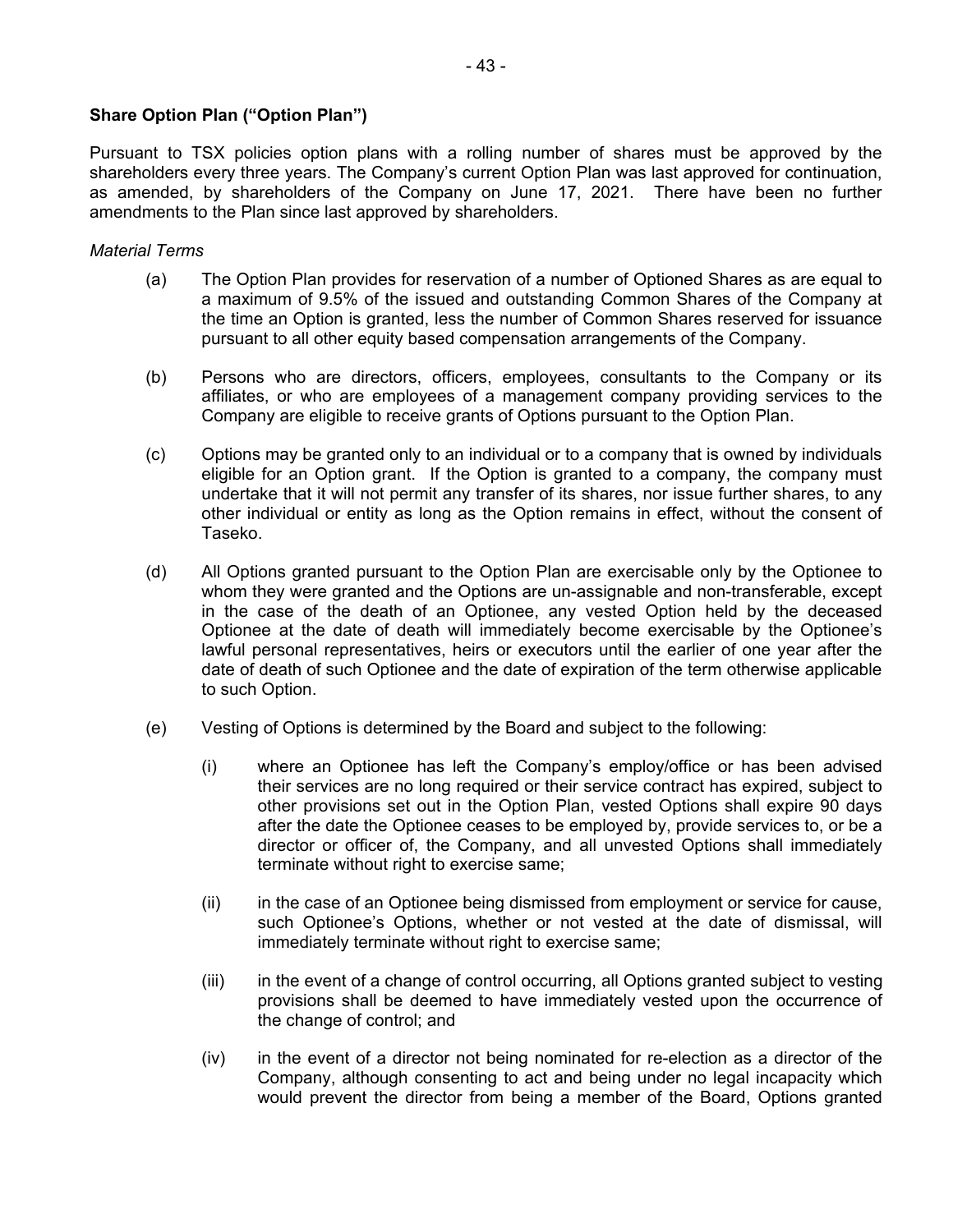which are subject to a vesting provision shall be deemed to have vested on the date of the meeting upon which the director is not re-elected.

- (f) All Options granted under the Option Plan are exercisable for a period of up to 5 years and will vest at the discretion of the Board, provided that the term of such Options may be extended in circumstances where the expiry date otherwise falls during a blackout period (defined below) as determined in accordance with the Company's policies or applicable securities legislation, and subject to:
	- (i) the Optionee remaining employed by or continuing to provide services to the Company or any of its subsidiaries and affiliates as well as, at the discretion of the Board, achieving certain milestones which may be defined by the Board from time to time or receiving a satisfactory performance review by the Company or its subsidiary or affiliate during the vesting period; or
	- (ii) remaining as a director of the Company or any of its subsidiaries or affiliates during the vesting period.
- (g) No Incentive Stock Option, an Option granted in accordance with Section 422 of the *Internal Revenue Code of 1986 (United States)*("ISO"), may be granted to any United States employee who owns, at the time of such grant, more than 10% of the Common Shares, unless those Options are granted at an exercise price of at least 110% of the fair market value of the Common Shares and such ISOs cannot be exercised more than five years from the date of such grant;
- (h) The aggregate maximum number of Common Shares that may be issued pursuant to ISOs is 1,000,000 Common Shares;
- (i) Holders of Common Shares acquired pursuant to the exercise of an ISO who sell such Common Shares on or before the later of (a) the date that is two years after the date of grant of such ISO, or (b) the date that is one year after the date of exercise of such ISO, must immediately notify the Company in writing of such disposition and may be subject to income tax withholding by the Company on compensation income;
- (j) A "blackout period" is any period of time during which a participant in the Option Plan is unable to trade securities of the Company as a consequence of the implementation of a general restriction on such trading by an authorized officer or director pursuant to the Company's governance policies that authorize general and/or specific restrictions on trading by Service Providers in circumstances where there may exist undisclosed material changes or undisclosed material facts in connection with the Company's affairs. The term of an Option will expire on its Expiry Date as defined in the Option Plan unless the Expiry Date occurs during a blackout period or within five business days after the expiry of the blackout period, then the Expiry Date for that Option will be the date that is the tenth business day after the date the blackout period expires;
- (k) The exercise price of the Option is established by the Board at the time the Option is granted, provided that the minimum exercise price shall not be less than the market price being the volume weighted average trading price of the Company's shares on the TSX for the five trading days preceding the date of the grant. The exercise price of ISOs must be equal to or greater than the fair market value of the Common Shares on the date of the grant of such ISOs.
- (l) The Option Plan is subject to the following restrictions: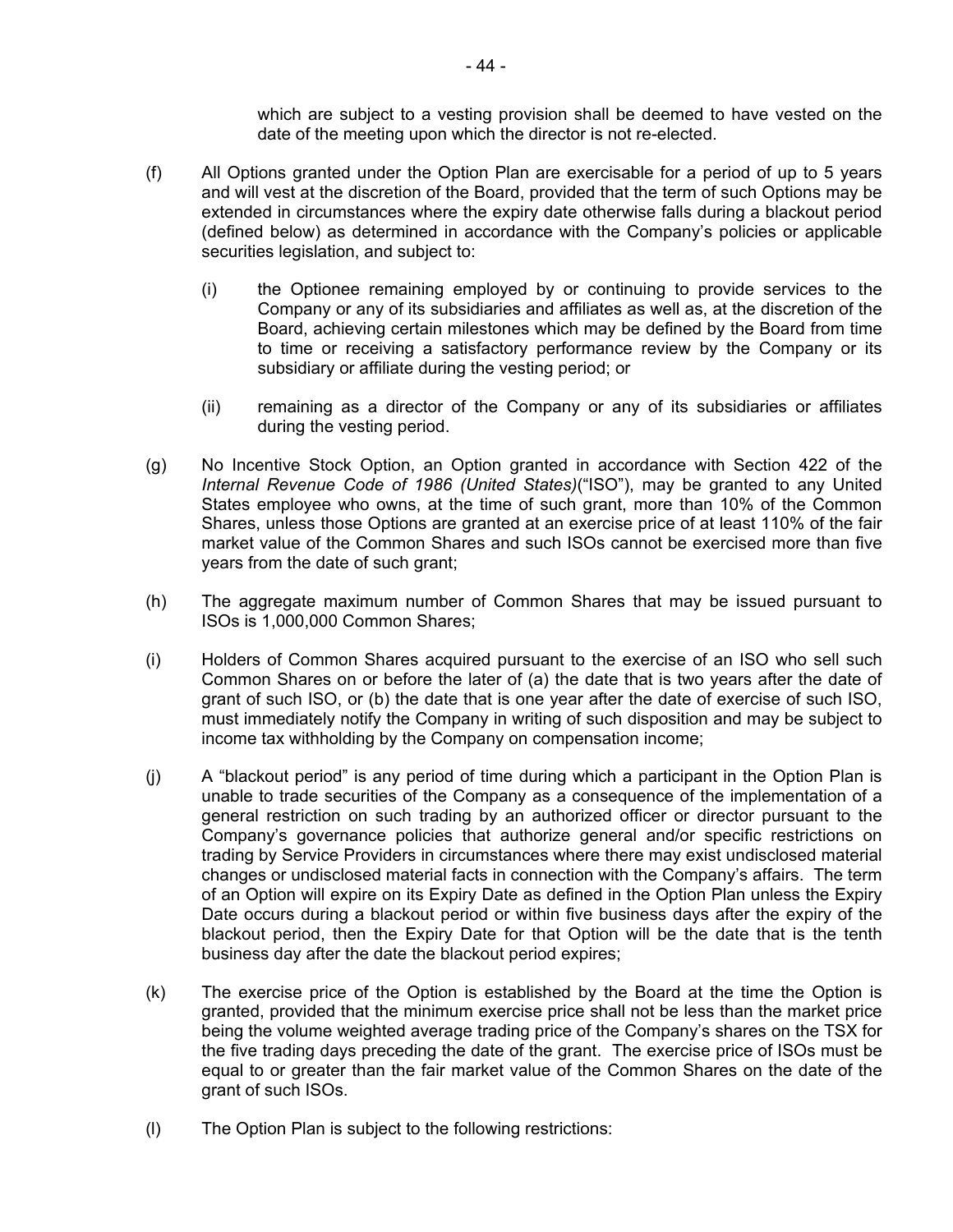- (i) Common Shares issued to Insiders as a group pursuant to Options granted under the Option Plan, when combined with all of the Company's other share compensation arrangements to Insiders, may not exceed 2% of the outstanding Common Shares in any 12 month period;
- (ii) Common Shares issuable to Insiders pursuant to Options granted under the Option Plan, at any time, when combined with Common Shares issuable pursuant to all of the Company's other share compensation arrangements, may not exceed 9.5% of the outstanding Common Shares at any given time.
- (iii) Common Shares issuable to directors who are independent directors under the Option Plan, when combined with all of the Company's other share compensation arrangements currently in effect for their benefit, may not exceed 1% of the outstanding Common Shares of the Company, provided that the Common Shares issuable under the Options and other share compensation arrangements currently in effect which have been granted to any director who was non-independent at the time of grant of the Options but who subsequently became an independent director and any director who was an independent director at the time of grant of Options but subsequently became a non-independent director, shall in either such case, be excluded from the calculation of 1% of the outstanding Common Shares issuable under the Option Plan; and
- (iv) the aggregate annual value of Options that may be granted to each independent director under the Option Plan and any other Equity Based Compensation arrangements established or maintained by the Company, may not exceed \$100,000 as calculated by the Black-Scholes option pricing model.
- (m) In addition to Board and TSX approvals, shareholder approval is required for any of the following amendments:
	- (i) any amendment to the percentage of Common Shares reserved and issuable under the Option Plan;
	- (ii) any reduction in the exercise price of an Option (other than for standard antidilution purposes), or any cancellation and re-issue, within three months of cancellation, of an Option to the same Optionee at a lower exercise price than the Option cancelled, provided the Optionee is not an Insider;
	- (iii) an extension of the term of the original expiry date of an Option unless the Optionee is an Insider;
	- (iv) any change to the definition of an eligible Participant under the Option Plan;
	- (v) any amendment which would allow the transfer or assignment of an Option except in the case of the death of an Optionee as contemplated by the Option Plan;
	- (vi) any amendment to eligible Participants that may permit an increase to the proposed limit on independent director participation;
	- (vii) any amendment to the transferability or assignability of an Option;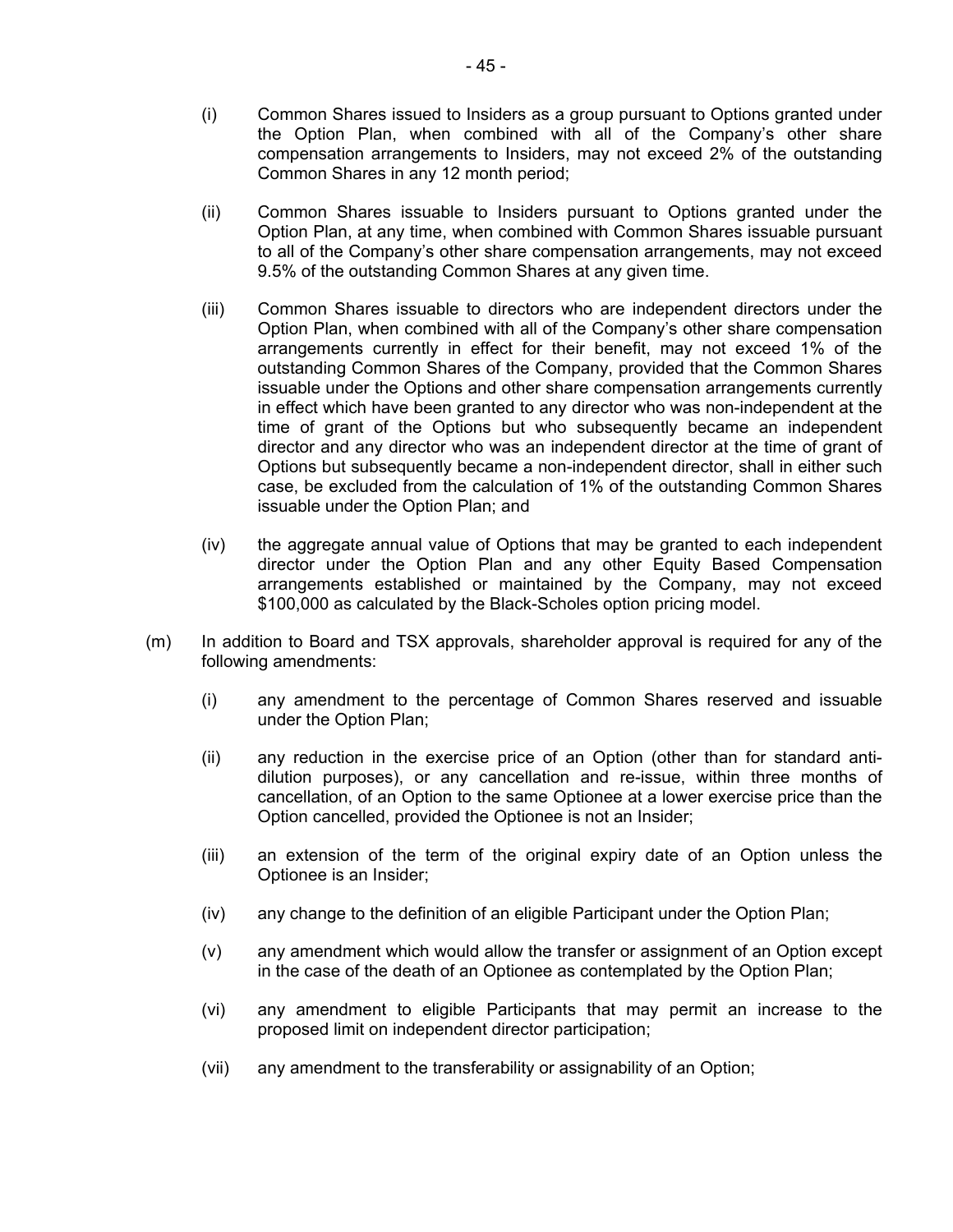- (viii) any amendments to the Option Plan made to the amendment terms in either section 2.9 or section 2.10 that will increase the Company's ability to amend the Option Plan without shareholder approval; and
- (ix) any amendments required to be approved by shareholders under applicable law.
- (n) In addition to Board and TSX approval, disinterested shareholder approval is required for any of the following amendments:
	- (i) any amendment which reduces the Exercise Price of an Option granted to an Insider;
	- (ii) any amendment to extend the term of an Option granted to an Insider; and
	- (iii) amendments to increase any of the limits on the number of Options that may be granted to Insiders, beyond the limits to Insiders permitted under prevailing policies of the TSX.
- (o) Subject to TSX policies, the Option Plan may be amended, without limitation, by the Board without further shareholder approval to:
	- (i) make amendments which are of a typographical, grammatical or clerical nature;
	- (ii) change the vesting provisions of an Option granted pursuant to the Option Plan;
	- (iii) change the termination provision of an Option granted pursuant to the Option Plan, which does not entail an extension beyond the original expiry date of such Option or to change the termination provisions of the Option Plan itself;
	- (iv) add a cashless exercise feature payable in cash or Common Shares;
	- (v) make amendments necessary as a result in changes in securities laws applicable to the Company;
	- (vi) make such amendments as may be required by the policies of such senior stock exchange or stock market if the Company becomes listed or quoted on a stock exchange or stock market senior to the TSX; and
	- (vii) it may make such amendments as reduce, and do not increase, the benefits of the Option Plan to Optionees.

A copy of the Option Plan is filed on SEDAR under the Company's profile at www.sedar.com, and a copy may be obtained by contacting the Company, 12th Floor, 1040 West Georgia Street, Vancouver, British Columbia V6E 4H1, Attention Trevor Thomas.

# **Performance Share Unit Plan ("PSU Plan")**

#### *Summary of the PSU Plan*

Iin order to maintain its enhanced flexibility in connection with Equity Based Compensation arrangements, the Company submits an ordinary resolution to the Shareholders every three years to approve its Performance Share Unit Plan ("**PSU**") Plan ("**PSU Plan**") for continuation. A summary of the PSU Plan, as amended, last approved by the Shareholder on June 17, 2021 is set out below and a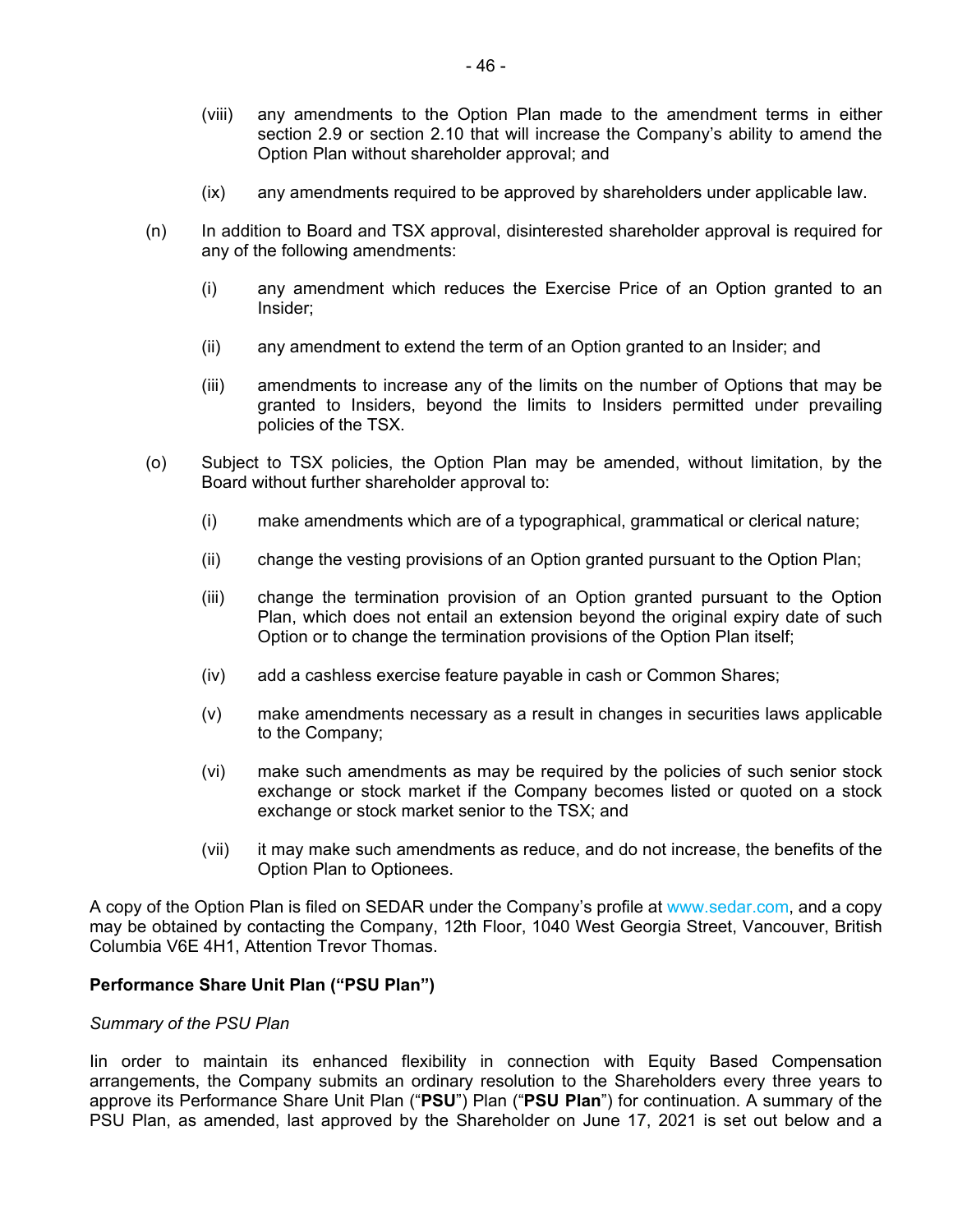complete copy of the PSU Plan is filed on SEDAR under the Company's profile at www.sedar.com. Because the aggregate maximum number of outstanding securities in all of the Company's Equity Based Compensation plans is limited to 9.5% of issued Common Shares from time to time, the continuation of the PSU Plan does not increase the number of Common Shares reserved for Equity Based Compensation plans. The PSU Plan is also subject to the limit of 2% of outstanding Common Shares being granted to Insiders in any one year under all Equity Based Compensation plans.

# *Eligible Participants*

The PSU Plan is administered by the Compensation Committee (the "**Committee**") of the Board. Employees and eligible consultants of the Company and its designated subsidiaries are eligible to participate in the PSU Plan. "**Eligible consultant**" means an individual, other than an Employee that (i) is engaged to provide, on a bona fide basis, consulting, technical, management or other services to the Company or a subsidiary under a written contract with the individual or a company of which the individual consultant is an employee; and (ii) in the reasonable opinion of the Company, spends or will spend a significant amount of time and attention on the affairs and business of the Company or a subsidiary. While Taseko has a large number of Employees, awards issued pursuant to the PSU Plan will generally be granted only to senior management Employees. In accordance with the terms of the PSU Plan, the Company, under the authority of the Board, approves those Employees and Eligible Consultants who are entitled to receive PSUs and the number of PSUs to be awarded to each participant. PSUs awarded to participants are credited to them by means of an entry in a notational account in their favour on the books of the Company. Each PSU awarded conditionally entitles the participant to receive one (1) Common Share (or the cash equivalent) upon attainment of the PSU vesting criteria.

# *Vesting*

PSUs vest upon the expiry of a time-based vesting period. The duration of the vesting period applicable to a specific PSU grant is to be determined at the time of grant by the Committee but will not exceed three years. In addition, the Committee may establish other terms or conditions with respect to the vesting of PSUs, including without limitation, provisions which make the vesting of PSUs conditional upon (i) the achievement of corporate or personal objectives, including the attainment of milestones relating to financial, operational, strategic or other objectives of the Company, (ii) the market price of the Company's Common Shares from time to time and/or the return to Shareholders, and/or (iii) any other performance criteria relating to the participant or the Company. Any such conditions shall be set out in the grant agreement, may relate to all or any portion of the PSUs in a grant, and may be graduated such that different percentages of the PSUs in a grant will vest depending on the extent of satisfaction of one or more such conditions.

The Board may, in its discretion and having regard to the best interests of the Company, subsequent to the grant date of a PSU, waive any such terms or conditions or determine that they have been satisfied. Once the PSUs in a grant vest, the participant is entitled to receive the equivalent number of Common Shares or cash equal to the Market Value (as defined below) of the equivalent number of Common Shares. The vested PSUs may be settled through the issuance of Common Shares from treasury, by the delivery of Common Shares purchased in the open market, in cash or in any combination of the foregoing (at the discretion of the Company). If settled in cash, the award amount shall be equal to the number of Common Shares in respect of which the participant is entitled, multiplied by the Market Value of a Common Share on the payout date. Market Value per Common Share as at any date is defined in the PSU Plan (if the Common Shares are listed and posted for trading on the TSX) as the arithmetic average of the closing price of the Common Shares traded on the TSX for the five (5) trading days on which a board lot was traded immediately preceding such date. The PSUs may be settled on the payout date, which shall be the third anniversary of the date of the grant or such other date as the Committee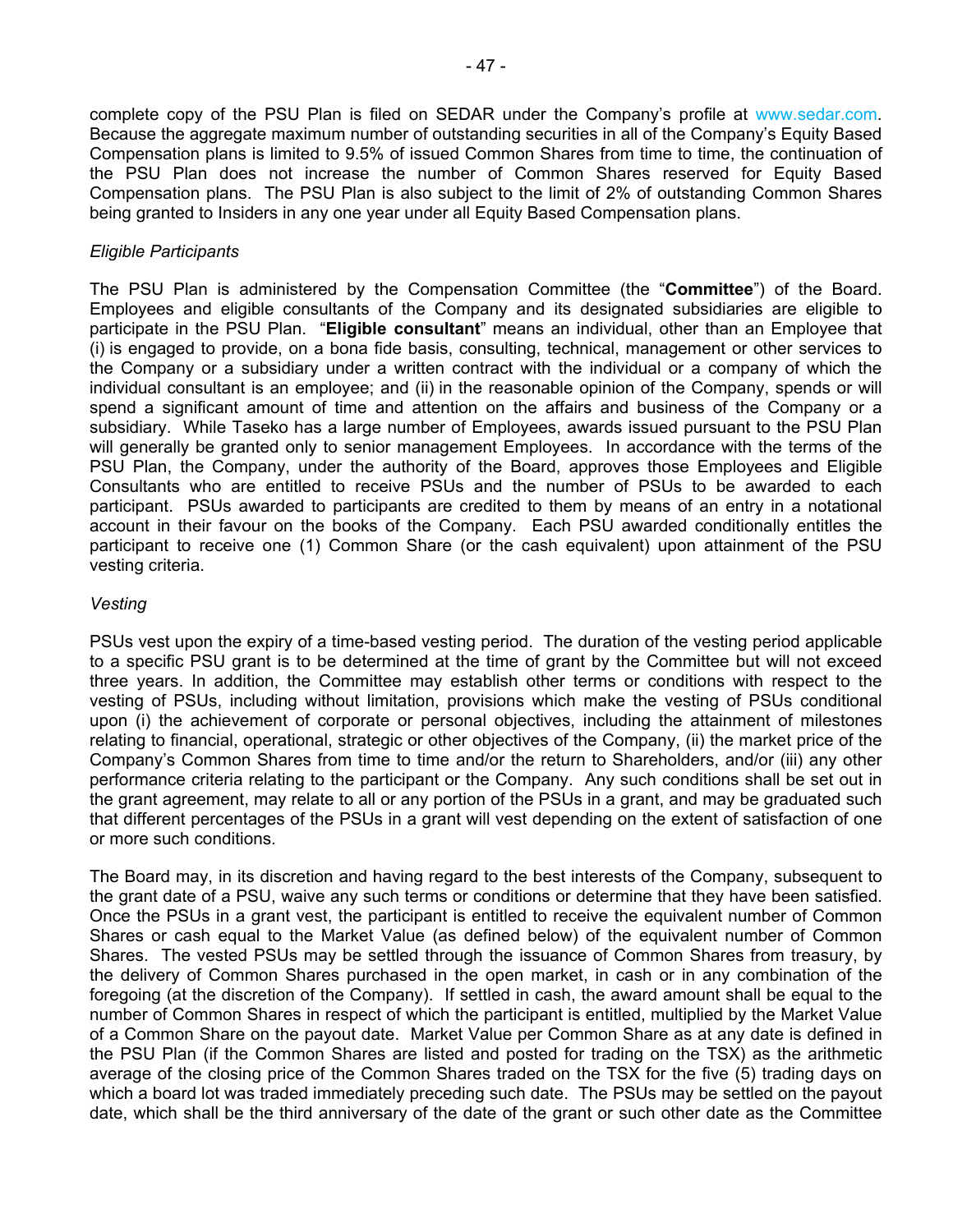may determine at the time of the grant, which in any event shall be no later than the expiry date for such PSUs. The expiry date of PSUs will be determined by the Committee at the time of grant. All unvested, expired or previously settled PSUs are available for future grants.

### *Maximum Number of Common Shares Issuable*

Under the current PSU Plan, the maximum number of Common Shares reserved and available for issuance from treasury is 3% of the issued and outstanding Common Shares (on a non-diluted basis) from time to time. As of April 12, 2022, this number is equal to 8,589,058 Common Shares, leaving 6,089,058 Common shares 2.1% available for future grants. This type of plan share pool structure is referred to as an "evergreen" or "rolling" plan feature.

The PSU Plan provides that the maximum number of Common Shares issuable pursuant to the PSU Plan, together with any Common Shares issuable pursuant to any other Equity Based Compensation arrangement outside the PSU Plan, will not exceed 9.5%, being 6.5% for Options and 3% for PSUs, of the total number of issued and outstanding Common Shares at any time. In addition, the maximum number of Common Shares issued to Insiders under the PSU Plan and all other Equity Based Compensation arrangements within any one year period, will not exceed 2% of the total number of issued and outstanding Common Shares taken at the beginning of the year.

The maximum number of Common Shares issuable to Insiders pursuant to the PSU Plan, together with any Common Shares issuable pursuant to any other Security Based Compensation Arrangement, at any time, shall not exceed 9.5% of the total number of outstanding Common Shares.

# *Performance-based Compensation*

The PSU Plan also provides that awards pursuant to the PSU Plan are based on a selection by the Committee of one or more of the following factors, each of which may be adjusted as provided in the PSU Plan:

- Financial Performance Goals: economic value added (EVA);
- sales or revenue:
- costs or expenses;
- performance relative to budget;
- net profit after tax;
- gross profit;
- income (including without limitation operating income, pre-tax income and income attributable to the Company);
- cash flow (including without limitation free cash flow and cash flow from operating, investing or financing activities or any combination thereof);
- earnings (including without limitation earnings before or after taxes, earnings before interest and taxes (EBIT), earnings before interest, taxes, depreciation and amortization (EBITDA) and earnings (whether before or after taxes), EBIT or EBITDA as a percentage of net sales;
- net working capital;
- margins (including one or more of gross, operating and net income margin);
- Shareholder Performance Goals: earnings per share (EPS) (basic or diluted);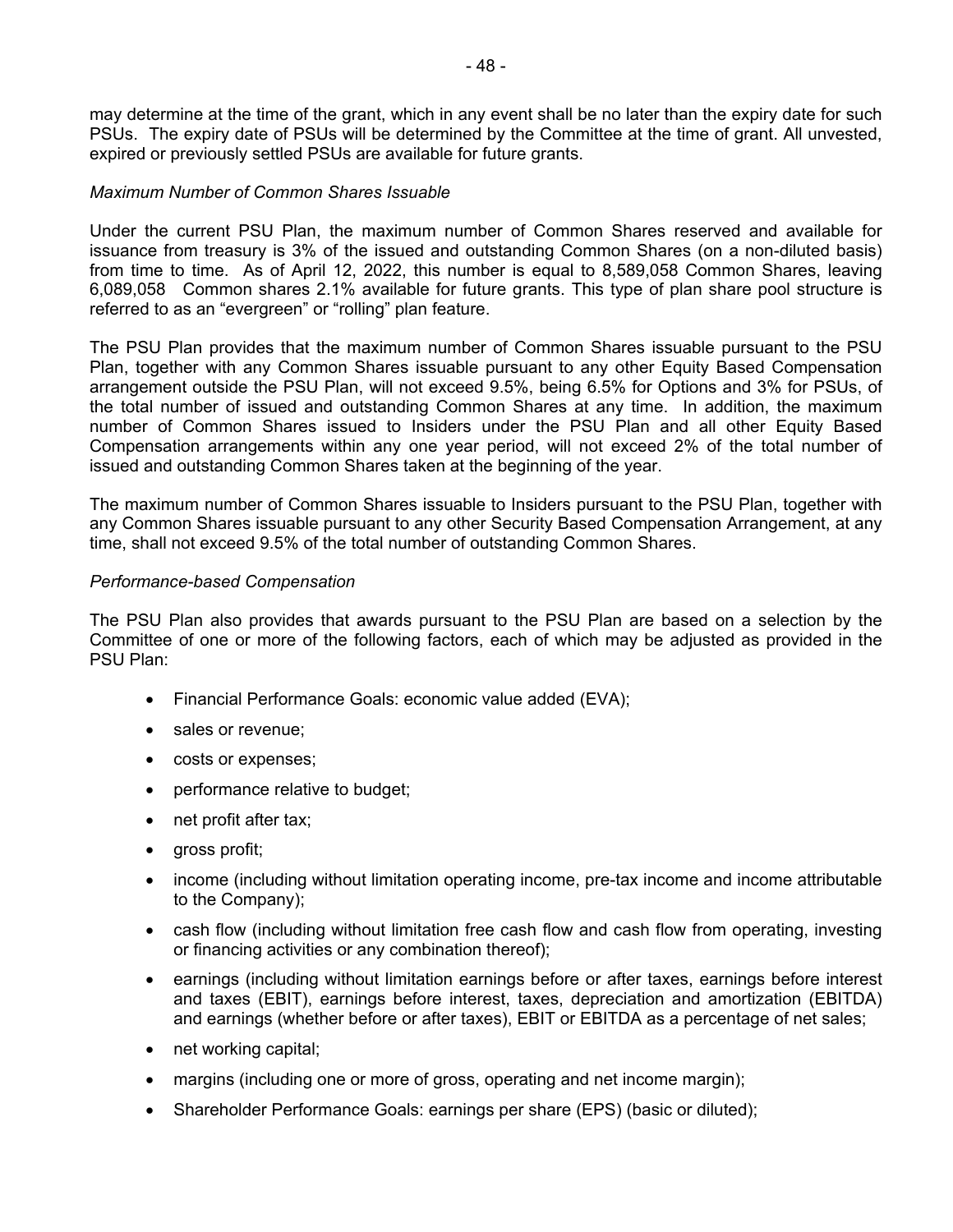- earnings per Common Share from continuing operations;
- returns (including one or more of return on actual or pro forma assets, net assets, equity, investment, revenue, sales, capital and net capital employed, total shareholder return (TSR) and total business return (TBR));
- ratios (including one or more of price-to-earnings, debt-to-assets, debt-to-net assets and ratios regarding liquidity, solvency, fiscal capacity, productivity or risk);
- stock price;
- value creation;
- market capitalization;
- Corporate Performance Goals: safety performance;
- environmental performance;
- development and implementation of exploration programs;
- advancement of governmental permitting and approval processes;
- development and implementation of corporate social responsibility / sustainable development initiatives;
- engagement with key stakeholders;
- evaluation of corporate development opportunities;
- corporate compliance and reporting;
- implementation or completion of key corporate initiatives or projects;
- strategic plan development and implementation;
- workforce satisfaction;
- employee retention; productivity metrics; and
- career development;

(collectively, the "**Performance Goals**").

The Performance Goals may be applied individually, alternatively, or in any combination, either to the Company as a whole or to a subsidiary, division, business unit or line of business basis. Within the other restrictions of the PSU Plan, there is no limit on the number of PSUs that may be granted to any one person per year.

# *Cessation of Entitlement*

Unless otherwise determined by the Company in accordance with the PSU Plan, PSUs which have not vested on a participant's termination date shall terminate and be forfeited. If a participant who is an employee ceases to be an employee as a result of termination of employment without cause, at the Company's discretion (unless otherwise provided in the applicable grant agreement), all or a portion of such participant's PSUs may be permitted to continue to vest, in accordance with their terms, during any statutory or common law severance period or any period of reasonable notice required by law or as otherwise may be determined by the Company in its sole discretion. All forfeited PSUs are available for future grants.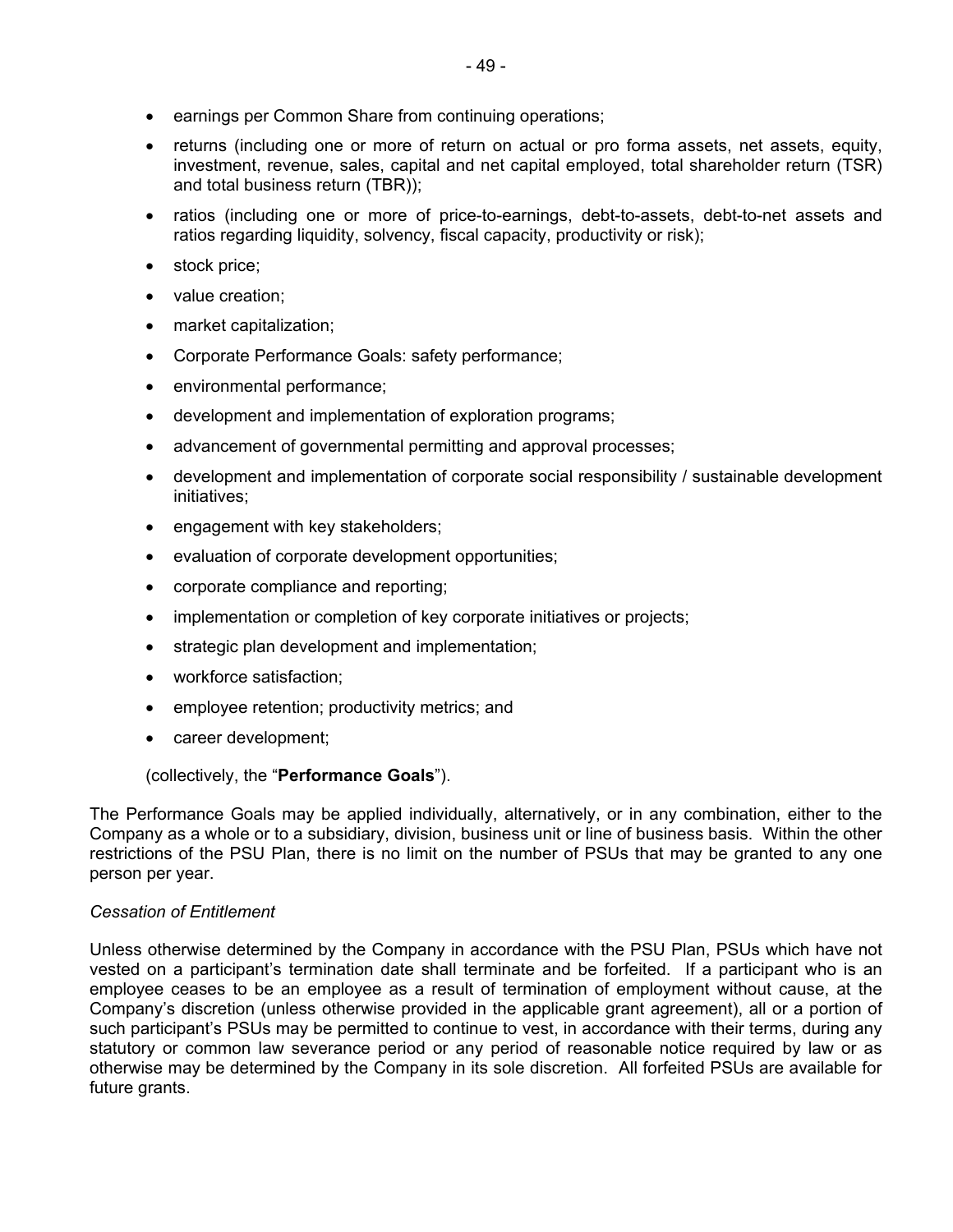# *Transferability*

PSUs are not assignable or transferable by a participant other than by operation of law, except, if and on such terms as the Company may permit, to a spouse or minor children or grandchildren or a personal holding company or family trust controlled by the participant, the sole shareholders or beneficiaries of which, as the case may be, are any combination of the participant, the participant's spouse, minor children or minor grandchildren, and after the participant's lifetime shall inure to the benefit of and be binding upon the participant's designated beneficiary, on such terms and conditions as are appropriate for such transfers to be included in the class of transferees who may rely on a Form S-8 registration statement under the *U.S. Securities Act of 1933*, as amended, to sell Common Shares received pursuant to the PSUs.

#### *PSU Plan Benefits*

Benefits to be awarded or paid under the PSU Plan cannot currently be determined. Awards granted under the PSU Plan are within the discretion of the Committee, and the Committee has not determined future awards.

#### *Company's Ability to Amend the PSU Plan*

The PSU Plan provides that the Company may, without notice, at any time and from time to time, and without further Shareholder approval, amend the PSU Plan or any provisions thereof in such manner as the Company, in its sole discretion, determines appropriate:

- (a) for the purposes of making formal minor or technical modifications to any of the provisions of the PSU Plan;
- (b) to correct any ambiguity, defective provision, error or omission in the provisions of the PSU Plan;
- (c) to change the vesting provisions of PSUs to reflect revised performance metrics or to accelerate vesting in the event that those performance criteria are achieved earlier than expected;
- (d) to change the termination provisions of PSUs or the PSU Plan, which does not entail an extension beyond the original expiry date of the PSUs; or
- (e) subject to TSX approval, to make the amendments to the PSU Plan to maximize tax efficiencies of the PSU grants to US Participants for US Tax Code purposes;

provided, however, that:

- (1) no such amendment of the PSU Plan may be made without the consent of each affected participant if such amendment would adversely affect the rights of such affected participant(s) under the PSU Plan; and
- (2) Shareholder approval shall be obtained in accordance with the requirements of the TSX for any amendment that results in:
	- (i) an increase in the maximum number of Common Shares issuable pursuant to the PSU Plan other than as already contemplated in the PSU Plan;
	- (ii) an extension of the expiry date for PSUs granted under the PSU Plan;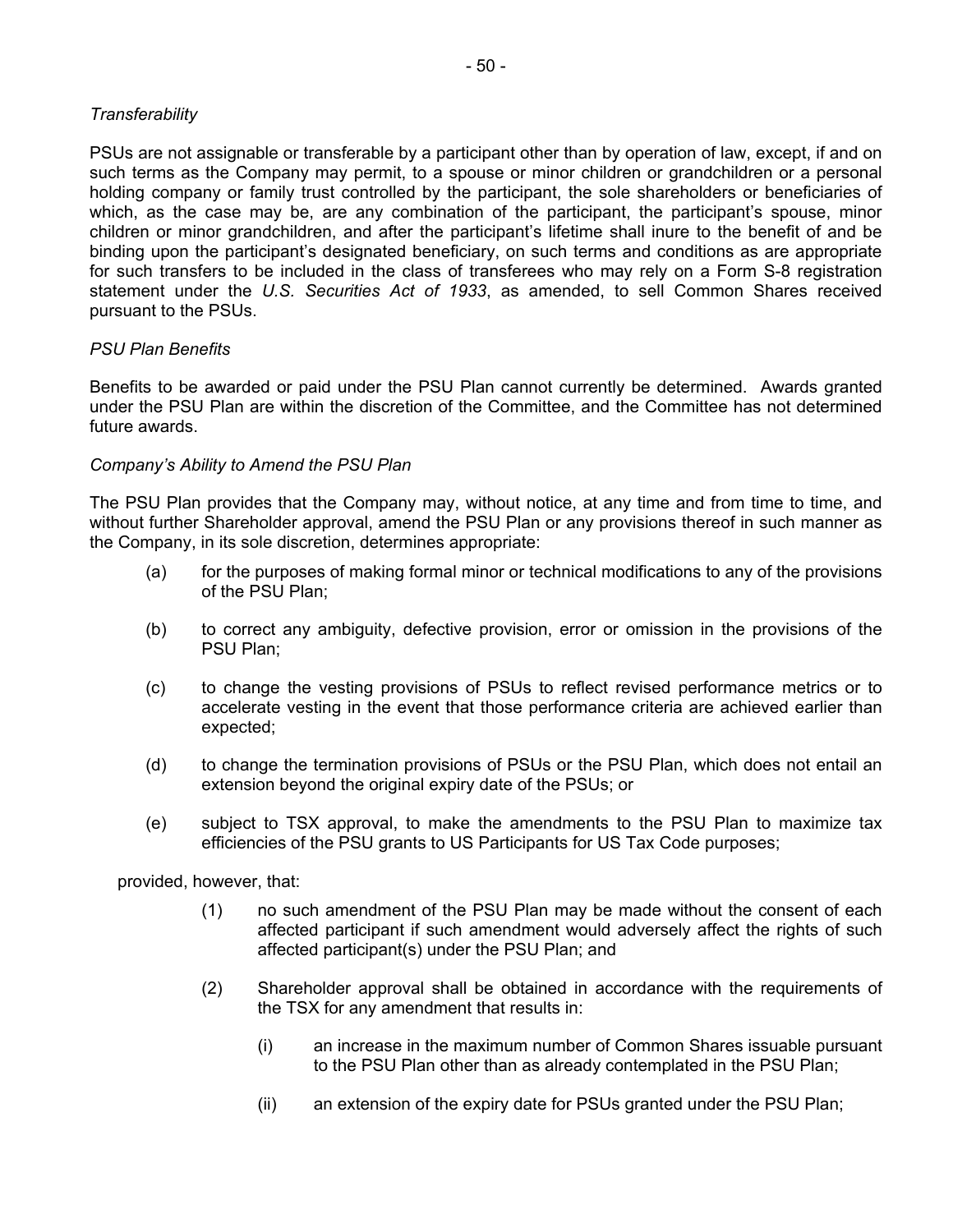- (iii) granting of other types of compensation through Common Share issuance;
- (iv) any change to the limited assignability of PSUs, or any change to the limited categories of eligible service providers who may receive PSUs, namely Employees and Eligible Consultants;
- (v) the addition of additional categories of participants, other than as contemplated by Section 13 of the PSU Plan, which refers to claims by beneficiaries of eligible participants to the PSU Plan;
- (vi) changes in eligible participants that may permit the introduction or reintroduction of non-employee directors on a discretionary basis; or
- (vii) an amendment of the Board's authority to amend provisions of the PSU Plan, without shareholder approval.

#### *Certain United States Federal Income Tax Consequences*

The following is a summary of the principal U.S. federal income tax consequences generally applicable to PSUs awarded under the PSU Plan. The following description applies to PSUs that are subject to U.S. federal income tax.

The PSUs that are intended to be "qualified performance-based compensation" within the meaning of Section 162(m) of the *United States Internal Revenue Code* ("Code") must be (i) granted by a committee consisting of two or more outside directors and (ii) conditioned solely upon the achievement of one or more of the above performance goals. Section 162(m) of the Code requires that Shareholders must reapprove the PSU Plan at least every five years for grants to be "qualified performance-based compensation" within the meaning of Section 162(m). This will enable the Company to make grants under the PSU Plan that may qualify for the exemption from the \$1 million deduction limit on compensation paid to top U.S. executives. The PSU Plan enables the Company to deduct qualifying future grants as a business expense. However, nothing prevents the Committee from granting PSUs that do not qualify for tax deductibility under Section 162(m).

The grant of PSUs should not result in taxable income to a participant at the time of grant. When PSUs are paid out, the participant will recognize ordinary income equal to the fair market value of the Common Shares and cash received in settlement of the PSUs, and the Company will be entitled at that time to a corporate income tax deduction (for U.S. federal income tax purposes) for the same amount, subject to the general rules concerning deductibility of compensation. For information on the deductibility of executive compensation, see *Qualified Performance-based Compensation* above. A participant's basis in any Common Shares received will equal the fair market value of the Common Shares at the time the participant recognized ordinary income. If, as is usually the case, the Common Shares are a capital asset in the participant's hands, any additional gain or loss recognized on a subsequent sale or exchange of the Common Shares will not be ordinary income, but will qualify as capital gain or loss.

Section 409A of the Code may apply to PSUs granted under the PSU Plan. For such awards subject to Section 409A, certain U.S. officers may experience a delay of up to six months in the settlement of the PSUs in Common Shares.

#### **Securities authorized for issuance**

At the Company's December 31, 2021 financial year-end, there were 284,892,291 issued Common Shares. Pursuant to the Option Plan and PSU Plan, the Company may issue up to a maximum of 9.5%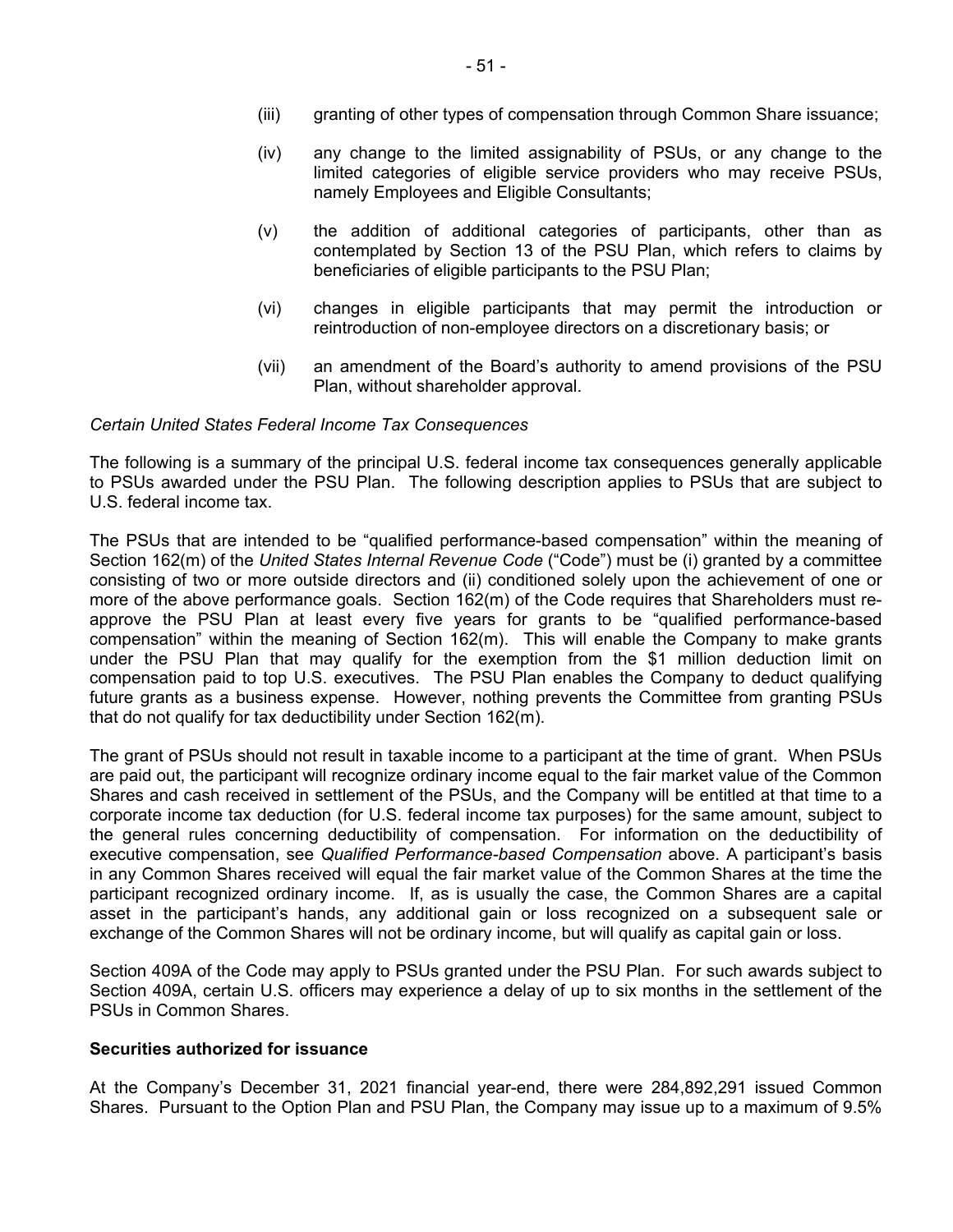of the Common Shares, being a maximum of 27,064,768 Common Shares under all share compensation arrangements.

The following table sets out equity compensation plan information as at the Company's December 31, 2021 financial year end.

| <b>Plan Category</b>                                         | <b>Number of securities to</b><br>be issued upon exercise<br>of outstanding options,<br>under equity<br>compensation plans<br>(a) | Weighted-average<br>exercise price of<br>outstanding<br>options<br>(b) | Number of securities remaining<br>available for future issuance<br>under equity compensation<br>plans (excluding securities<br>reflected in column (a))<br>$(C)^{(1)}$ |
|--------------------------------------------------------------|-----------------------------------------------------------------------------------------------------------------------------------|------------------------------------------------------------------------|------------------------------------------------------------------------------------------------------------------------------------------------------------------------|
| Share Option Plan                                            | 8,270,266                                                                                                                         | \$1.33                                                                 | 10,247,733                                                                                                                                                             |
| Performance Share Unit Plan                                  | 2,780,000                                                                                                                         | N/A                                                                    | 5,766,769                                                                                                                                                              |
| Deferred Share Unit Plan                                     | N/A                                                                                                                               | N/A                                                                    | N/A                                                                                                                                                                    |
| Equity compensation plans not<br>approved by securityholders | N/A                                                                                                                               | N/A                                                                    | N/A                                                                                                                                                                    |
| Total                                                        | 11.050.266                                                                                                                        |                                                                        | 16.014.502                                                                                                                                                             |

**Notes:** 

- (1) The maximum number of PSUs outstanding from time to time under the PSU Plan shall not exceed 3% of the number of outstanding Common Shares. The maximum number of Common Shares issuable pursuant to all Security Based Compensation Arrangements, including the Share Option Plan and the PSU Plan, at any time may not exceed 9.5% of the number of outstanding Common Shares.
- (2) 8,270,266 Options was 2.9% of the issued and outstanding Common Shares at December 31, 2021, leaving 10,247,733 options available for grant under the Option Plan, being 3.6% of the issued and outstanding Common Shares at December 31, 2021.
- (3) 2,780,000 PSUs was 1% of the issued and outstanding Common Shares at December 31, 2021, leaving 5,766,769 PSUs available for grant under the PSU Plan, being 2% of the issued and outstanding Common Shares at December 31, 2021.
- (4) The Company's DSU Plan contemplates that all DSUs are settled in cash.

The following table sets out the annual burn rate<sup>(1)</sup> for each equity compensation plan:

| <b>Equity Incentive Plan</b> | For the fiscal year ended December 31, |      |         |
|------------------------------|----------------------------------------|------|---------|
|                              | 2021                                   | 2020 | 2019    |
| The Stock Option Plan        | 0.8%                                   | 0.7% | 1.9%    |
| The PSU $Plan(2)$            | 0.2%                                   | 0.5% | $0.4\%$ |
| The DSU $Plan^{(3)}$         | N/A                                    | N/A  | N/A     |

**Notes:** 

 $(1)$  The annual burn rate is calculated as the number of securities granted under the arrangement during the applicable fiscal year divided by the weighted average number of securities outstanding for the applicable fiscal year.

- $(2)$  PSUs granted to the date of this Circular are subject to vesting and multiplier conditions that can result in the issuance of that number of Common Shares thereunder equal to between zero and 2.5 x the number of PSUs issued in the event of sub-par or exemplary relative total shareholder return, respectively. See "Elements of Compensation – Long Term Incentives" above.
- $(3)$  The Company's DSU Plan contemplates that all DSUs are settled in cash.

# **INDEBTEDNESS OF DIRECTORS AND EXECUTIVE OFFICERS**

No directors, proposed nominees for election as directors, executive officers or their respective associates or affiliates, or other management of the Company were indebted to the Company as of the end of the most recently completed financial year or as at the date hereof.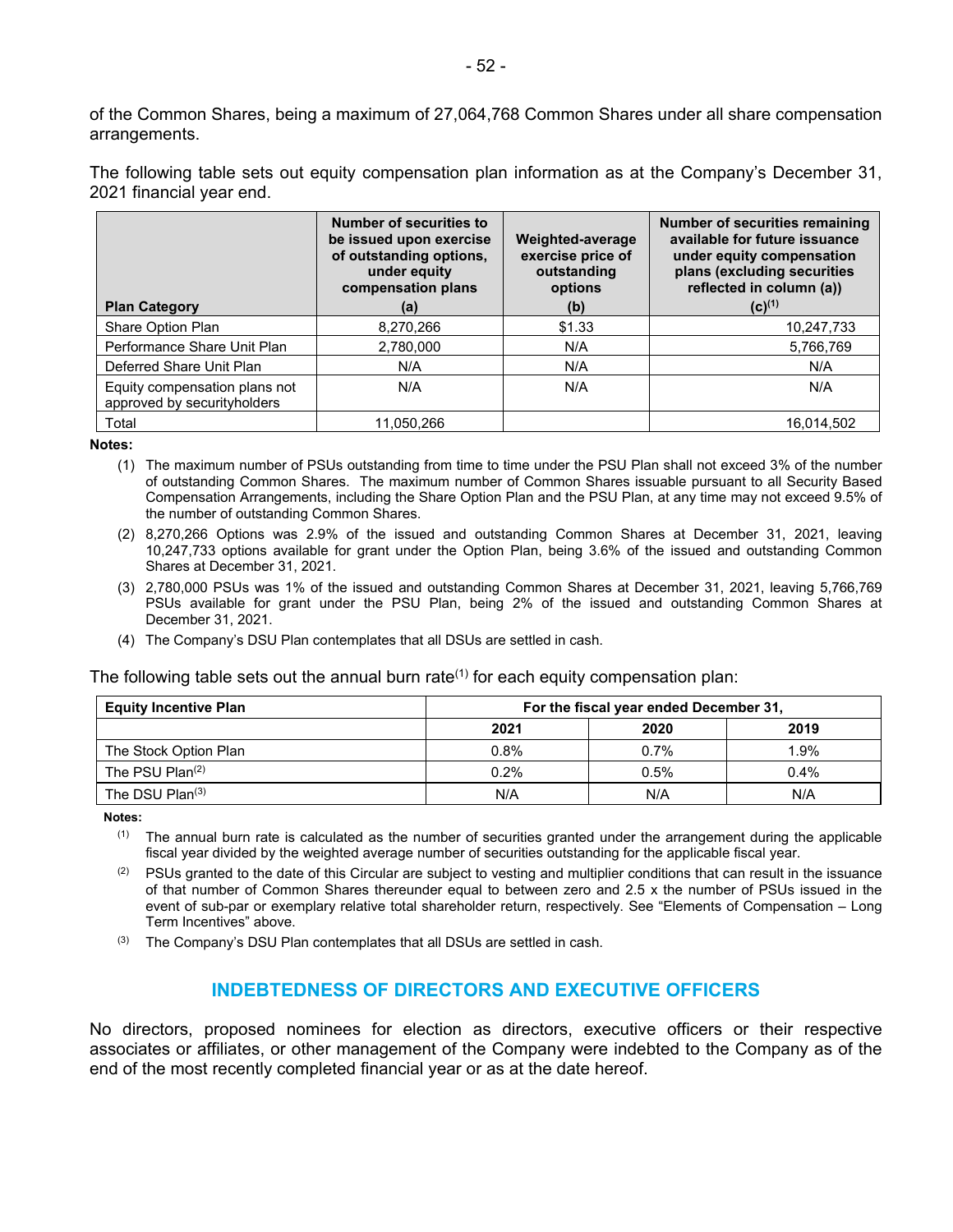#### **INTEREST OF INFORMED PERSONS IN MATERIAL TRANSACTIONS**

To the knowledge of management of the Company, no informed person (a director, officer or holder of 10% or more of the Common Shares) or nominee for election as a director of the Company or any associate or affiliate of any informed person or proposed director had any interest in any transaction which has materially affected or would materially affect the Company or any of its subsidiaries during the year ended December 31, 2021, or has any interest in any material transaction in the current year other than as set out herein or in a document disclosed to the public.

# **MANAGEMENT CONTRACTS**

There are no management functions of the Company which are to any substantial degree performed by a person or company other than the directors or senior officers of the Company.

# **PARTICULARS OF MATTERS TO BE ACTED UPON**

#### **A. Shareholder Rights Plan Continuation and Renewal**

The Company initially adopted a shareholder rights plan pursuant to the shareholder rights plan agreement between the Company and Computershare, as rights agent, dated May 2, 2013, which was amended and restated to give effect to the new take-over bid rules adopted by the Canadian Securities Administrators ("**CSA**") in May 2016. The Amended and Restated Shareholder Rights Plan dated as of June 9, 2016, as amended and extended June 13, 2019 (the "**Existing Rights Plan**") was last approved by the shareholders at the Company's Annual General Meeting held June 13, 2019. At the Meeting, the Company will seek Shareholder approval to ratify the continuation of the Existing Rights Plan, as amended and extended for a further three-year period.

The Shareholder Rights Plan Agreement, as amended and Extended June 9, 2022 (the "**Shareholder Rights Plan**") is identical to the Existing Rights Plan with the exception of non-substantive, minor housekeeping amendments to extend the term effective June 9, 2022. Unless otherwise defined below, all capitalized terms shall have the meanings specified in the Existing Rights Plan.

#### *Proposed Continuation of Shareholder Rights Plan*

Pursuant to its terms, the Shareholder Rights Plan will expire on the business day following the termination of the Meeting, unless Shareholders ratify and approve the Shareholder Rights Plan for three more years in accordance with its provisions. Pursuant to its terms, the Existing Rights Plan will expire upon the termination of the Meeting unless the Shareholder Rights Plan is ratified by Shareholders in accordance with its provisions. Management of the Company has reviewed the terms of the Existing Rights Plan for conformity with current Canadian securities laws, as well as practices of public corporations in Canada. On April 15, 2022, the Board confirmed and approved the Shareholder Rights Plan and approved the non-substantive, minor amendments to the Shareholder Rights Plan in order to update the Existing Rights Plan for extension of the term. A summary of the principal terms of the Shareholder Rights Plan is set forth below. The summary is qualified in its entirety by reference to the complete text of the Shareholder Rights Plan, a copy of which is available upon request from the Company at 1040 West Georgia Street, Suite 1200, Vancouver, British Columbia, V6E 4H1 (778-373- 4533), or can be viewed together with the Meeting proxy materials under the Company's profile at www.sedar.com. A blacklined copy of the Shareholder Rights Plan, which highlights the changes made to the Existing Rights Plan, is also available on the Company's website (www.tasekomines.com).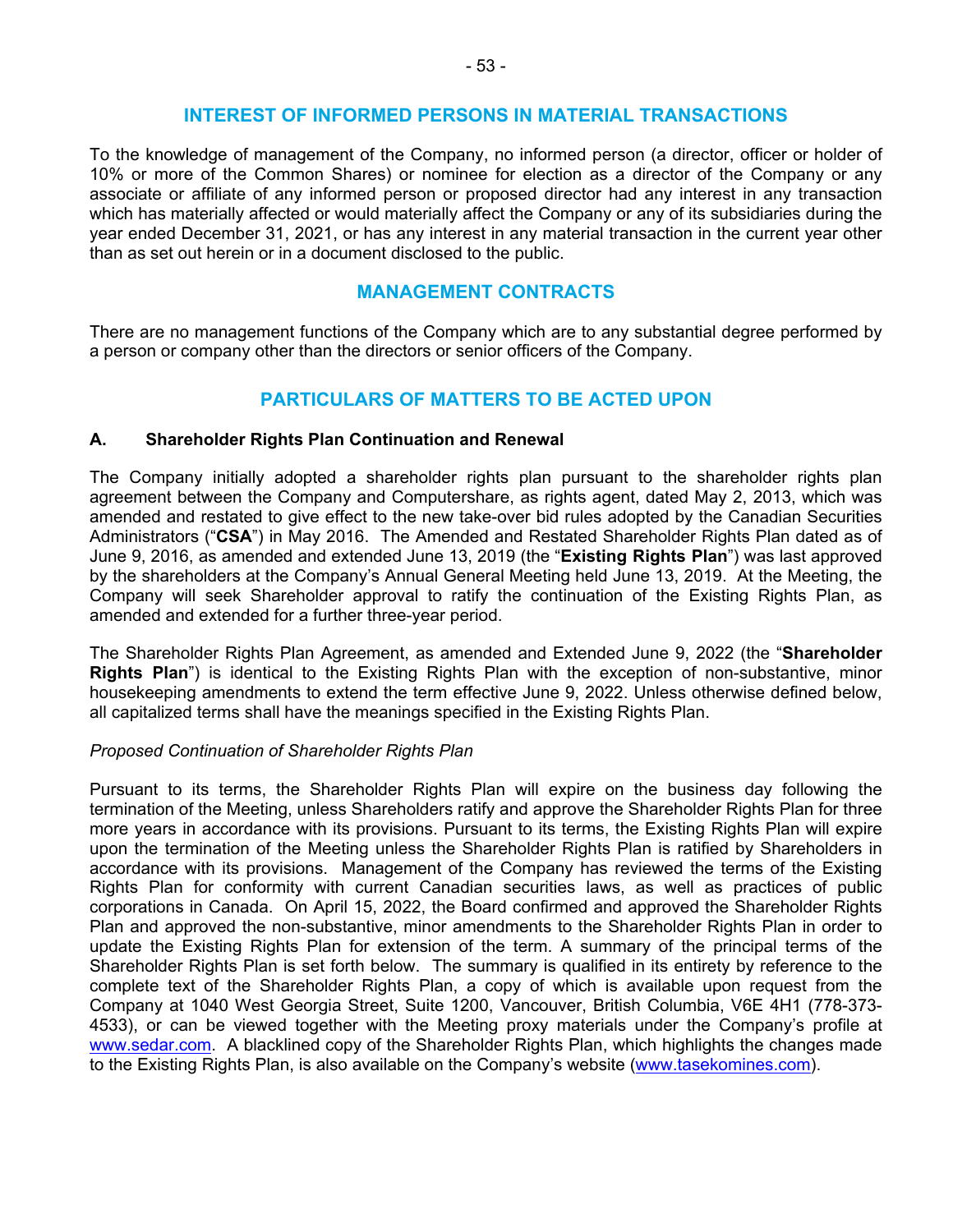# *Purpose of the Shareholder Rights Plan*

The purpose of the Shareholder Rights Plan is to ensure that, in the event of a takeover bid for the Company, all Shareholders are treated fairly. Shareholder approval of the Shareholder Rights Plan for the next three years is not being proposed in response to, or in anticipation of, any pending, threatened or proposed acquisition or take-over bid that is known to management of the Company. The proposed approval and continuation of the Shareholder Rights Plan is not intended as a means to prevent a takeover of the Company, to secure the continuance of management or the Board in their respective offices, or to deter fair offers for the Common Shares.

# *Term*

Provided the Shareholder Rights Plan is approved at the Meeting, the Shareholder Rights Plan (unless terminated earlier) will remain in effect until termination of the annual meeting of the Shareholders in 2025 unless the term of the Shareholder Rights Plan is extended beyond such date by resolution of the Shareholders at such meeting.

# *Issuance of Rights*

One right (a "**Right**") was issued by the Company pursuant to the Shareholder Rights Plan in respect of each Voting Share outstanding as of the close of business (Vancouver time) (the "**Record Time**") on the Effective Date, being June 9, 2016. "**Voting Shares**" include the Common Shares and any other shares of the Company entitled to vote generally in the election of all directors. One Right was also issued for each additional Voting Share issued after the Record Time and prior to the earlier of the Separation Time and the Expiration Time, subject to the earlier termination or expiration of the Rights as set out in the Rights Agreement.

As of the Effective Date, the only Voting Shares outstanding were the Common Shares. The issuance of the Rights is not dilutive and will not affect reported earnings or operating cash flow per share until the Rights separate from the underlying Common Shares and become exercisable or until the exercise of the Rights. The issuance of the Rights does not change the manner in which Shareholders trade their Common Shares.

# *Certificates and Transferability*

Prior to the Separation Time, the Rights will be evidenced by a legend imprinted on certificates for Common Shares issued after the Record Time. Rights are also attached to Common Shares outstanding on the Effective Date, although share certificates issued prior to the Effective Date will not bear such a legend. Shareholders are not required to return their certificates in order to have the benefit of the Rights. Prior to the Separation Time, Rights will trade together with the Common Shares and will not be exercisable or transferable separately from the Common Shares. From and after the Separation Time, the Rights will become exercisable, will be evidenced by Rights Certificates and will be transferable separately from the Common Shares.

# *Separation of Rights*

The Rights will become exercisable and begin to trade separately from the associated Common Shares at the "**Separation Time**" which is generally (subject to the ability of the Board to defer the Separation Time) the close of business on the tenth trading day after the earliest to occur of:

(a) a public announcement that a person or group of affiliated or associated persons or persons acting jointly or in concert has become an "Acquiring Person", meaning that such person or group has acquired Beneficial Ownership (as defined in the Rights Plan) of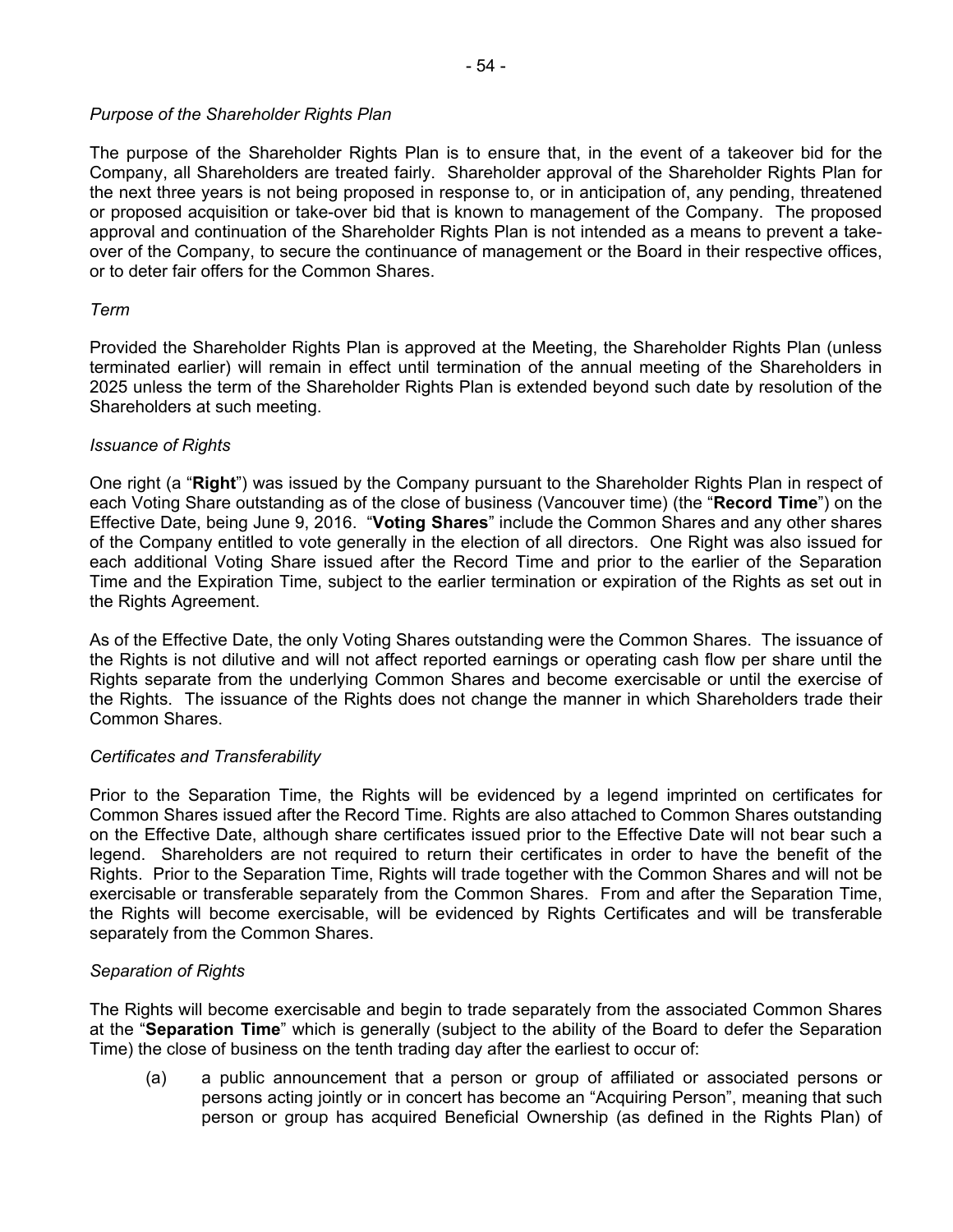20% or more of the outstanding Voting Shares other than as a result of: (i) a reduction in the number of Voting Shares outstanding; (ii) a "Permitted Bid" or "Competing Permitted Bid" (as defined below); (iii) acquisitions of Voting Shares in respect of which the Board has waived the application of the Rights Agreement; (iv) other specified exempt acquisitions and pro rata acquisitions in which shareholders participate on a pro rata basis; or (v) an acquisition by a person of Voting Shares upon the exercise, conversion or exchange of a security convertible, exercisable or exchangeable into a Voting Share received by a person in the circumstances described in (ii), (iii) or (iv) above;

- (b) the date of commencement of, or the first public announcement of an intention of any person (other than the Company or any of its subsidiaries) to commence a takeover bid (other than a Permitted Bid or a Competing Permitted Bid) where the Voting Shares subject to the bid owned by that person (including affiliates, associates and others acting jointly or in concert therewith) would constitute 20% of more of the outstanding Voting Shares; and
- (c) the date upon which a Permitted Bid or Competing Permitted Bid ceases to qualify as such.

Promptly following the Separation Time, separate certificates evidencing rights ("**Rights Certificates**") will be mailed to the holders of record of the Voting Shares as of the Separation Time and the Rights Certificates alone will evidence the Rights.

# *Rights Exercise Privilege*

After the Separation Time, each Right entitles the holder thereof to purchase one Common Share at an initial "Exercise Price" equal to three times the "Market Price" at the Separation Time. The Market Price is defined as the average of the daily closing prices per share of such securities on each of the 20 consecutive trading days through and including the trading day immediately preceding the Separation Time. Following a transaction which results in a person becoming an Acquiring Person (a "**Flip-In Event**"), the Rights entitle the holder thereof to receive, upon exercise, such number of Common Shares which have an aggregate Market Price (as of the date of the Flip-In Event) equal to twice the then Exercise Price of the Rights for an amount in cash equal to the Exercise Price. In such event, however, any Rights beneficially owned by an Acquiring Person (including affiliates, associates and others acting jointly or in concert therewith), or a transferee of any such person, will be null and void. A Flip-In Event does not include acquisitions approved by the Board or acquisitions pursuant to a Permitted Bid or Competing Permitted Bid.

#### *Permitted Bid Requirements*

A bidder can make a takeover bid and acquire Voting Shares without triggering a Flip-In Event under the Rights Plan if the takeover bid qualifies as a Permitted Bid.

The requirements of a "Permitted Bid" include the following:

- (a) the takeover bid must be made by means of a takeover bid circular;
- (b) the takeover bid is made to all holders of Voting Shares on the books of the Company, other than the offeror;
- (c) no Voting Shares are taken up or paid for pursuant to the takeover bid unless more than 50% of the Voting Shares held by Independent Shareholders: (i) shall have been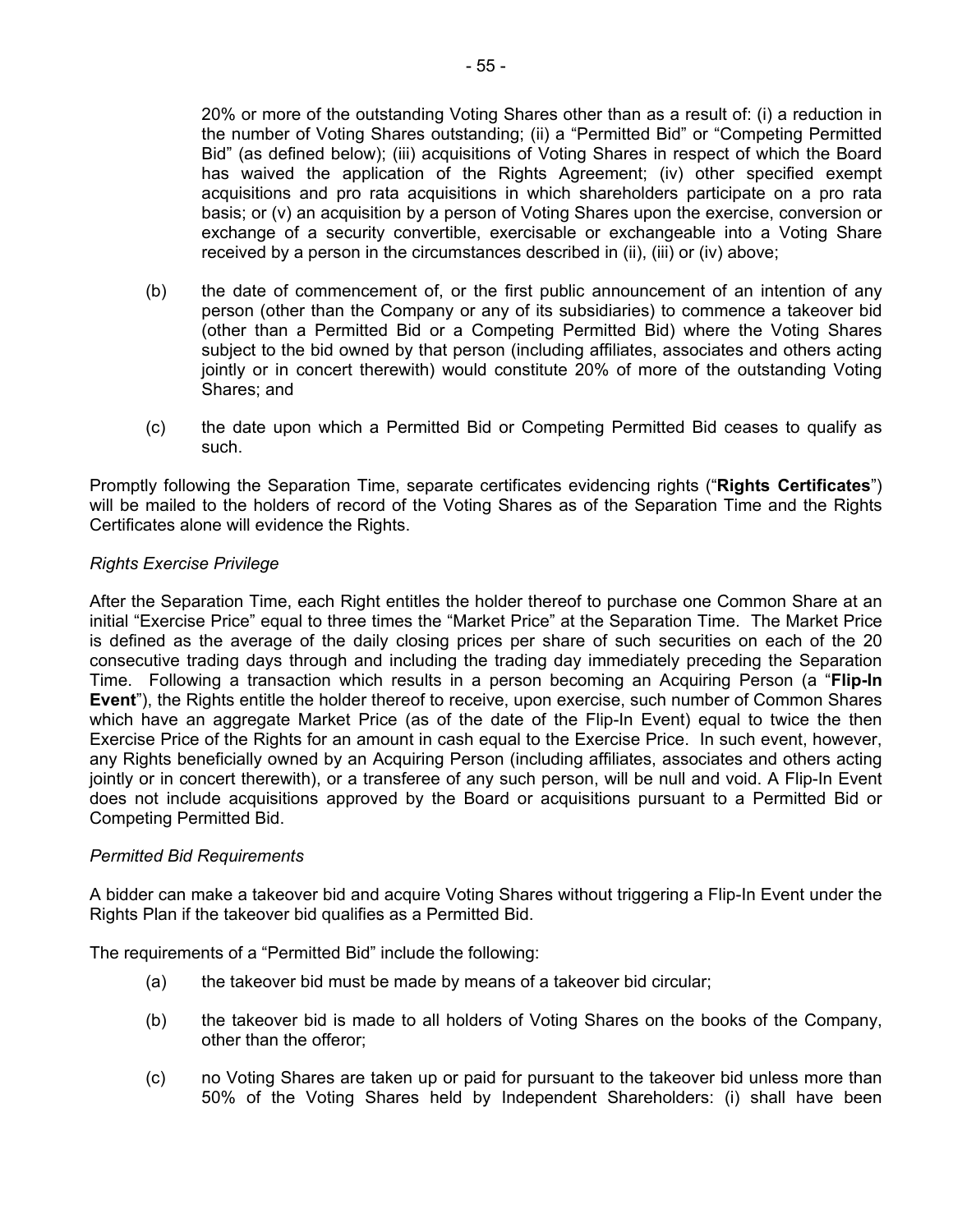deposited or tendered pursuant to the take-over bid and not withdrawn; and (ii) have previously been or are taken up at the same time;

- (d) the takeover bid contains an irrevocable and unqualified provision that no Voting Shares will be taken up or paid for pursuant to the takeover bid prior to the close of business on the date which is not less than 105 days following the date of the takeover bid;
- (e) the takeover bid contains an irrevocable and unqualified provision that Voting Shares may be deposited pursuant to such takeover bid at any time during the period of time between the date of the takeover bid and the date on which Voting Shares may be taken up and paid for and any Voting Shares deposited pursuant to the takeover bid may be withdrawn until taken up and paid for; and
- (f) the takeover bid contains an irrevocable and unqualified provision that, if on the date on which Voting Shares may be taken up and paid for under the takeover bid, more than 50% of the Voting Shares held by Independent Shareholders have been deposited pursuant to the takeover bid and not withdrawn, the offeror will make public announcement of that fact and the takeover bid will remain open for deposits and tenders of Voting Shares for not less than 10 business days from the date of such public announcement.

The Shareholder Rights Plan also allows for a competing Permitted Bid (a "**Competing Permitted Bid**") to be made while a Permitted Bid is in existence. A Competing Permitted Bid must satisfy all of the requirements of a Permitted Bid and contain an irrevocable and unqualified provision that no Voting Shares will be taken up or paid for pursuant to such takeover bid prior to the close of business on the date that is no earlier than the date on which Voting Shares may be taken up under any Permitted Bid (determined as of the date of making the takeover bid, assuming no amendment or variation to the terms and satisfaction of all conditions to the completion of the Permitted Bid) that preceded the Competing Permitted Bid.

#### *Permitted Lock-Up Agreements*

A person will not become an Acquiring Person by virtue of having entered into an agreement (a "**Permitted Lock-Up Agreement**") with a Shareholder whereby the Shareholder agrees to deposit or tender Voting Shares to a takeover bid (the "**Lock-Up Bid**") made by such person, provided that the agreement meets certain requirements including:

- (a) the terms of the agreement are publicly disclosed and a copy of the agreement is publicly available not later than the date of the Lock-Up Bid or, if the Lock-Up Bid has not been made prior to the date on which such agreement is entered into, not later than the first business day following the date of such agreement;
- (b) the holder who has agreed to tender Voting Shares to the Lock-Up Bid made by the other party to the agreement is permitted to terminate its obligation under the agreement, and to terminate any obligation with respect to the voting of such Voting Shares, in order to tender Voting Shares to another takeover bid or to support another transaction where: (i) the offer price or value of the consideration payable under the other takeover bid or transaction is greater than the price or value of the consideration per share at which the holder has agreed to deposit or tender Voting Shares to the Lock-Up Bid, or is greater than a specified minimum which is not more than 7% higher than the price or value of the consideration per share at which the holder has agreed to deposit or tender Voting Shares under the Lock-Up Bid; and (ii) if the number of Voting Shares offered to be purchased under the Lock-Up Bid is less than all of the Voting Shares held by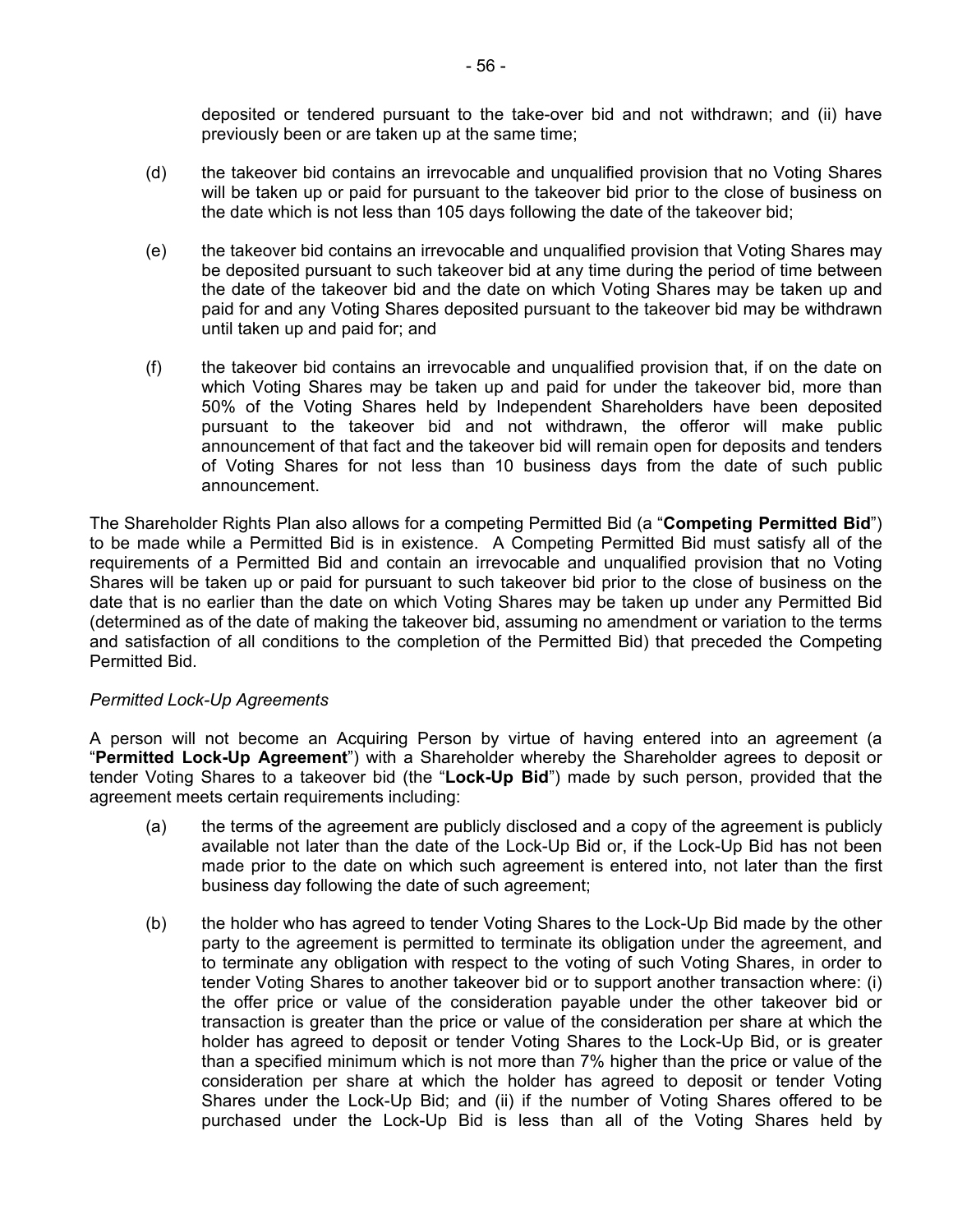Shareholders (excluding Voting Shares held by the offeror), the number of Voting Shares offered to be purchased under the other takeover bid or transaction (at an offer price not lower than in the Lock-Up Bid) is greater than the number of Voting Shares offered to be purchased under the Lock-Up Bid or is greater than a specified number which is not more than 7% higher than the number of Voting Shares offered to be purchased under the Lock-Up Bid; and

(c) no break-up fees, top-up fees, or other penalties that exceed in the aggregate the greater of 2.5% of the price or value of the consideration payable under the Lock-Up Bid and 50% of the increase in consideration resulting from another takeover bid or transaction shall be payable by the holder if the holder fails to deposit or tender Voting Shares to the Lock-Up Bid.

# *Waiver and Redemption*

If a potential offeror does not desire to make a Permitted Bid, it can negotiate with, and obtain the prior approval of the Board to make a takeover bid by way of a takeover bid circular sent to all holders of Voting Shares on terms which the Board considers fair to all Shareholders. In such circumstances, the Board may waive the application of the Shareholder Rights Plan thereby allowing such bid to proceed without dilution to the offeror. Any waiver of the application of the Shareholder Rights Plan in respect of a particular takeover bid shall also constitute a waiver of any other takeover bid which is made by means of a takeover bid circular to all holders of Voting Shares while the initial takeover bid is outstanding. The Board may also waive the application of the Shareholder Rights Plan in respect of a particular Flip-in Event that has occurred through inadvertence, provided that the Acquiring Person that inadvertently triggered such Flip-in Event reduces its beneficial holdings to less than 20% of the outstanding Voting Shares within 14 days or such earlier or later date as may be specified by the Board. With the prior consent of the holders of Voting Shares, the Board may, prior to the occurrence of a Flip-in Event that would occur by reason of an acquisition of Voting Shares otherwise than pursuant to the foregoing, waive the application of the Shareholder Rights Plan to such Flip-in Event.

The Board may, with the prior consent of the holders of Voting Shares, at any time prior to the occurrence of a Flip-in Event, elect to redeem all but not less than all of the then outstanding Rights at a redemption price of \$0.00001 per Right. Rights are deemed to be redeemed following completion of a Permitted Bid, a Competing Permitted Bid or a takeover bid in respect of which the Board has waived the application of the Rights Plan.

#### *Protection against Dilution*

The Exercise Price, the number and nature of securities which may be purchased upon the exercise of Rights and the number of Rights outstanding are subject to adjustment from time to time to prevent dilution in the event of dividends, subdivisions, consolidations, reclassifications or other changes in the outstanding Common Shares, pro rata distributions to holders of Common Shares and other circumstances where adjustments are required to appropriately protect the interests of the holders of Rights.

#### *Exemptions for Investment Advisors*

Investment advisors (for client accounts), trust companies (acting in their capacity as trustees or administrators), statutory bodies whose business includes the management of funds (for employee benefit plans, pension plans, or insurance plans of various public bodies) and administrators or trustees of registered pension plans or funds acquiring greater than 20% of the Voting Shares are exempted from triggering a Flip-in Event, provided they are not making, either alone or jointly or in concert with any other person, a takeover bid.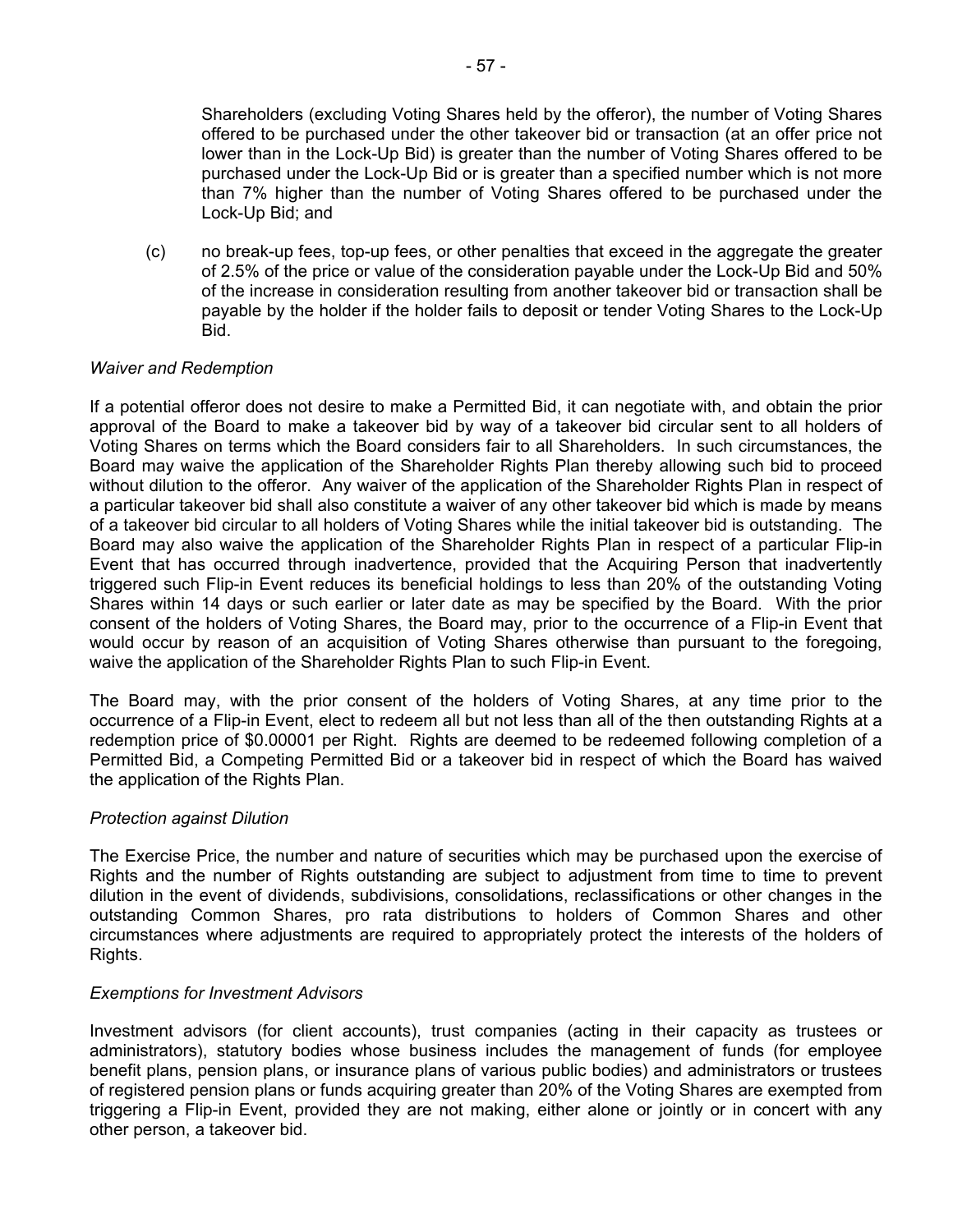# *Duties of the Board*

Continuation the term of the Shareholder Rights Plan will not in any way lessen or affect the duty of the Board to act honestly and in good faith with a view to the best interests of the Company. The Board, when a takeover bid or similar offer is made, will continue to have the duty and power to take such actions and make such recommendations to Shareholders as are considered appropriate.

# *Amendment*

The Company may make amendments to the Shareholder Rights Plan at any time to correct any clerical or typographical error and may make amendments which may be required to maintain the validity of the Shareholder Rights Plan due to changes in any applicable legislation, regulations or rules. The Company may, with the prior approval of Shareholders (or the holders of Rights if the Separation Time has occurred), supplement, amend, vary, rescind or delete any of the provisions of the Shareholder Rights Plan.

# *Vote Required and Recommendation of the Board*

Shareholder approval of the Shareholder Rights Plan is required by its terms. At the Meeting, Shareholders will be asked to consider and, if thought advisable, to ratify, confirm and approve the Shareholder Rights Plan by means of an ordinary resolution (the "**Shareholder Rights Plan Resolution**") in substantially the following form:

# "**BE IT RESOLVED THAT**:

1. The Amended and Restated Shareholder Rights Plan Agreement, dated as of June 9, 2016, amended and extended June 9, 2022 between the Company and Computershare Trust Company of Canada (the "Rights Plan"), as described in the Information Circular prepared for the Company's Annual General Meeting held June 9, 2022 with amendments approved by the Board on April 15, 2022, be and is hereby ratified, confirmed and approved, for a further three years and the Company is authorized to issue Rights pursuant thereto; and

2. The making on, or prior to, the date hereof of any other amendments to the Rights Plan as the Company may consider necessary or advisable to satisfy the requirements of any stock exchange or professional commentators on shareholder rights plans in order to conform the Rights Plan to versions of shareholder rights plans currently prevalent for reporting issuers in Canada, is hereby approved."

To pass, the Shareholder Rights Plan Resolution must be approved by a simple majority vote of the Common Shares voted, in person or by proxy, on the resolution.

The management proxyholders intend to vote FOR the Shareholder Rights Plan Resolution, except in relation to Common Shares held by a Shareholder who instructs otherwise.

# **B. Advisory Resolution on Company's Approach to Executive Compensation (Say-on-Pay)**

The Board believes that Shareholders should have the opportunity to not only fully understand the objectives, philosophies and principles the Board has used in its approach to executive compensation decisions but to also have an annual advisory vote on such approach to executive compensation. The purpose of the Say-on-Pay advisory vote is to provide appropriate director accountability to the Shareholders for the Board's compensation decisions. For additional information regarding the Company's approach to executive compensation, Shareholders should review the section "Statement of Executive Compensation" in this Information Circular. A full copy of the Company's Say-on-Pay Policy is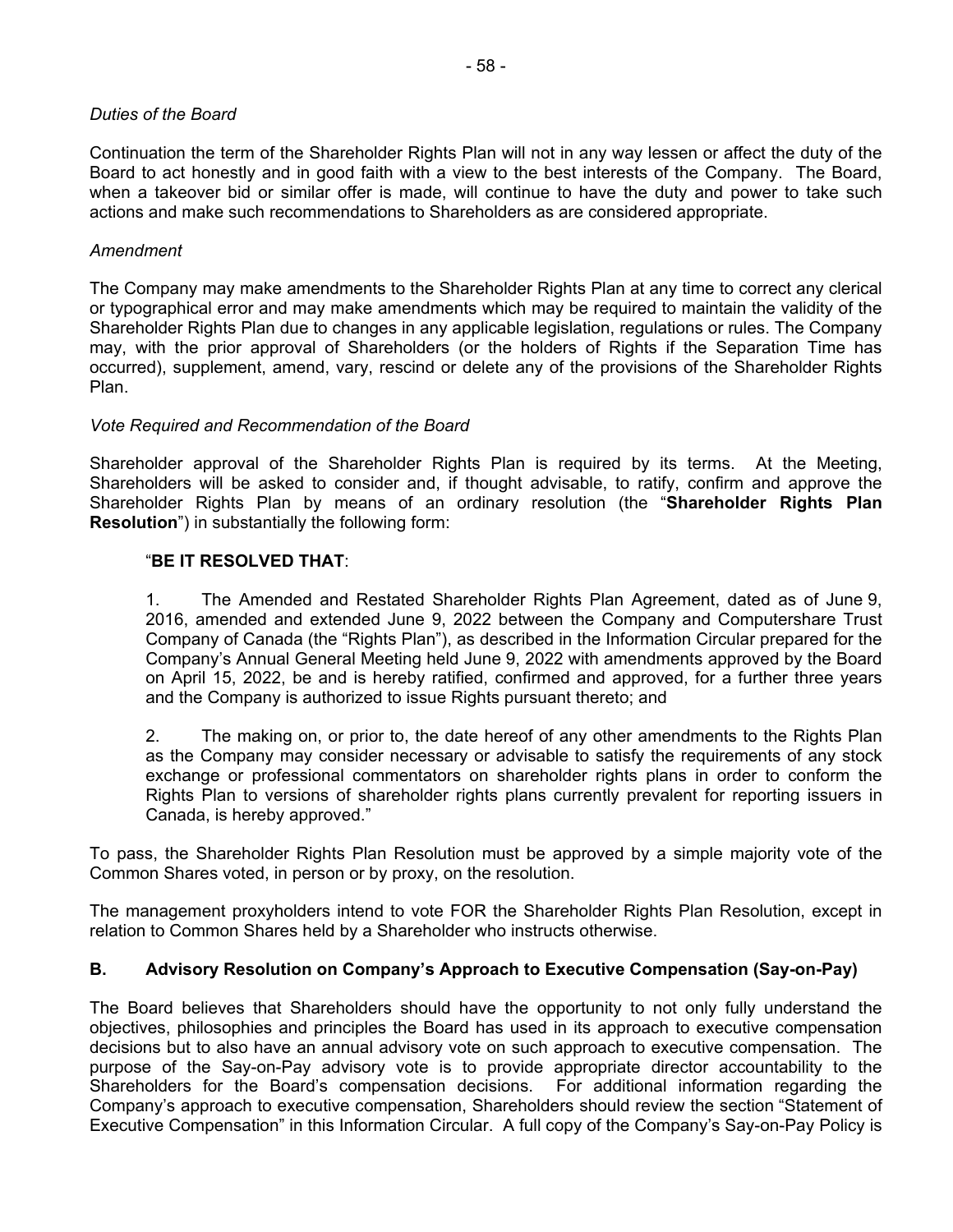included in Appendix 11 to the Governance Manual, and is available on the Company's website at www.tasekomines.com.

Although an annual vote by shareholders on our compensation practices is not mandatory in Canada, we believe it is an essential part of good governance and enhances shareholder engagement by giving the shareholders a formal opportunity to provide their views on the disclosed objectives of the executive compensation plans and on the incentive plans themselves. While Shareholders will provide their collective advisory vote, the Board remains fully responsible for its compensation decisions and is not relieved of its responsibilities. Because the Say-on-Pay resolution is an advisory vote, the results are non-binding; however, the Board and the Compensation Committee will take the results of the vote into account when considering future compensation policies, procedures and decisions.

The Board recognizes that Say-on-Pay is an evolving area in Canada and globally, and will review this policy annually to ensure that it is effective in achieving its objectives.

The Company's executive compensation policies and programs are based on the principle of 'pay for performance' to align the interests of the Company's executive officers with those of the Company's shareholders. Shareholders are being asked at the Meeting to consider and approve the following ordinary resolution (the "**Say-on-Pay Advisory Resolution**") in substantially the following form:

"**BE IT RESOLVED** that, on an advisory basis, and not to diminish the role and responsibilities of the Board of Directors, the Shareholders accept the Board's approach to executive compensation delivered in advance of the 2022 annual meeting of shareholders."

To pass, the Say-on-Pay Advisory Resolution must be approved by a majority vote of the Common Shares voted, in person or by proxy, on the advisory resolution.

The management proxyholders intend to vote FOR the Say-on-Pay Advisory Resolution, except in relation to Common Shares held by a Shareholder who instructs otherwise.

In the event that a significant number of Shareholders oppose the Say-on-Pay Advisory Resolution, the Board will consult with its Shareholders, particularly those who are known to have voted against it, in order to understand their concerns and will review the Company's approach to compensation in the context of those concerns.

Shareholders who have voted against the Say-on-Pay Advisory Resolution are also encouraged to contact the Board to discuss their specific concerns.

The Board will disclose to Shareholders as soon as is practicable, ideally within six months of the vote, and no later than in the management proxy circular for its next annual meeting, a summary of the significant comments relating to management compensation received from Shareholders in the engagement process and an explanation of the changes to the compensation plans made or to be made by the Board or why no changes will be made.

# **ADDITIONAL INFORMATION**

Additional information relating to the Company is included in the Company's annual information form and in the audited financial statements for the year ended December 31, 2021, the auditor's report thereon and related management discussion and analysis, all of which are filed under the Company's profile at www.sedar.com. Copies of the Company's most current interim financial statements and related management discussion and analysis, the Share Option Plan, the Performance Share Unit Plan, the Shareholders Rights Plan and any additional information may be obtained from www.sedar.com and upon request from the Company at telephone number (778) 373-4533 or fax number (778) 373-4534.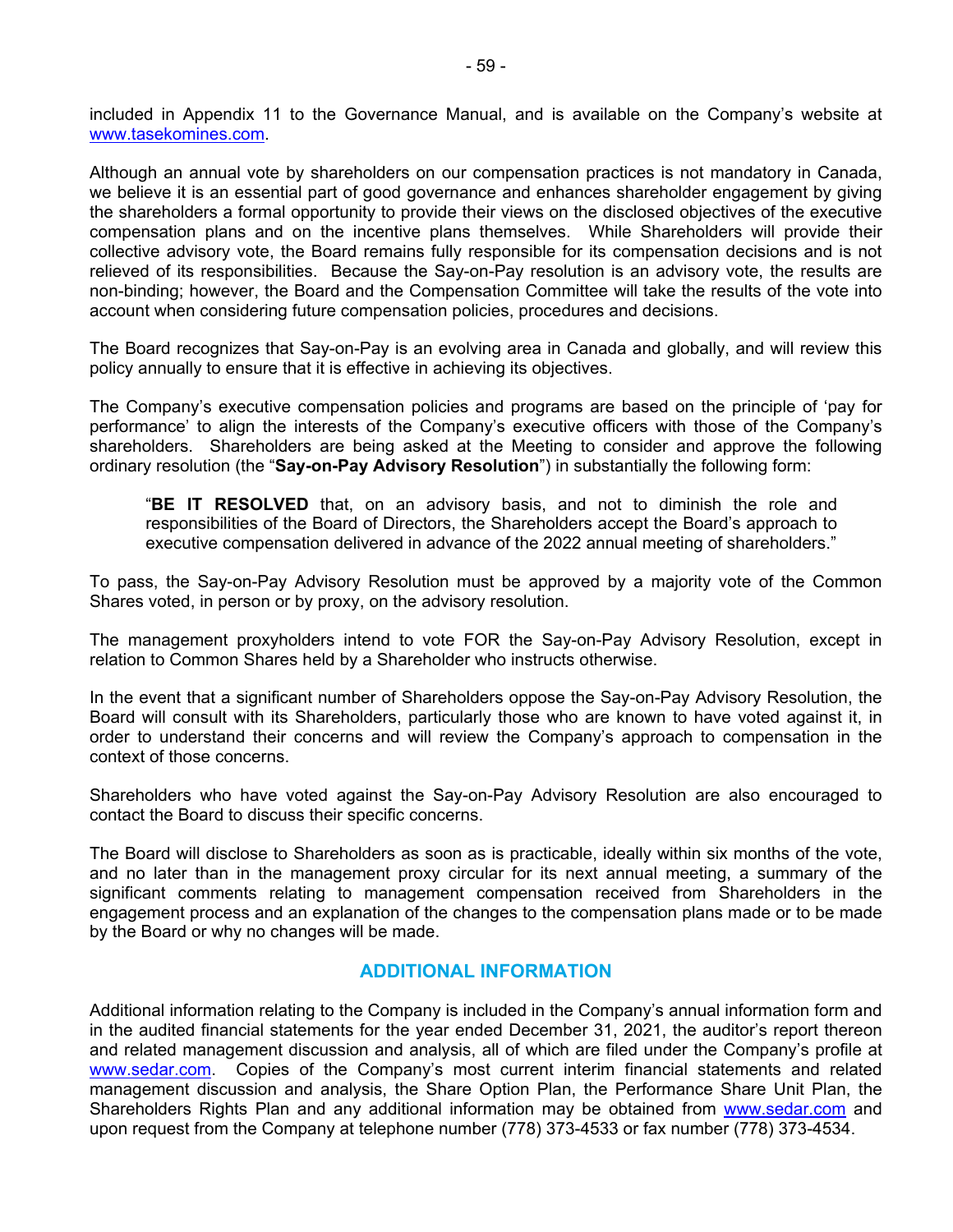# **OTHER MATTERS**

The Board is not aware of any other matters which it anticipates will come before the Meeting as of the date of mailing of this Information Circular.

The contents of this Information Circular and its distribution to shareholders have been approved by the Board.

**DATED** at Vancouver, British Columbia, as at April 28, 2022.

# **BY ORDER OF THE BOARD OF DIRECTORS**

*"Stuart McDonald"* 

**Stuart McDonald President and Chief Executive Officer**